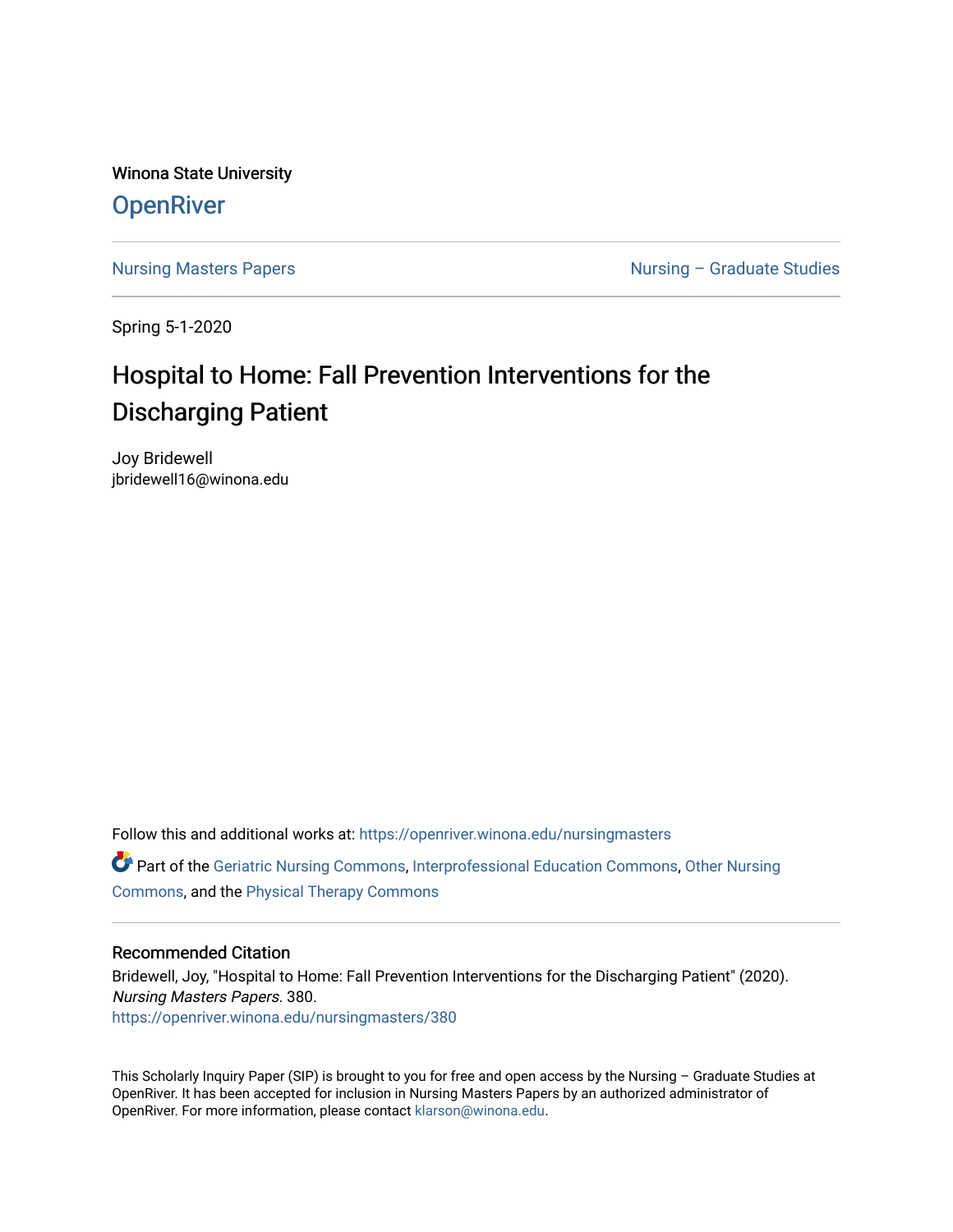Hospital to Home: Fall Prevention Interventions for the Discharging Patient

A Scholarly Inquiry Paper

Joy Bridewell

Winona State University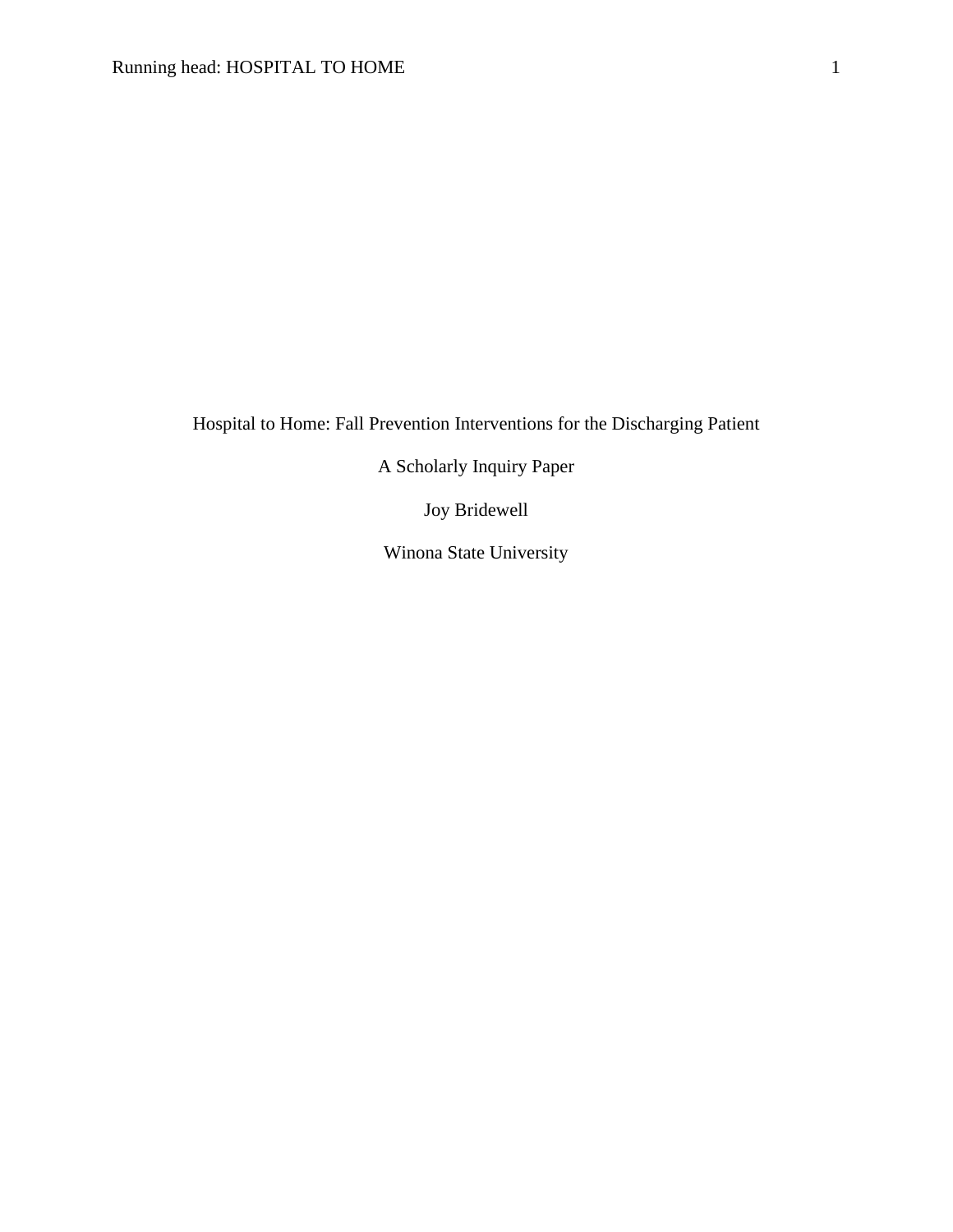## HOSPITAL TO HOME

#### Abstract

Falls is a major public health problem globally, with an estimated 646,000 fatal falls per year. This makes falls the second leading cause of unintentional injury death. Falls are very costly with non-fatal fall injuries costing about \$50 billion per year and fatal falls with an estimated \$754 million. Many risks factors contribute to a person's risk for falling. Risk factors include age, gender, muscle strength, underlying medical or disabling conditions, and unsafe environments. Patients who have been hospitalized are also among those at risk. Most hospitalized patients are assessed frequently to determine their risk of falling so that care plans can be adjusted to implement strategies to avoid a fall. However, nurses frequently discharge patients with little to no education or tools to prevent falls at home. The purpose of this scholarly inquiry project is to explore the best practices for fall prevention after discharging home from the hospital. An extensive integrative literature review highlighted evidence that supports and arms patients, families, and support systems with tools that will help prevent a fall at home after being discharged from the hospital. A conceptual map details the interventions that need to be integrated at discharge to help create a home fall prevention plan of care. Three themes emerged from the literature and include criteria for implementing falls risk discharge interventions, fall risk discharge interventions, and the outcomes from the interventions. Recommendations for nursing are also built into this project that can guide nurses in protecting patients by implementing evidence-base strategies to prevent patients from falling at home after discharge and decrease the risk of reoccurring hospitalizations or fall fatality.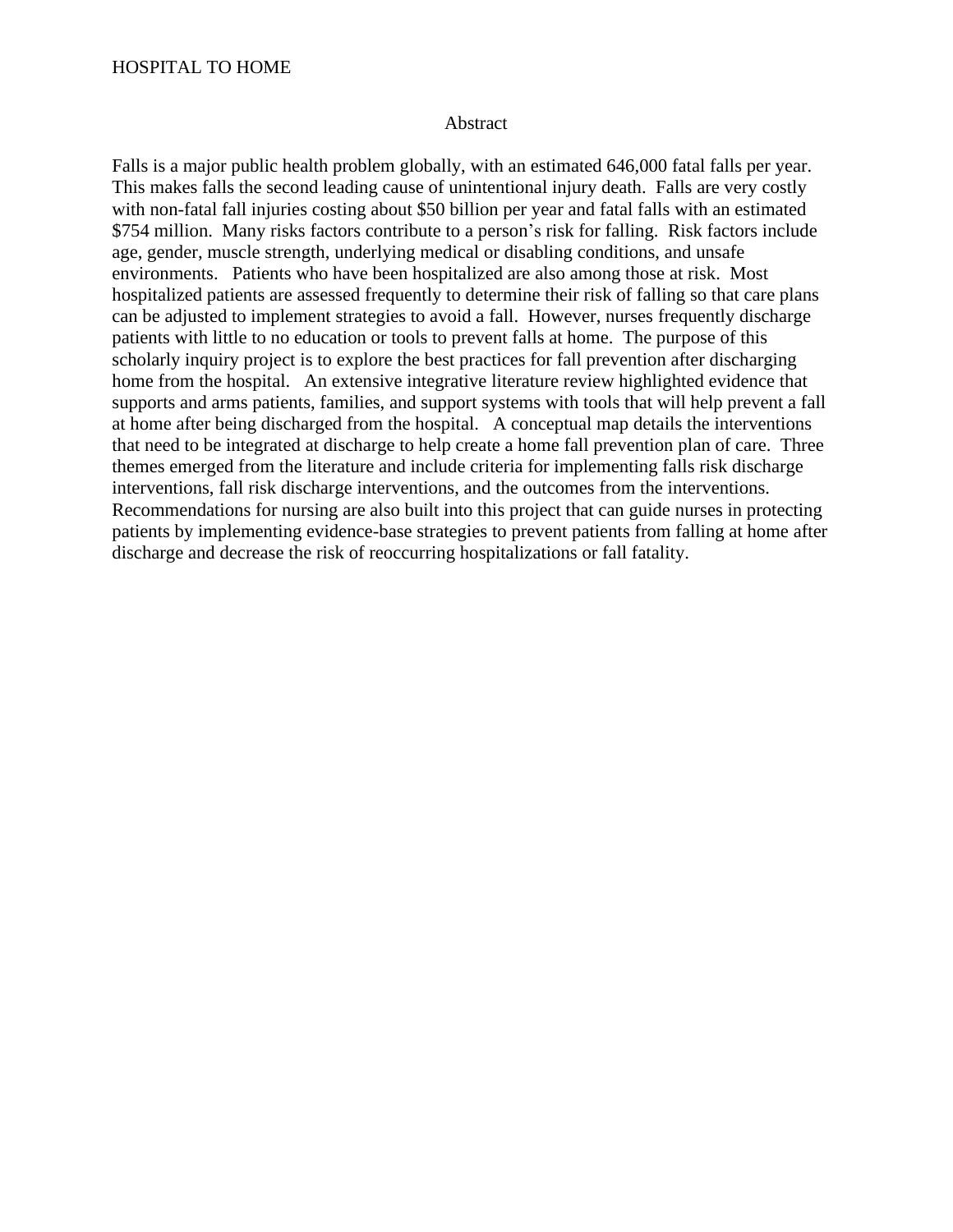## THE TABLE OF CONTENTS

| $\mathbf{c}$ .                                                        |  |
|-----------------------------------------------------------------------|--|
|                                                                       |  |
|                                                                       |  |
|                                                                       |  |
|                                                                       |  |
| CONCLUSIONS, RECOMMENDATIONS AND IMPLICATIONS FOR NURSING  17<br>III. |  |
|                                                                       |  |
|                                                                       |  |
|                                                                       |  |
|                                                                       |  |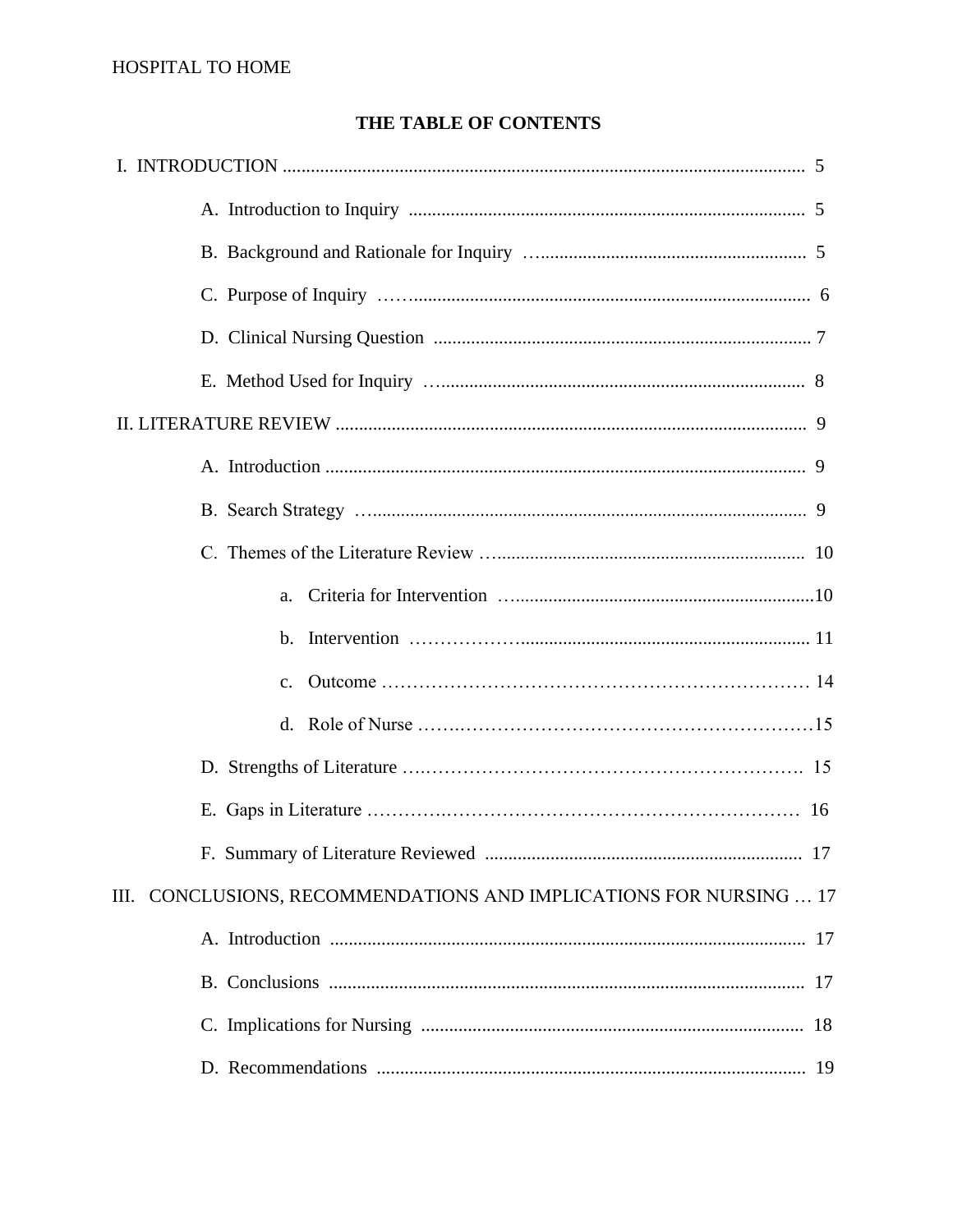## HOSPITAL TO HOME

## **TABLE OF CONTENTS (continued)**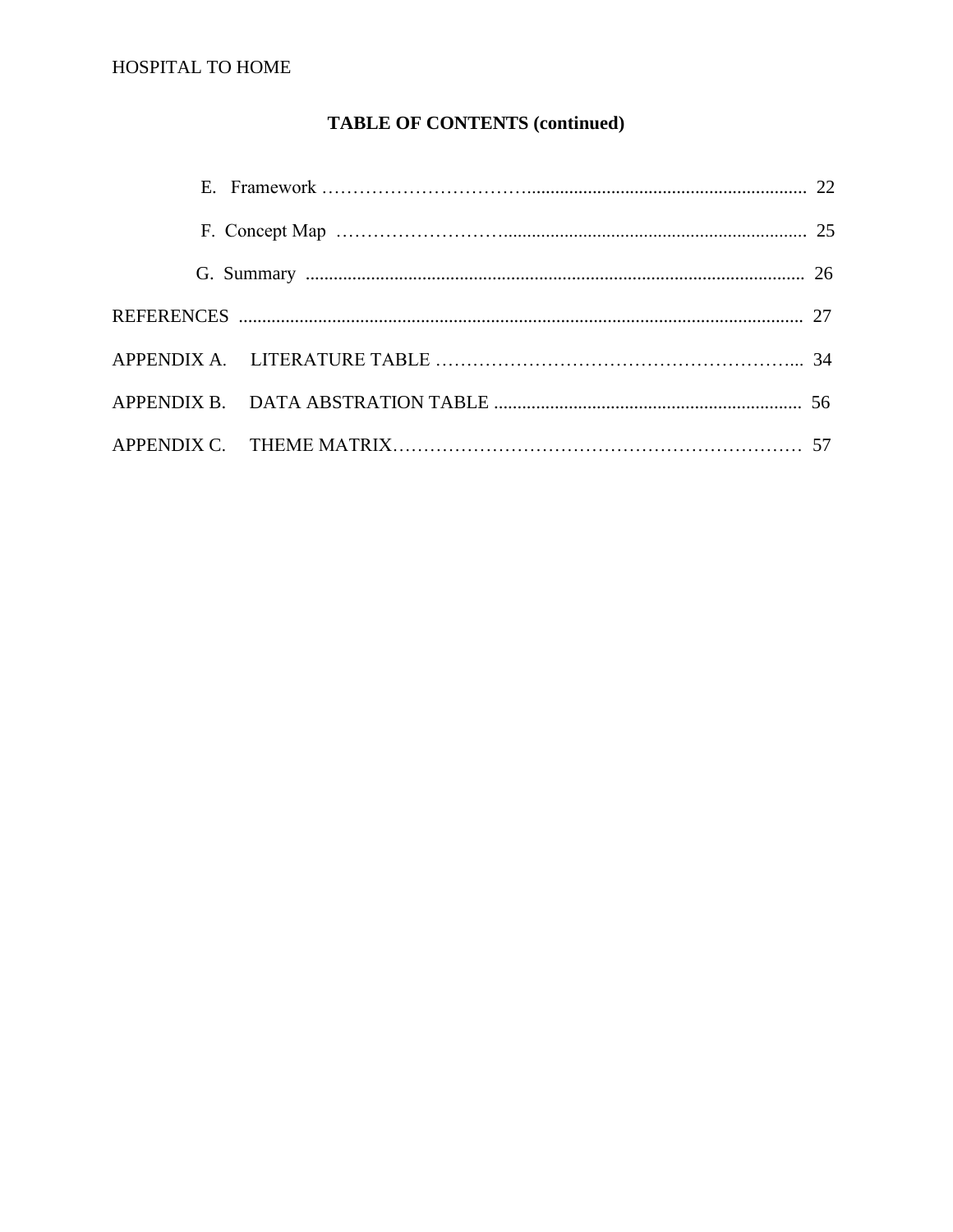#### **Introduction**

#### **Introduction**

A fall is defined by the World Health Organization (2018) as "an event that results in a person coming to rest inadvertently on the floor or other lower level." Falls is a major public health problem. The World Health Organization (2018) report, "an estimated 391,000 people globally died due to a fall in 2002, making it the  $2<sup>nd</sup>$  leading cause of unintentional injury death globally." In addition, falls can also be very costly. According to the Centers for Disease Control and Prevention (CDC) (2019) non-fatal fall injuries cost about \$50 billion per year and costs of fatal falls are estimated at \$754 million. Many risk factors place a person at risk for falling. Those risk factors can be nonmodifiable such as age, gender, underlying medical or disabling conditions. The World Health Organization (2018) reports higher incidents of mortality in female adults over age 70. Risk factors can also be modifiable such as a muscle strength and unsafe environments. Patients who have been hospitalized are also among those at risk. Patients, especially those that are categorized as "high risk" for falling in the hospital setting, are too often discharged home without any preparation for preventing falls in the home setting. Prevention strategies should place emphasis on education, training, creating safer environments, prioritizing falls related research, and establishing policies that are effective in reducing the risk of falls (WHO, 2018). These strategies can be put into practice to decrease the number of falls. But what is the most recent evidence-based practices that can be implemented to decrease the number of falls in the home setting after being discharged from the hospital? This question is what fueled the development of this Scholarly Inquiry Project.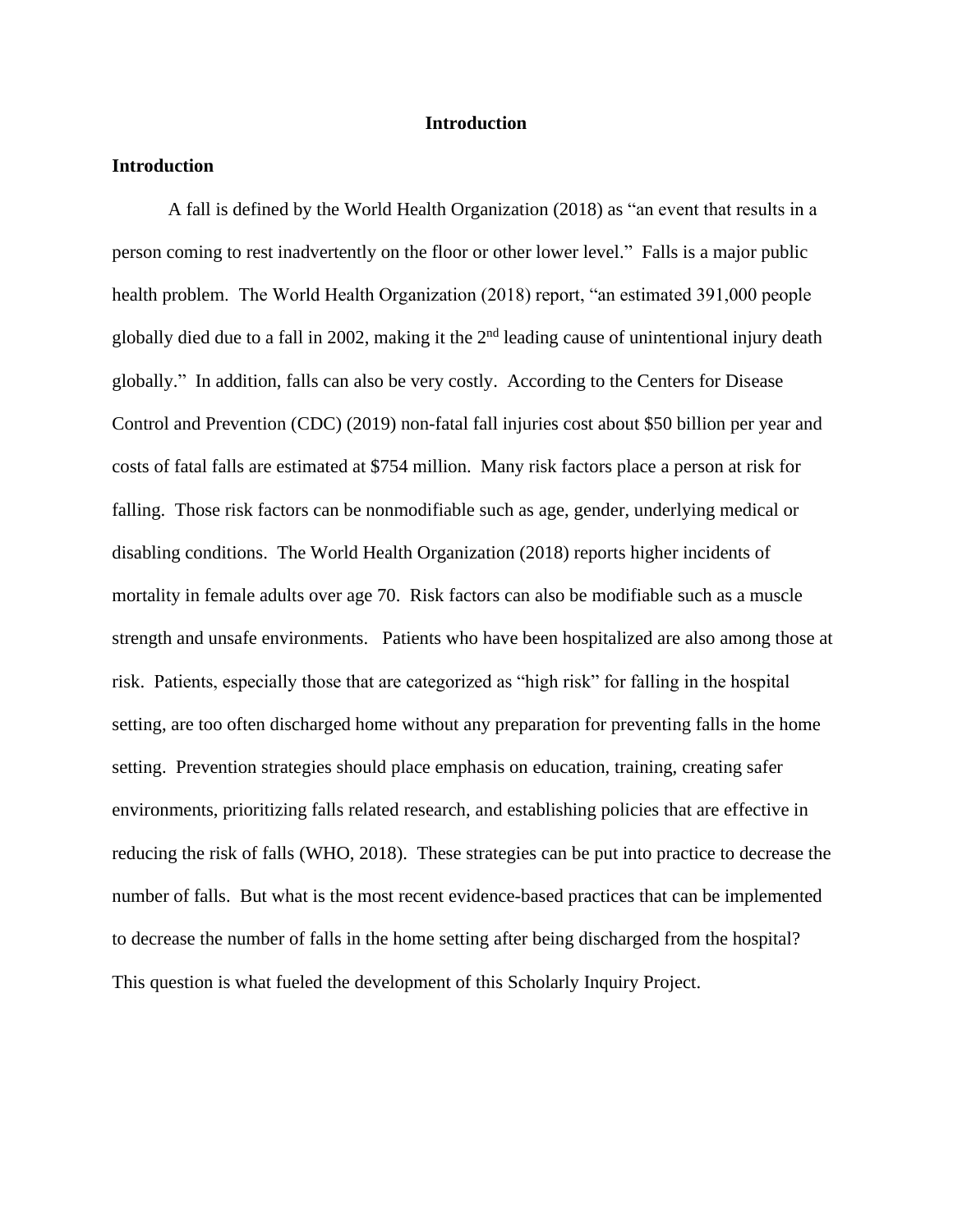#### **Background and Rationale**

Nurses in a hospital setting assess patients at least daily using a standardized fall assessment tool to determine the risk factors that could contribute to falling. Once a fall assessment is complete, the nurse creates a plan of care for patients that meet the criteria for being a falls risk. The plan of care consists of several interventions along with referrals to create an interprofessional team that collaborates to prevent patients from falling while hospitalized. Once the nurse receives orders to discharge the high-risk-for-falls patient, little to no education or interventions are typically included in the discharge plan. The rationale for this project is to prepare nurses to protect discharged patients from falling at home thus leading to the increased possibility of injury and/or hospital readmission.

#### **Purpose**

The intent of this Scholarly Inquiry Project is to identify interventions supported by strong evidence in the literature to prevent falls of the post-hospitalized patient who was also considered a falls risk while in the hospital.

According to Mahoney et al. (2000) the incidence of falls substantially increases in the first month after hospitalization, especially in patients greater than 65 years old. Mahoney et al., 2000 also reports that falls are a major cause of injury and morbidity. Knowing the potential fall risk that each patient is leaving with when they leave the hospital is a call for action for nurses to better prepare their patients for discharge.

An additional intent for this Scholarly Inquiry Project is to amplify the role of the registered nurse (RN) as a collaborator/coordinator of care for the patient. Collaboration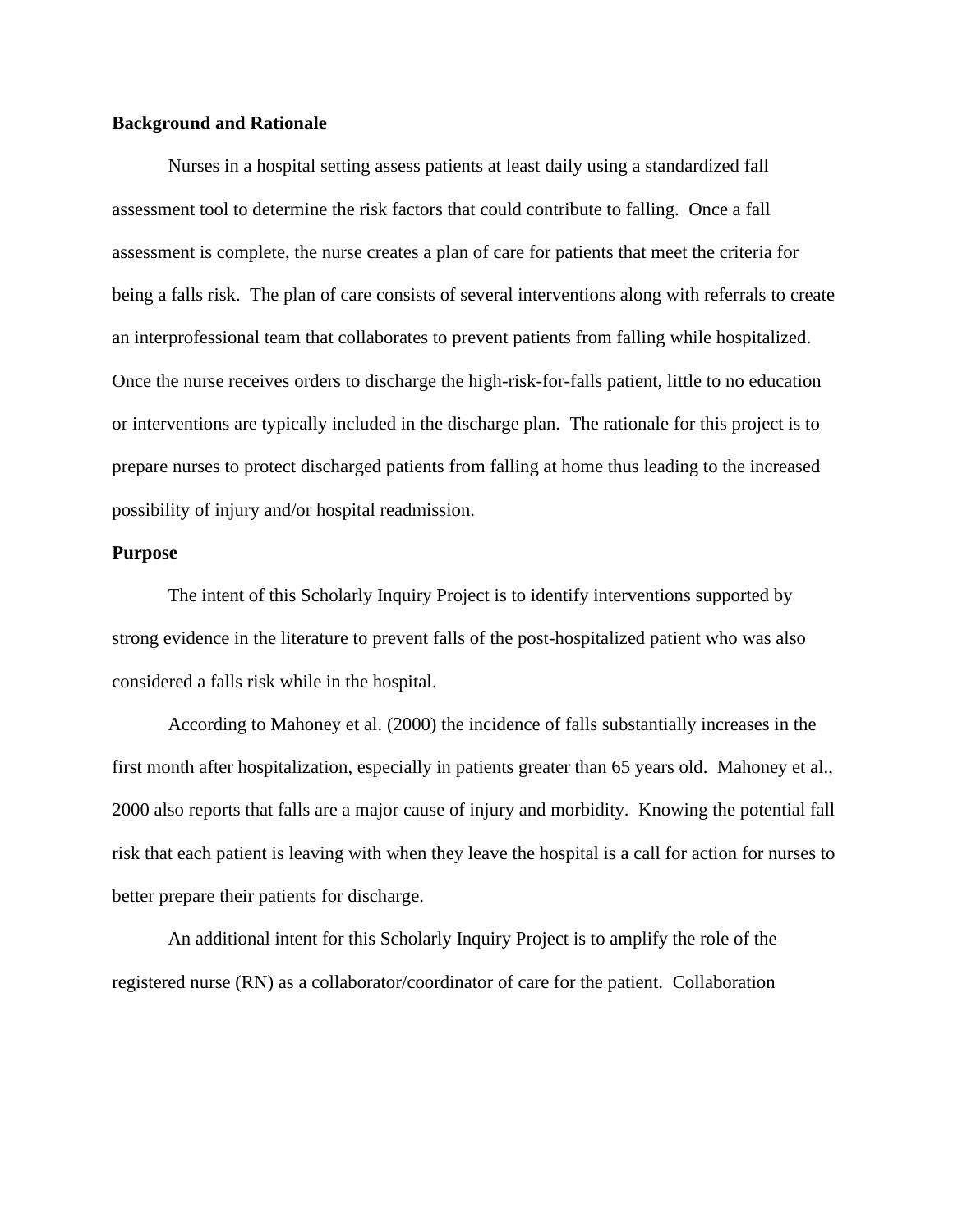according to Cresia & Friberg (2011) is "a multifaceted process of working together to accomplish a common goal," (p 77). Collaborative and coordination of care efforts might be between the nurse and physicians, therapists (OT, PT, etc.), dietitians, etc. to provide a continuum of care that benefits the health and wellbeing of the patient. The common goal is to prevent post-hospitalized falls of a discharging, fall-risk patient. One of the Nursing Codes of Ethics according to the American Nurses Association (2015) is that nurses commit to advancing health, welfare, and safety. The nurse commits to the safety of the patient by informing the patient of his or her risk of falling along with education and strategies for fall prevention. Lee, Brown, Stolwyk, O'Connor, & Haines (2016) completed a study that researched factors that predisposed a person to falls after discharging from a hospital. In that study, 42% of those patients could not recall discussing falls prior to discharging. In collaboration with several health professionals, along with the patient and his or her support systems, education and discharge preparation strategies will need to be implemented to prevent post-hospitalized falls.

Providing high-quality care places emphasis on the importance of gathering and critically appraising the literature to identify the best practice interventions for post-hospitalized fall prevention. The intent is to go beyond the walls of an acute-care setting and into the homes of patients so that we can continue to provide high-quality care that protects and enhances the quality of their lives.

#### **Clinical Nursing Question**

The PICO(t) process was used to define the problem further. The population, intervention, comparison and outcomes were defined. The population is adults age 60 and over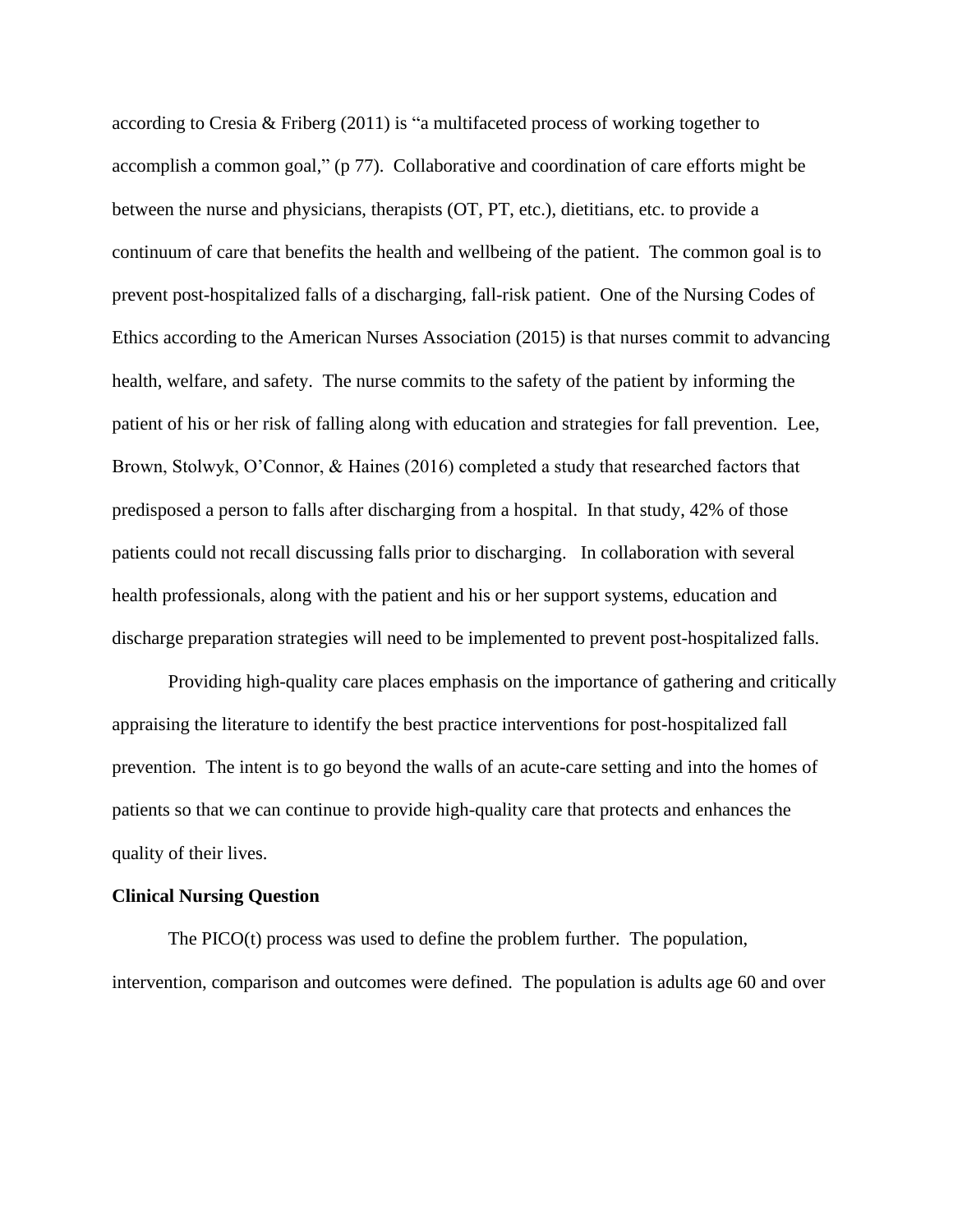who are high fall risk patients preparing for discharge to their home or personal residence; the intervention will be discharge education strategies, and instructions for fall prevention; comparison will be no discharge education on the prevention of falls post-hospitalization and the outcome will be a reduction in falls at least one month post-hospitalization. The research PICO(t) question is: In older adult patients 60 years and older who are hospitalized, are a high risk for falls, and are preparing for discharge, what are the best discharge strategies, including but not limited to education, tools, interventions and instructions, to prevent a post-hospitalized fall versus no identified discharge strategies?

#### **Method Used for the Inquiry**

To research the clinical nursing question, an integrative literature review was completed. An integrative literature review according to Melnyk & Fineout-Overholt (2015) is a "review that provides information about existing evidence related to study questions by reviewing similar studies that address a specific clinical question using a detailed, comprehensive search strategy and rigorous appraisal methods for the purpose of summarizing, appraising, and communicating the results and implications of all the research available on a clinical question" (p. 125). The method used allowed the author to dive into the appraisal of studies using tools to help minimize bias. The Iowa Model of Evidence-Based Practice was utilized in guiding the decision-making process when critiquing studies. Melnyk & Fineout-Overholt (2015) states that "the Iowa Model provides a guide in decision making about clinical and administrative practices that affect the outcomes of patients". Grove, Burns, & Gray, (2013) state that "the Iowa Model of Evidence-Based Practice guides the development of an evidence-based project in a clinical healthcare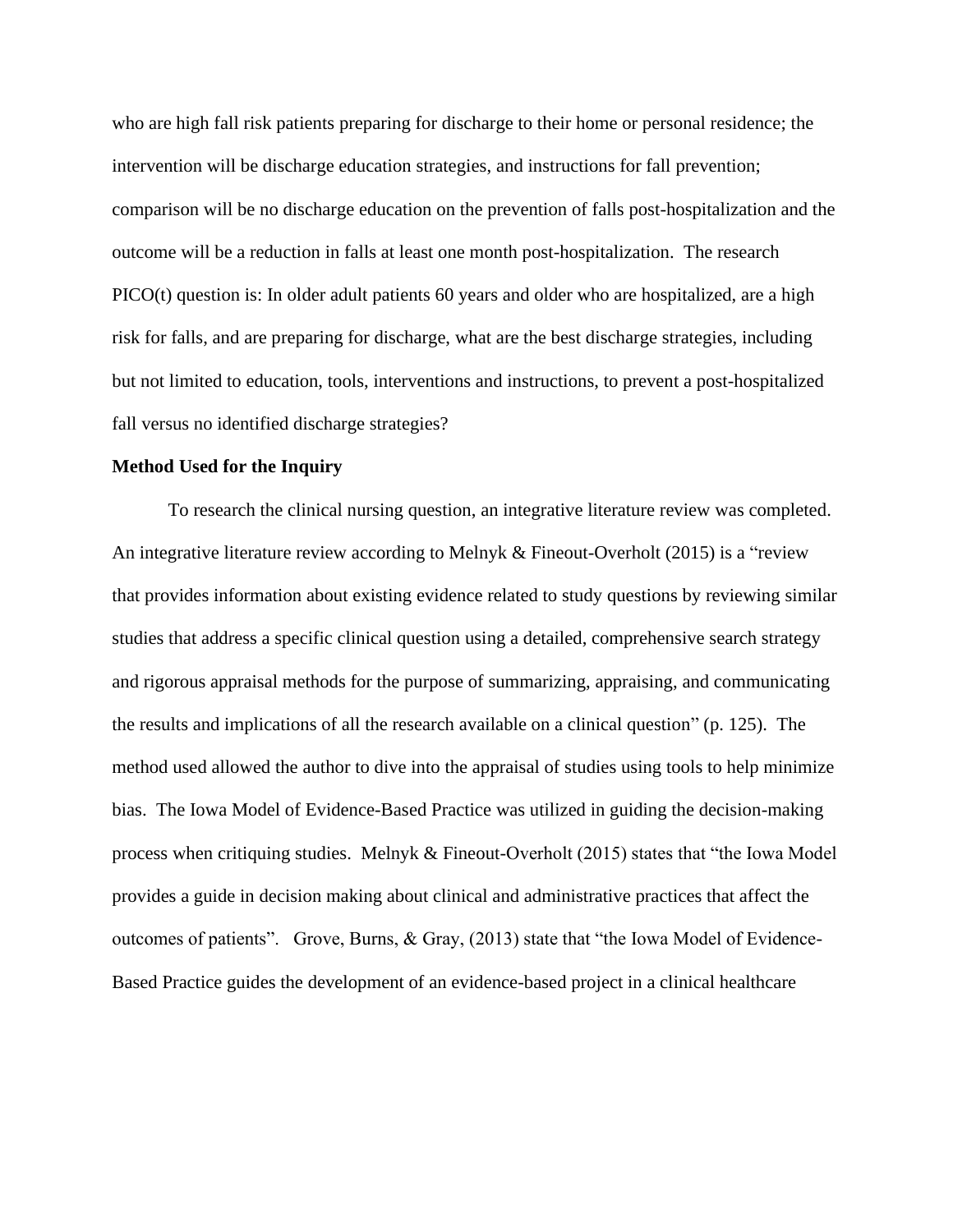agency", (p. 496). Along with the framework of the Iowa Model a descriptive study checklist for rapid critical appraisal by Melnyk & Fineout-Overholt (2015) was also used. The level of evidence helps to determine the validity, reliability, and applicability of the study. Melnyk  $\&$ Fineout-Overholt (2015) discuss general critical appraisal questions that scrutinize each study to determine its validity, reliability, and applicability. These tools allowed for a rigorous approach to each study in the hopes of minimizing bias. An integrative review allowed for a synthesis of all evidence to develop a recommendation of best practices.

#### **Literature Review**

## **Introduction**

Once the clinical nursing question was developed, there was a need for evidence to determine if a change in practice was needed. The literature review included all current (within the last 5 years) evidence that supported a need for collaboration on fall prevention. The literature review revealed key concepts of prevention interventions for high fall risk patients who are discharging home from a hospital setting. Refer to Appendix A for a thorough appraisal of the literature.

#### **Search Strategy**

The literature search was conducted in December 2019, with the use of several databases including: Google Scholar, Ovid, CINAHL Complete, Cochrane Library, and ProQuest Dissertation & Theses Global: The Humanities and Social Sciences Collection. Publications of studies were limited to the years of 2014 through 2019. Several comprehensive search terms were utilized to retrieve the body of evidence. Those terms included high fall risk, fall risk, fall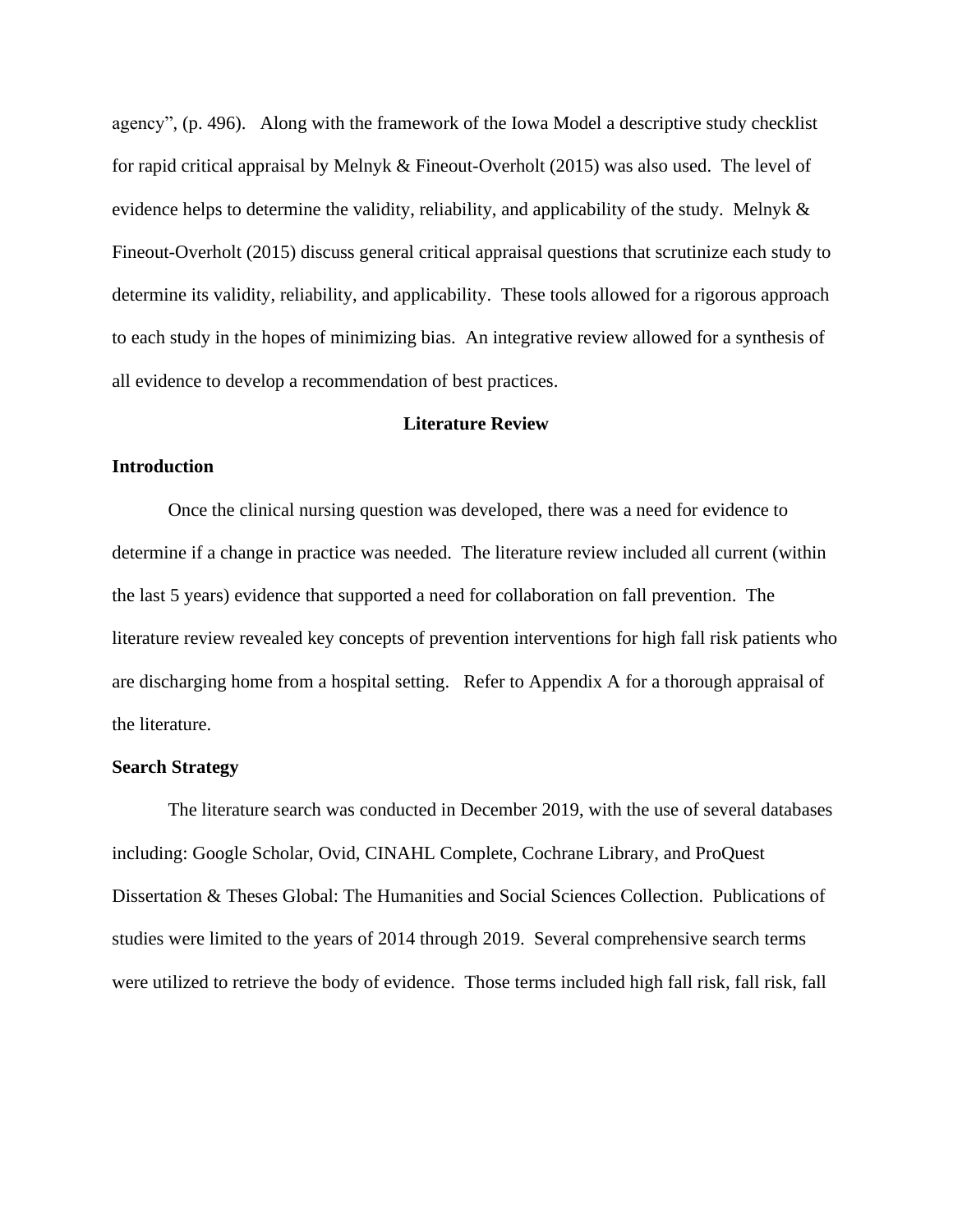prevention, discharge education or discharge instructions or discharge teaching, and adults, or adult, or elderly (see also Appendix B). All articles focused on a population greater than sixty years old with a fall history, or were considered a medium to high fall risk. Articles were not excluded if able to translate to English. The writer assessed both abstracts and full text articles utilizing the Darrell W. Krueger Library databases at Winona State University. Literature was then whittled down based on the certain criteria that included an intervention for education on or a decrease in post-hospitalized falls with evidence to support the findings. Articles related to pediatric population or patient being discharged to a rehab or TCU unit rather than their home were excluded. All global studies were included, not just within the United States.

#### **Themes of Literature Review**

After the literature was reviewed, several themes emerged (see Appendix C). Those themes consist of the criteria for implementing falls risk discharge interventions, the falls risk discharge interventions, and the outcomes from the interventions. It also became evident that a fourth theme emerged within the literature, this being the role of the nurse.

#### **Criteria for Implementing Interventions**

Three criteria emerged that helps nurses identify those who may need an intervention to prevent falls at home after discharge. The first was if discharging patient was over the age of 60 years-old. Every study met this criterion. The second was if the discharging patient scored a medium to high fall risk at the time of discharge. Unfortunately, only five studies reported this information to the reader. The final criterion for the intervention was if the patient had a history of falls. Six studies reported a history of falls.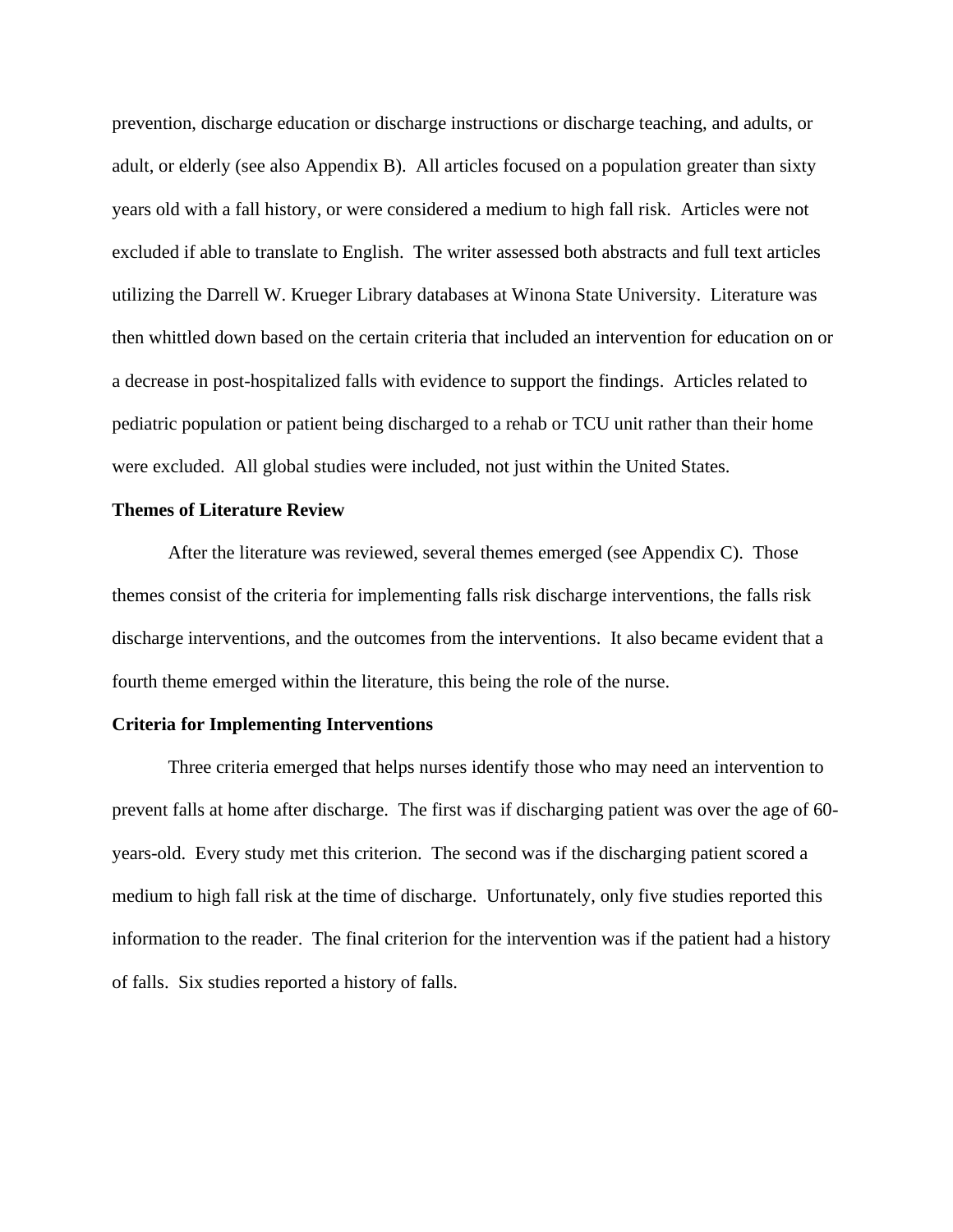#### **Interventions**

Authors exposed several interventions within the studies that were reviewed. Those interventions include: written education, multimedia education, face to face education, patient centered education, inclusion of support systems, mobility and or exercise education, home follow-ups, home modifications, medication and nutrition modifications.

**Patient Centered Education.** Patient centered education was a theme that arose in the literature most often. Naseri et al. (2019) implemented tailored education and interventions based on the needs of the patient. Emphasized areas included ADL assistance, home modifications, and exercise. Ueda et al. (2017) incorporated the tailored approach as well in using home floor plans to assist in fall prevention. Patient centered education is a broad term that describes the various approach to educating a patient about their falls risk before going home. Three subthemes also arose from patient centered education. They are written education, multimedia education, and face-to-face education.

*Written education.* Written education was an intervention used by Hill et al. (2019), Kamei, et al. (2014) & Lee, Pritchard, McDermott, & Haines (2014). Hill et al. (2019) provided education within a fall prevention workbook for the patient allowing the patient to familiarize themselves with risks and prevention on falls. Kamei et al. (2014) provided written mock-up models of a typical home depicting fall risk factors within the home. Lee et al. (2014) provided fall prevention education interventions including a written format used to provide information on fall prevention.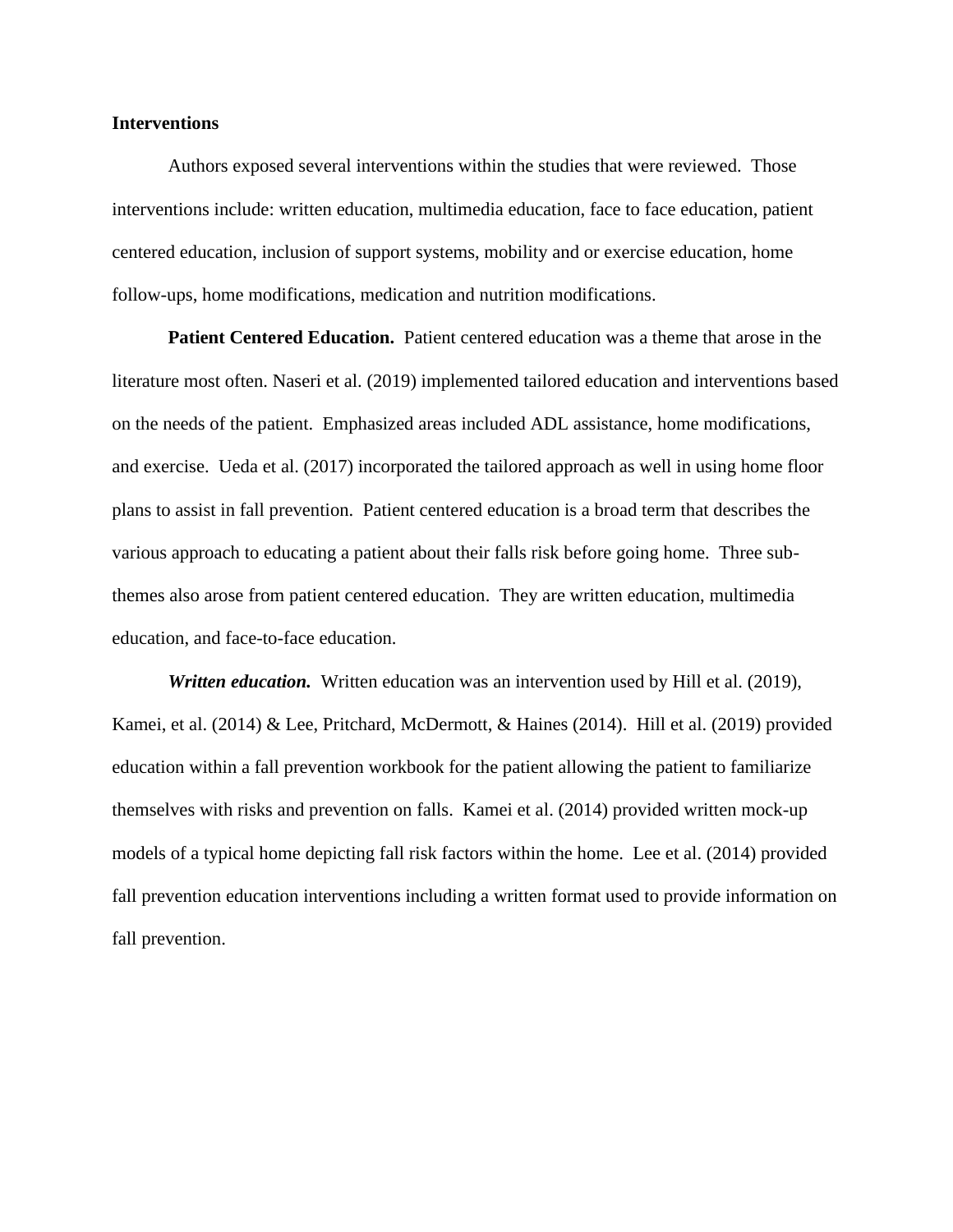*Multimedia education.* Another intervention was the use of multimedia education. Multimedia education included education via digital video, power points, digital downloads, etc. All three of the above studies provided several multimedia approaches included in the above written intervention. Lee et al. (2014) provided fall prevention via the preference of the patient. Hill et al. (2019) provided education via digital video on falls and fall prevention. Kamei et al. (2014) provided a two-hour program with diagrams and videos on fall risks including nutrition, foot care, exercise and demonstrates practices that increased home safety. Cerilo, (2016) also educated patient via videos on the importance of preventing the risks of falling.

*Face-to-face education.* Face-to-face intervention was incorporated in the above studies including Hill et al. (2019) Kamei et al. (2014) and Lee et al. (2014). These studies placed emphasis on the importance of face-to-face education as an intervention in educating on fall prevention to patients preparing to discharge home. Face-to-face education was found to have a stronger effect on patients by placing a large emphasis on functional decline from being hospitalized. This type of interventions was felt to show the patient that fall prevention is a high priority at the time of discharge.

**Mobility training/exercise.** Several studies incorporated mobility training or exercise as an intervention prior to discharging home. Chu et al.(2016) implemented home OT visits after discharging from the hospital up to the first 6 months after discharging home. Ciance (2014) completes a Falls Efficacy Scale (FES) with patients prior to discharging. The FES focuses on balance and exercise. The score from the FES determines the patients need for increased education on fall prevention and post-discharge follow-up phone calls. Hayes (2017)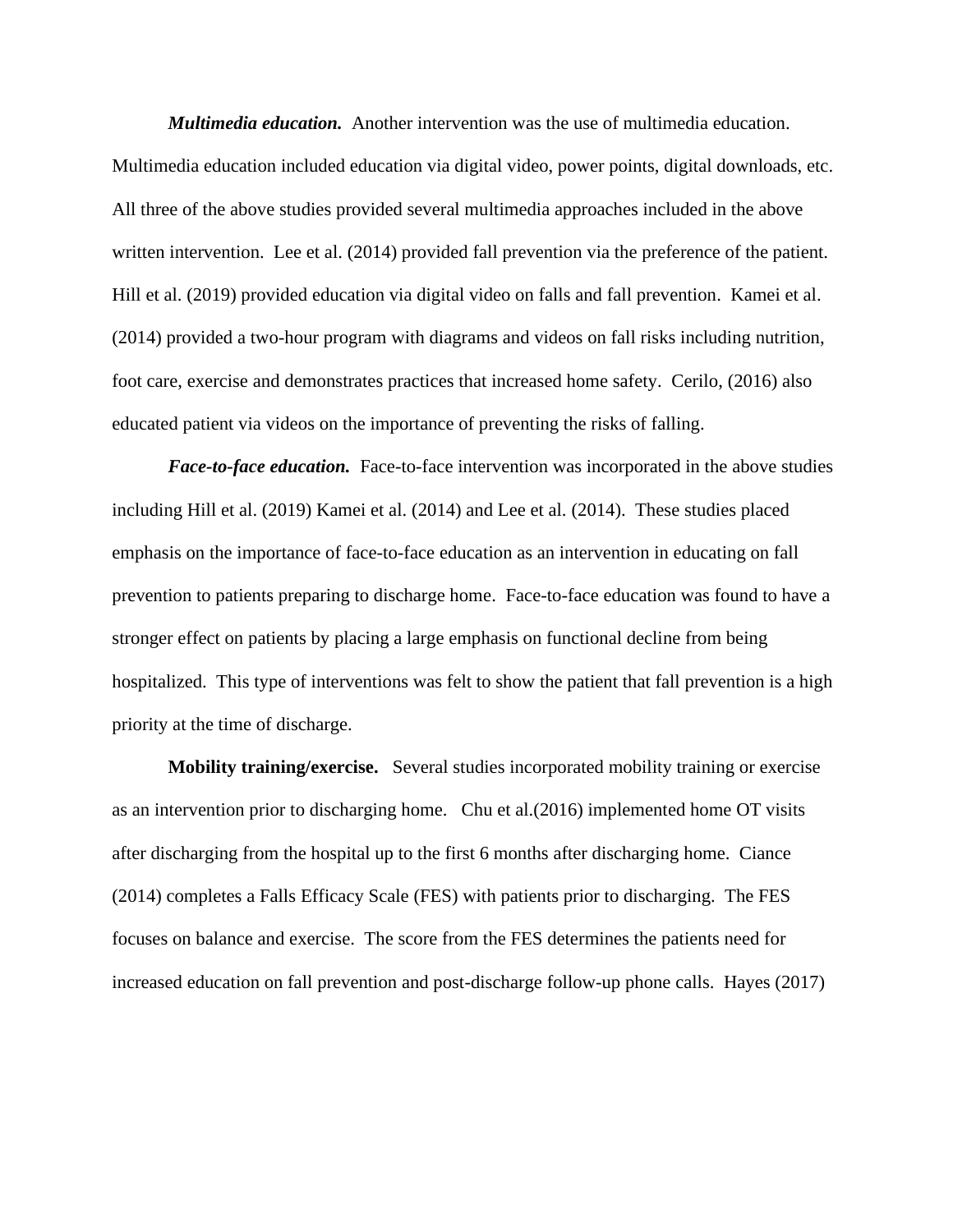implemented both balance and strength training as a fall risk intervention. The training decreases the risk of falling, but also improves the fear of falling. Hopewell et al. (2018) interventions included exercise among other interventions to prevent falls. Kamei et al. (2014) implemented change in everyone's homes, implementing home safety awareness by implementing a home hazard modification program (HHMP) as an intervention for each patient. Kamei et al. (2014) also included multiple exercise sessions within its regimen of interventions on fall prevention. Liu-Ambrose et al. (2019) interventions for fall prevention included strengthening, balance and other exercises in a home-based exercise program. These were taught by a physical therapist. Matchar et al. (2017) intervention on exercise incorporated PT to focus on training in strength, gait, and balance. PT worked with patients for three months. Potter, Pion, Kliinkerberg, Kuhrik, & Kuhrik (2014) promoted mobility training and building mobility skills for in the home. Sherrington et al. (2014) intervention included experienced physiotherapists completing home visits with the patients. Education was a 20-30-minute program on lower limb balance, weight bearing and strengthening exercises. These sessions were completed six days a week. Van Ancum et al. (2018) study wanted to address a link between muscle mass and falls. The intervention included strength training for fall prevention in male patients only.

**Home follow-up visits.** Home follow up visits was an intervention by Barker et al. (2019) who incorporated a home risk assessment to promote prevention of home fall risks. Bernocchi et al. (2018) implemented a tele-rehab/home based program that provided medial/nursing surveillance by retrieving a weekly status on symptoms and providing support to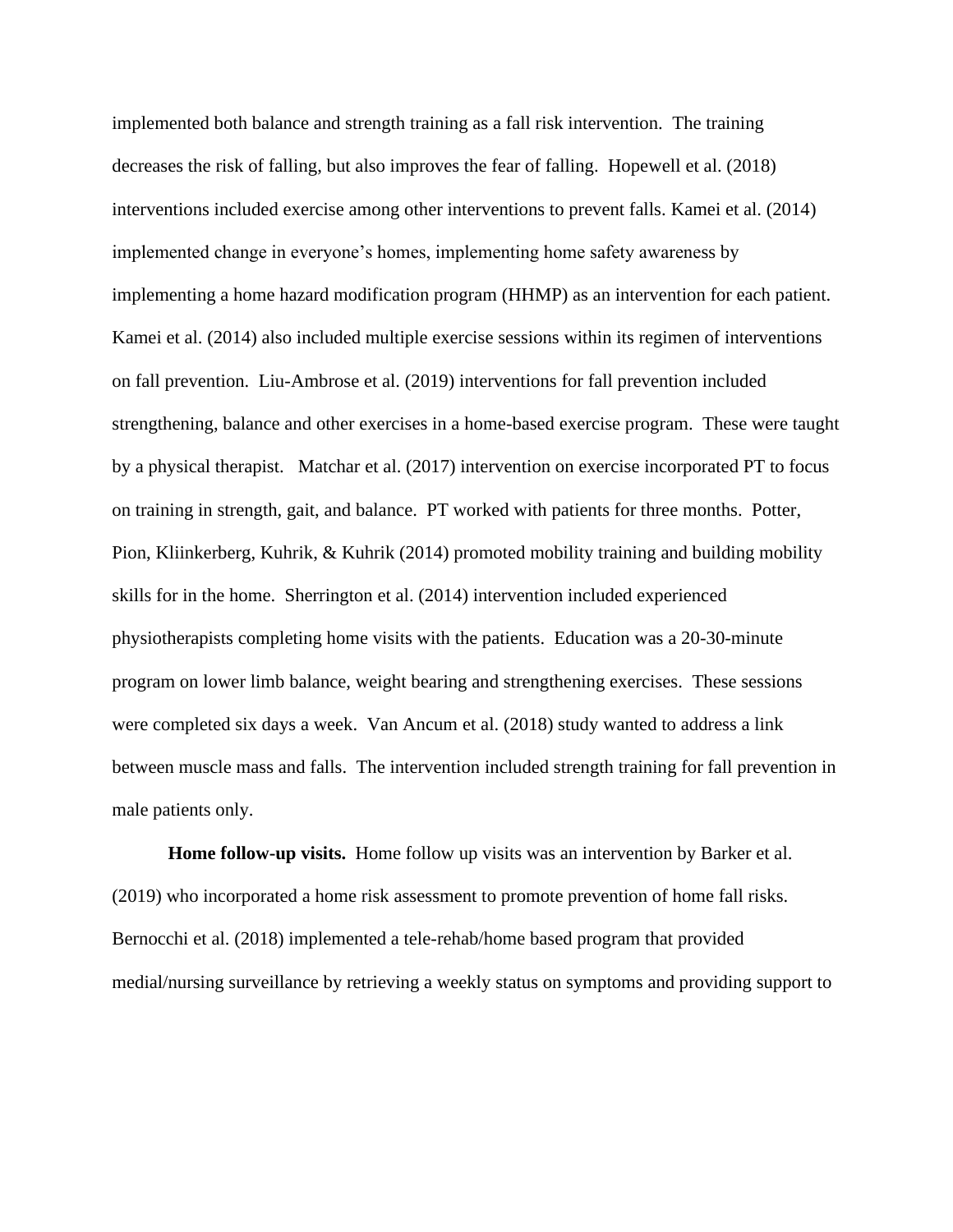the patient. Hopewell et al. (2018) implemented social visits after discharging. The social visits were implemented to measure and document adherence to the discharge plan. Kamei et al. (2014) incorporated practicing home safety techniques and assessing home modifications after discharging. Barker et al. (2019) implemented interventions and strategies that comprised of several components including a home-based risk assessment, 6 months of education via phone calls, and referrals to services that they might need such as PT/OT. Sherrington et al. (2014) incorporated home follow up visits to complete strength training and to assess logbook for tracking exercise.

**Inclusion of support systems.** Education that included support systems was only present in one of the studies. Potter et al. (2014) not only implemented fall prevention skills training to the patients, but also to the family caregivers as well. Both Kamei et al. (2014) and Ueda et al. (2017) implemented home modifications that placed awareness on home safety by assisting in creating safe floor plans to prevent falls.

**Medication/nutrition.** Bischoff-Ferrari et al. (2016) studied the implementation of different doses of vitamin D with relation to falls. Chien & Guo's (2014) study that showed a correlation of nutrition with a higher risk of falling.

#### **Outcomes**

The interventions determined different outcome within the studies reviewed. The outcomes were that there was no change in fall rates after the intervention or that the intervention showed a reduction in fall rates. Bischoff-Ferrari et al. (2016) Hill et al. (2019), & Naseri et al. (2019) studies determined no change in fall rates. Bischoff-Ferrari et al. (2016) study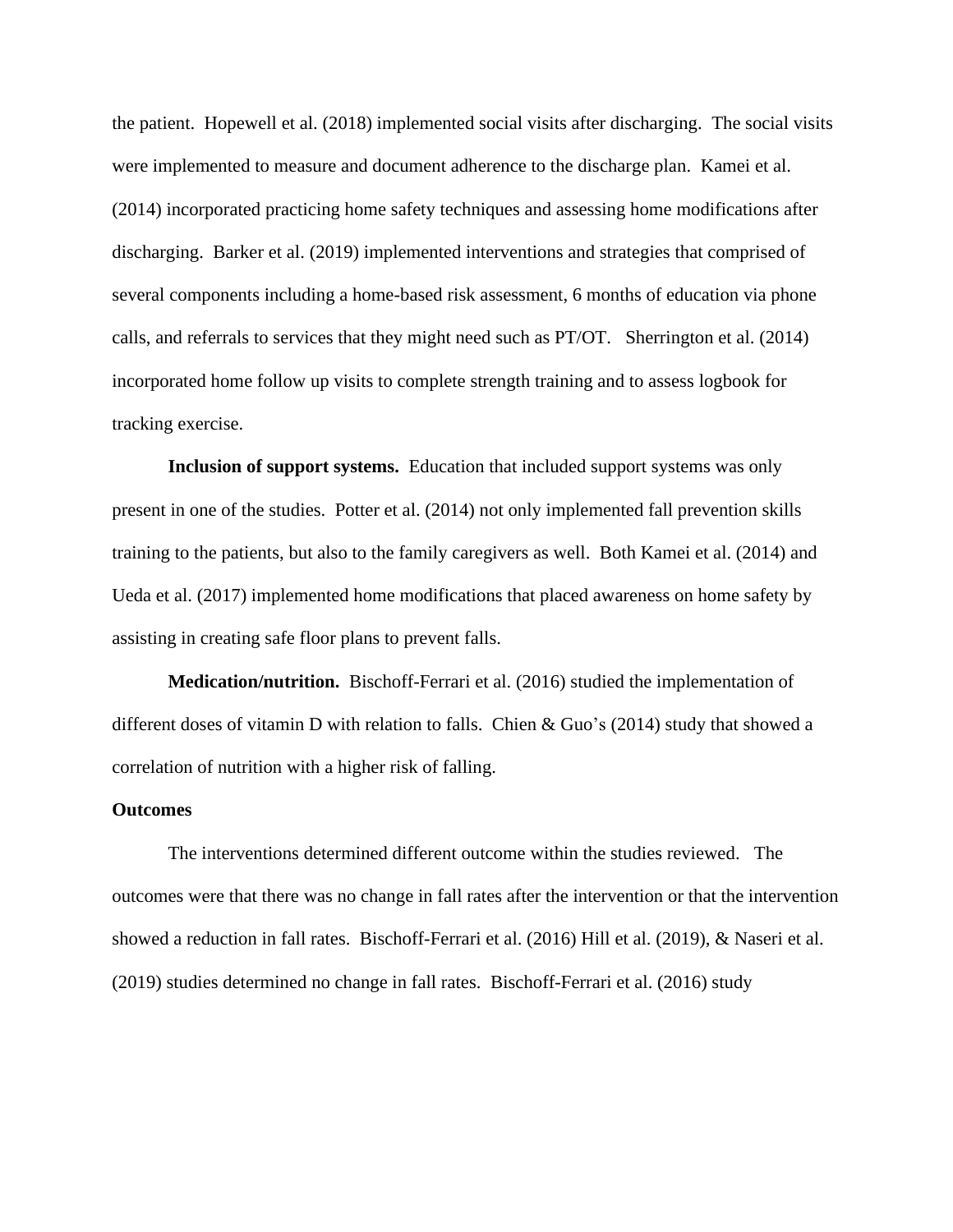determined that increasing Vitamin D from 24000 IU to 60000 IU or adding calcifediol to a patient's medication regimen showed no decrease in the risk of falling for the patient. Hill et al. (2019) study determined no significant differences in fall rates from the intervention group to the control group after implementing individualized fall prevention education utilizing workbooks, digital video, face to face education goal orientated discharge plans and a monthly phone call for the first three months after discharge. Naseri et al (2019) utilized interventions that included tailored education to increase engagement in fall prevention strategies showed no increase within six months of discharging from the hospital. All of the other 18 studies showed that the interventions which included written, multimedia, and face to face education with the patient, mobility and or exercise training including collaboration with PT and OT, implementation in home follow-ups via nurse visit or phone calls, patient centered interventions, inclusive education with the patient and their support systems, home modifications, and nutritional status all showed a reduction in fall rates.

| <b>Citation</b>                   | <b>Summary of the</b><br><b>Intervention</b>                                                                       | Noted difference in post-<br>discharge fall rates   | Significant?          |
|-----------------------------------|--------------------------------------------------------------------------------------------------------------------|-----------------------------------------------------|-----------------------|
| Barker et al. (2019)              | Telephone-based patient<br>centered program                                                                        | Decrease in falls per year                          | Significant p=0.042   |
| Bernocchi et al. (2018)           | Tele-rehab home-based<br>program                                                                                   | Decrease in falls in 6<br>months                    | Significant $p<0.001$ |
| Bischoff-Ferrari et al.<br>(2016) | increasing Vitamin D<br>from 24000 IU to 60000<br>IU or adding calcifediol<br>to a patient's medication<br>regimen | No decrease in fall rates<br>after 1 year           | Not significant       |
| Cerilo, 2016                      | fall risk awareness in fall<br>prevention showed a<br>significant difference<br>$(p<0.05)$ .                       | fall risk awareness in fall<br>prevention increased | Significant $p<0.05$  |

Table.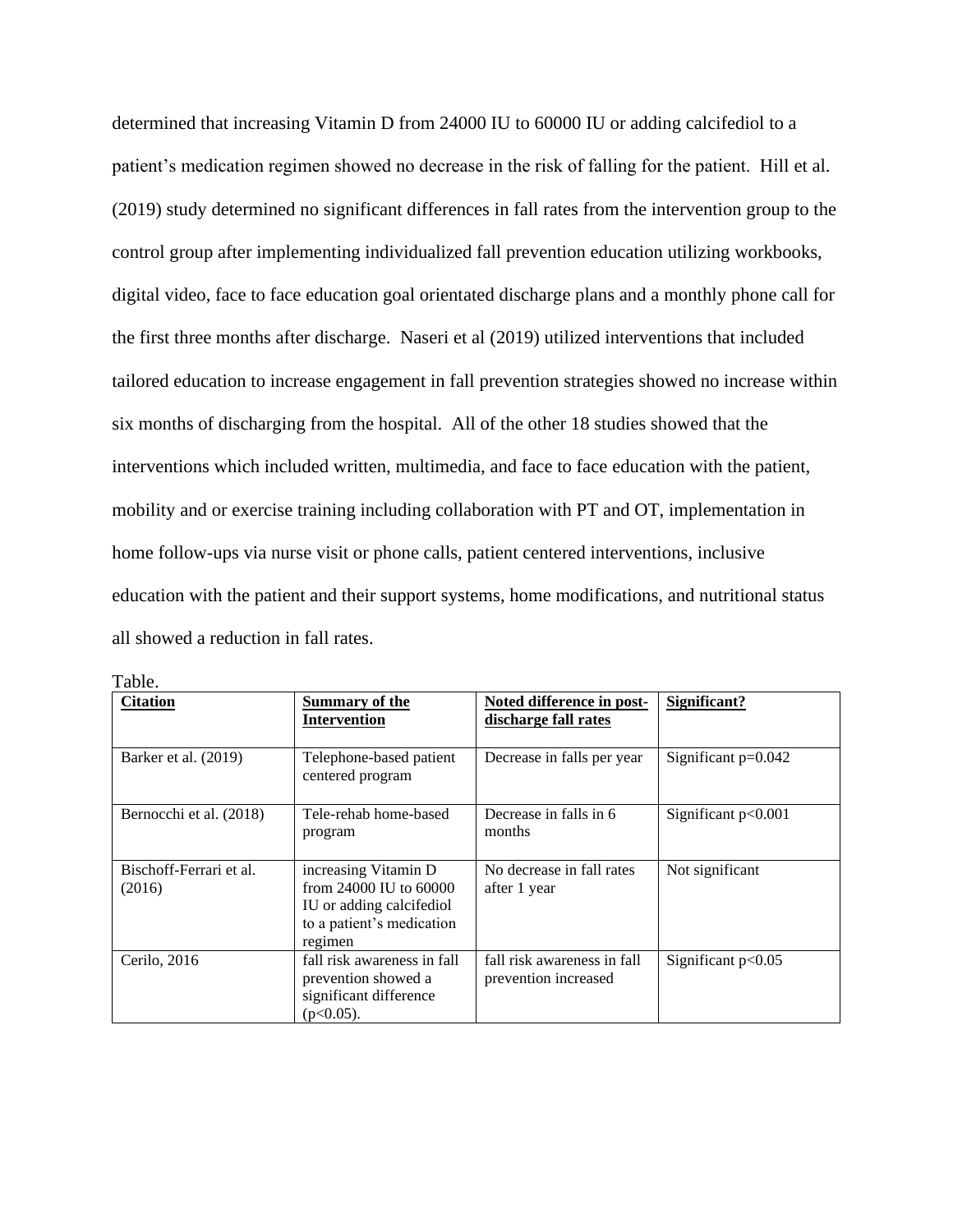| Chien & Guo (2014)        | Nutrition as a fall                     | Poor nutrition places                      | Significant p<0.001                            |  |
|---------------------------|-----------------------------------------|--------------------------------------------|------------------------------------------------|--|
|                           | predictor in older adults               | older adults at a higher                   |                                                |  |
|                           |                                         | risk of falling<br>Number of fallers after |                                                |  |
| Chu et al. (2016)         | OT fall reduction home<br>visit program |                                            | Significant p=0.03                             |  |
| Ciance (2014)             | Educate to enhance                      | one year<br>Follow up scale not            | Not significant                                |  |
|                           | knowledge of fall                       | significant, however no                    |                                                |  |
|                           | prevention in elderly                   | falls reported                             |                                                |  |
| Hayes (2017)              | Strength exercises and                  | Showed effectiveness in                    | significant                                    |  |
|                           | balance training on                     | improving geriatric                        |                                                |  |
|                           | reducing the fear of                    | populations fear of falling                |                                                |  |
|                           | falling                                 |                                            |                                                |  |
| Hill et al. (2019)        | implementing<br>individualized fall     | No decrease in fall rates                  | Not significant (adjusted<br>IRR, 1.09; 95% CI |  |
|                           | prevention education                    |                                            | $[0.78 \text{ to } 1.52]$                      |  |
|                           | utilizing workbooks,                    |                                            |                                                |  |
|                           | digital video, face to face             |                                            |                                                |  |
|                           | education goal orientated               |                                            |                                                |  |
|                           | discharge plans and a                   |                                            |                                                |  |
|                           | monthly phone call for                  |                                            |                                                |  |
|                           | the first 3 months after                |                                            |                                                |  |
|                           | discharge.                              |                                            |                                                |  |
| Hopewell et al. (2018)    | Exercise, social visits,                | May reduce falls                           | RR 0.87, 95% CI 0.74 to                        |  |
|                           | environment adjustments,<br>med reviews | compared to no<br>interventions            | 1.03                                           |  |
| Kamei et al. (2014)       | Education on fall risk                  | Improves awareness of                      | Significant p=0.05                             |  |
|                           | factors, nutrition, foot                | call prevention and                        |                                                |  |
|                           | care, exercise, home                    | modifies behaviors                         |                                                |  |
|                           | safety                                  |                                            |                                                |  |
| Lee et al. (2014)         | Face to face education,                 | Effective in reducing fall                 | Significant-RR 0.77,                           |  |
|                           | written, and interpersonal              | rates after discharge                      | 95% CI (0.69 to 0.87)                          |  |
|                           | contact                                 |                                            |                                                |  |
| Liu-Ambrose et al. (2019) | Education with follow-up,               | Effective in reduction in                  | Significant p=0.009                            |  |
|                           | home programs with                      | falls                                      |                                                |  |
|                           | PT(exercise, balance and                |                                            |                                                |  |
| Luz, Bush, & Shen,        | strengthening)<br>Education, exercise,  | Effective in                               | Significant p<0.05                             |  |
| (2017)                    | device acceptance and use               | acknowledgement and                        |                                                |  |
|                           |                                         | acceptance in the use of                   |                                                |  |
|                           |                                         | devices to decrease falls.                 |                                                |  |
| Matchar et al. (2017)     | PT to fall prevention                   | Effective in decreasing                    | Significant $p=0.002$                          |  |
|                           | education                               | falls                                      |                                                |  |
| Naseri et al (2019)       | tailored education to                   | No decrease in fall rates                  | Not significant                                |  |
|                           | increase engagement in                  |                                            |                                                |  |
|                           | fall prevention strategies              |                                            |                                                |  |
| Potter et al. (2014)      | Mobility training                       | Improvement in fall risk                   | Significant                                    |  |
|                           |                                         | awareness and mobility                     |                                                |  |
|                           |                                         | skills                                     |                                                |  |
| Sherrington et al. (2014) | Wt. bearing exercises                   | Improvement in mobility,                   | Significant $p=0.004$                          |  |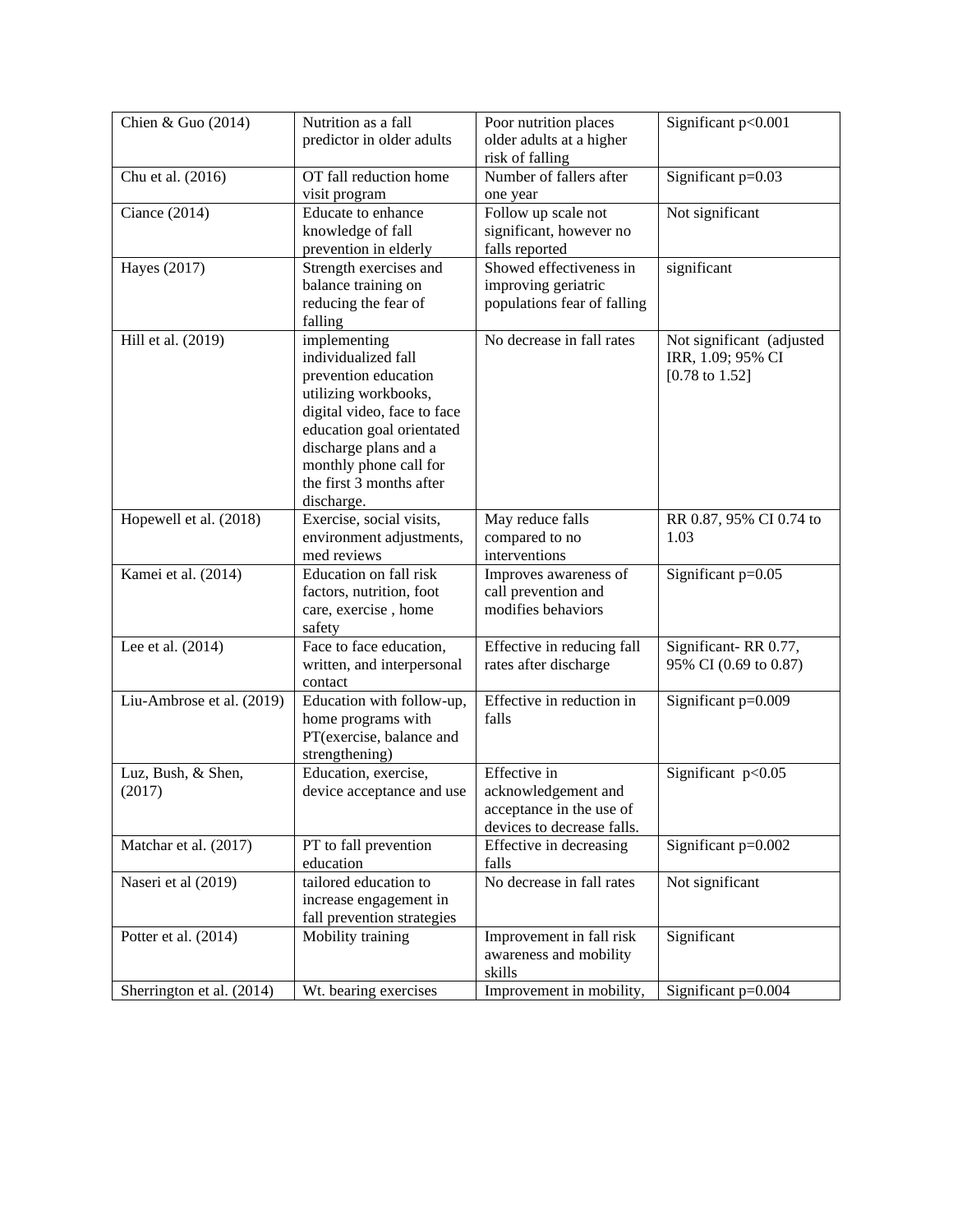| Ueda et al. (2017)      | Tailored education and<br>home floor plans                                                      | Improvement in falls                                             | Hazard ratio 0.25; 95% CI<br>$(0.09 \text{ to } 0.75)$                                                                                                                                         |
|-------------------------|-------------------------------------------------------------------------------------------------|------------------------------------------------------------------|------------------------------------------------------------------------------------------------------------------------------------------------------------------------------------------------|
| Van Ancum et al. (2018) | Strength training                                                                               | Lower muscle mass<br>associated with post-<br>hospitalized falls | Significant Hand Grip<br>Strength, Skeletal Muscle<br>Mass and Skeletal Muscle<br>mass Index (ORs, 95% CI)<br>respectively: $0.93, 0.88$ -<br>0.99, 0.80, 0.71-0.92 and<br>$0.50, 0.33 - 0.76$ |
| Webster et al. (2019)   | OT power points,<br>engagement, handouts on<br>home safety<br>assessments/home<br>modifications | Increase in knowledge of<br>fall prevention risk factors         | Significant<br>Overall knowledge<br>increased by 32%.                                                                                                                                          |

#### **The Role of the Nurse**

The role of the nurse is that of a collaborator. Delivering healthcare can be very challenging. Collaborative efforts are needed to help strengthen the delivery of healthcare. Goldsberry (2018) states that "interprofessional collaboration is now being recognized as an essential piece in the improvement of healthcare delivery," (p. 1). To improve delivery of healthcare in the discharge process for a patient that is a high fall risk the nurse must collaborate with other professionals to provide the best outcome for the patient after discharging. Maughan (2016) states that "nurses are key players in care coordination, particularly when transitioning patients from one area to another, including the community", (para. 1). The nurse is responsible for collaborative efforts in the transition of a patient to his or her home, ensuring all efforts are made and plan is in place for a smooth and successful transition.

#### **Strengths of the Literature**

The strength of the literature is evident in the amount of studies that fall into Level I and Level II (see Table 1). There was one Level I article, eleven Level II articles, three Level II, one Level IV, one Level V, three Level VI, and no Level VII articles. With 12 of the 20 articles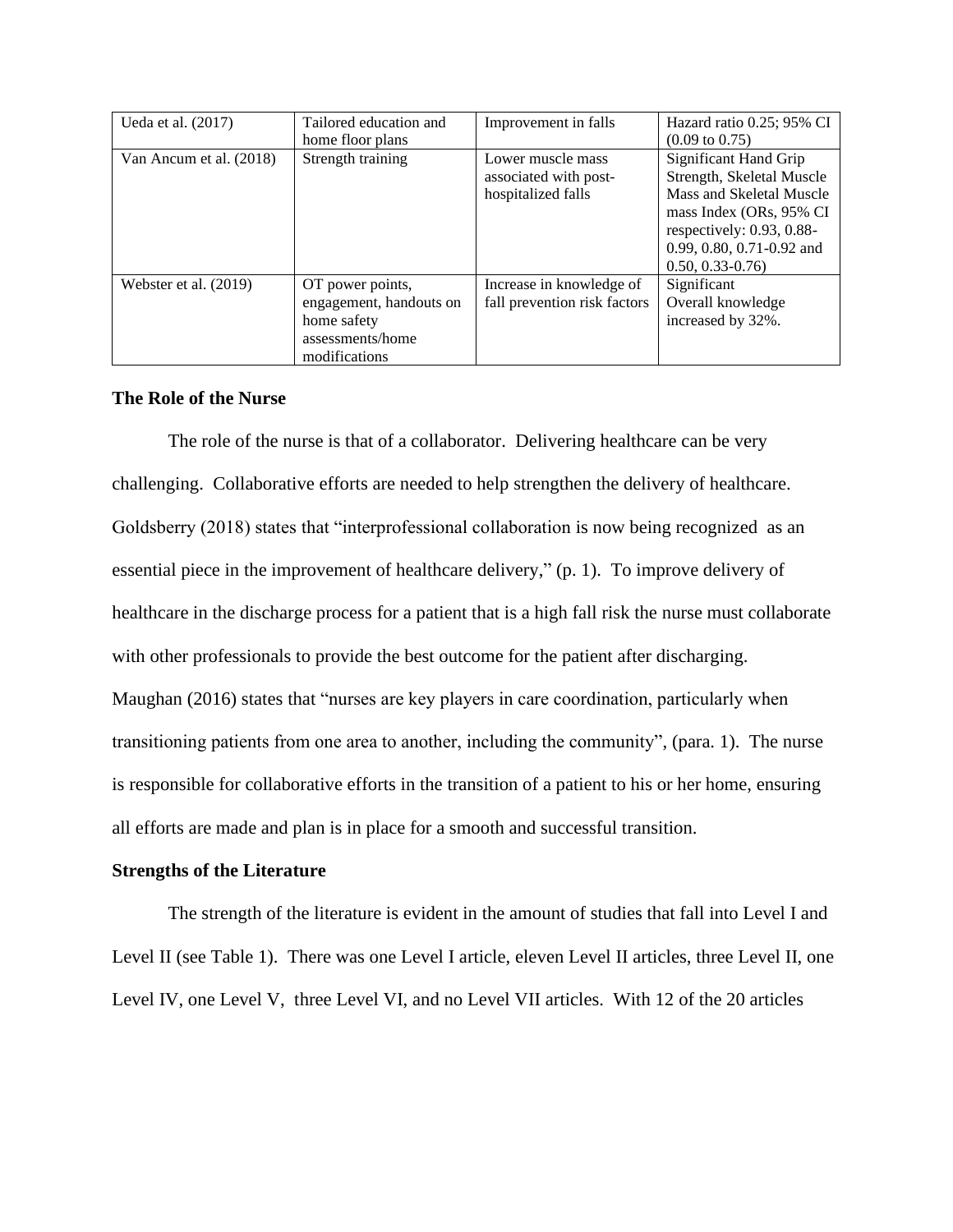rated Level I or Level II, higher levels of evidence strengthen the recommendations in this

project.

#### *Table 1.* Level of Evidence

| LEVEI UI L'INIUEIIUE                                                                                                                                                                                                                          |                              |                                                                                                                                                                                                                                                                                                                        |
|-----------------------------------------------------------------------------------------------------------------------------------------------------------------------------------------------------------------------------------------------|------------------------------|------------------------------------------------------------------------------------------------------------------------------------------------------------------------------------------------------------------------------------------------------------------------------------------------------------------------|
| <b>Type/level of evidence</b><br>Adapted from Ackley, Swan, Ladwig, & Tucker (2008)                                                                                                                                                           | <b>Number</b><br>of articles | <b>Article citation</b>                                                                                                                                                                                                                                                                                                |
|                                                                                                                                                                                                                                               | within the<br>scholarly      |                                                                                                                                                                                                                                                                                                                        |
|                                                                                                                                                                                                                                               | inquiry                      |                                                                                                                                                                                                                                                                                                                        |
| Level I: Evidence from a systematic review or meta-analysis of<br>all relevant RCTs or evidence-based clinical practice guidelines<br>based on systematic reviews of RCTs or three or more RCTs of<br>good quality that have similar results. | 1                            | Lee et al. (2014),                                                                                                                                                                                                                                                                                                     |
| Level II: Evidence obtained from at least one large (multi-site)<br>well-designed RCT (randomized controlled trial).                                                                                                                          | 11                           | Baker et al. (2019), Bernocchi et<br>al. (2018), Bischoff-Ferrari et al.<br>(2016), Chu et al. (2016), Hill et<br>al. (2019), Hopewell et al.<br>(2018), Liu-Ambrose et al.<br>(2019), Matchar et al. (2017),<br>Naseri et al. (2019), Potter et al.<br>$(2014)$ , Sherrington et al. $(2014)$ ,<br>Ueda et al. (2017) |
| Level III: Evidence obtained from well-designed controlled<br>trials without randomization (i.e. quasi-experimental).                                                                                                                         | 3                            | Cerilo (2016), Ciance (2014),<br>Kamei et al. (2014)                                                                                                                                                                                                                                                                   |
| Level IV: Evidence from well-designed case-control or cohort<br>studies.                                                                                                                                                                      | $\mathbf{1}$                 | Van Ancum et al. (2018)                                                                                                                                                                                                                                                                                                |
| Level V: Evidence from systematic reviews of descriptive and<br>qualitative studies.                                                                                                                                                          | 1                            | Hayes (2017),                                                                                                                                                                                                                                                                                                          |
| Level VI: Evidence from a single descriptive or qualitative<br>study.                                                                                                                                                                         | 3                            | Chien et al. (2014), Luz et al.<br>(2017), Webster et al. (2019)                                                                                                                                                                                                                                                       |
| Level VII: Evidence from the opinion of authorities and/or<br>reports of expert committees.                                                                                                                                                   | $\theta$                     |                                                                                                                                                                                                                                                                                                                        |

*Levels of Evidence*

#### **Type/Levels of Evidence**

**Level I**: Evidence from a systematic review or meta-analysis of all relevant RCTs or evidence-based clinical practice guidelines based on systematic reviews of RCTs or three or more RCTs of good quality that have similar results.

**Level II**: Evidence obtained from at least one large (multi-site) well-designed RCT (randomized controlled trial).

**Level III**: Evidence obtained from well-designed controlled trials without randomization (i.e. quasi-experimental). **Level IV**: Evidence from well-designed case-control or cohort studies.

Level V: Evidence from systematic reviews of descriptive and qualitative studies.

Level VI: Evidence from a single descriptive or qualitative study.

Level VII: Evidence from the opinion of authorities and/or reports of expert committees.

These ratings of the level of effectiveness are based on the following: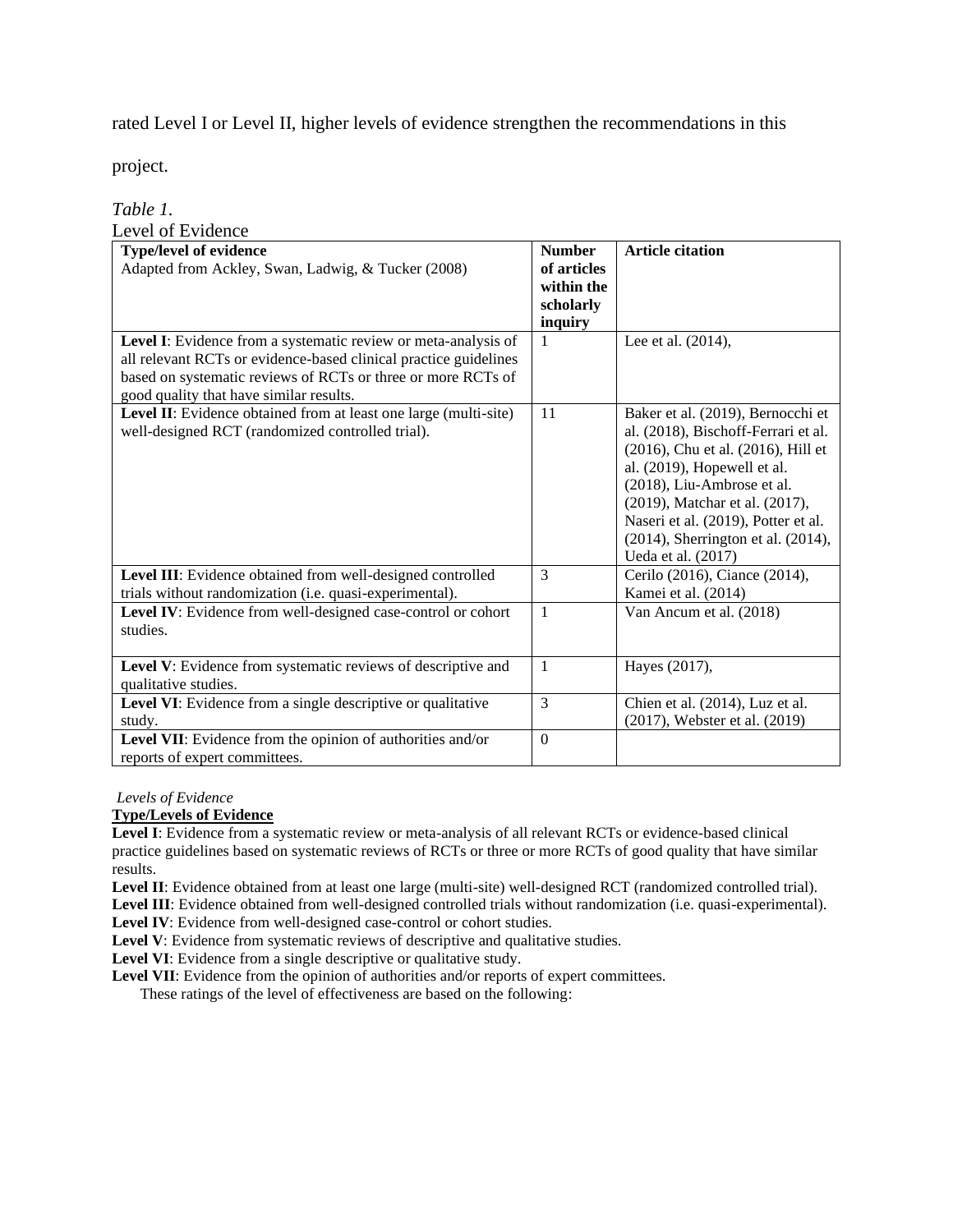Ackley, B. J., Swan, B. A., Ladwig, G., & Tucker, S. (2008). *Evidence-based nursing care guidelines: Medicalsurgical interventions. St. Louis, MO: Mosby Elsevier.* Other Levels of evidence ratings may be used, but a key with the type (and citation) of the specific rating must appear with the table (at the beginning, as a key is most helpful)

#### **Gaps in Literature**

After completing the integrative literature review several notable gaps became evident. Several of the literature did not elaborate on the extent of topics during discharge education teaching. Some literature discussed discharge education on fall prevention including "usual care" but did not elaborate on what usual care consisted of. Areas that were noted to be underexplored were studies that involved a support network for elderly patients. Elaborating on what the support network consisted of would allow for better inclusion of those key individuals in discharge education and collaboration. Several studies within the literature discussed collaboration with health care workers, but not many involve education for support systems including, family, friends, relatives, etc.

#### **Summary**

The literature reviewed within this scholarly inquiry project provided strong evidence to support interventions that prevent fall risk patients from falling after being discharged from the hospital. The strongest evidence in the post-hospitalized fall prevention for adults who are over the age of sixty and have a risk of falling described a collaborative effort by multiple healthcare professionals to include mobility, strength, and exercise programs along with implementation of face to face, written, and multimedia discharge education on home fall prevention risks and strategies.

**Conclusion, Nursing Implications and Recommendations**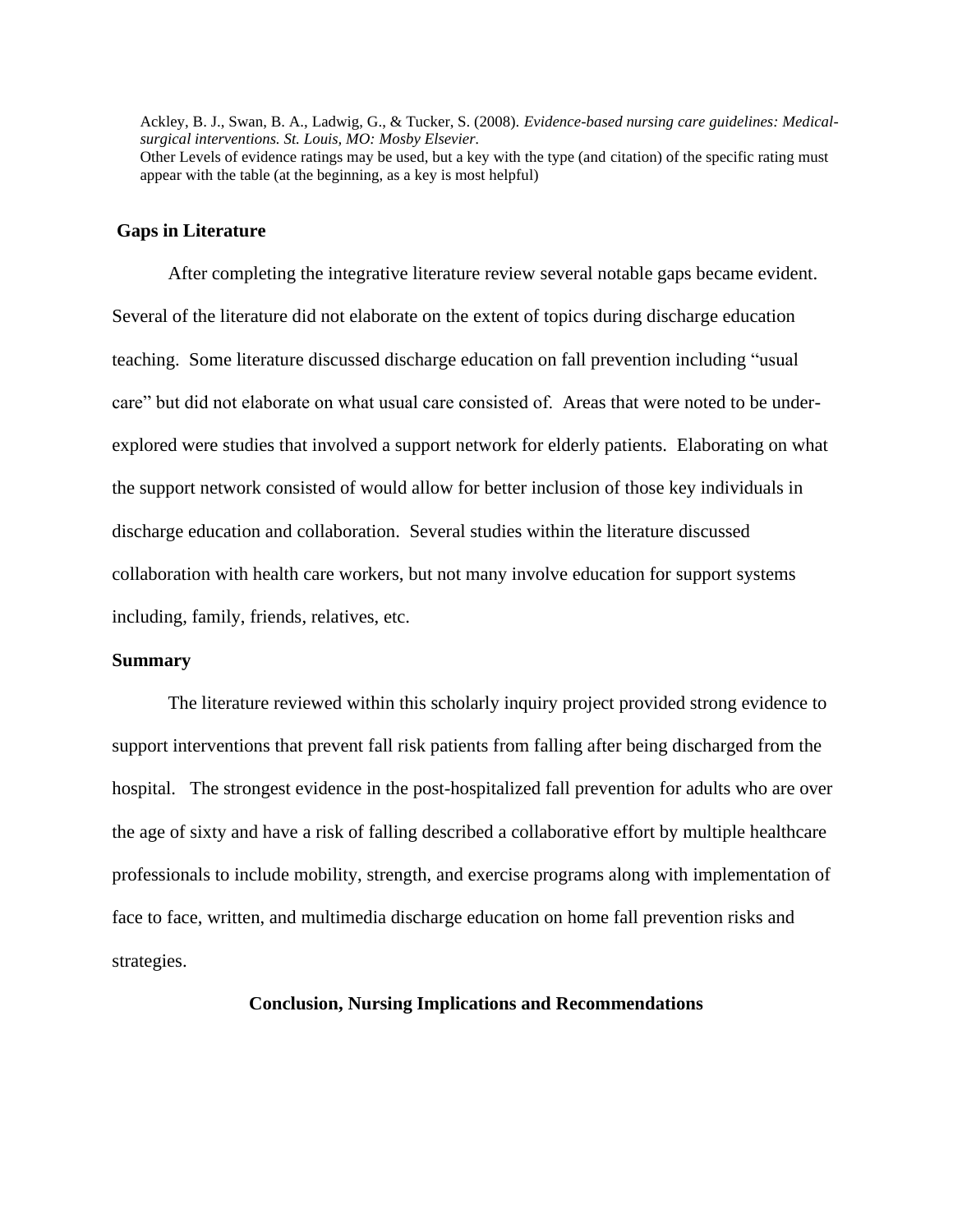#### **Introduction**

This scholarly inquiry project sifted through the literature to find the best evidence that would support an intervention to prevent post hospitalized patients from falling at home. Discharging from the hospital, with the amount of information being given about a diagnosis, follow-up appointments, medication, etc., can be an overwhelming time for patients and families.

## **Conclusions**

A person who is at risk for falls is one who is vulnerable to increased susceptibility to falling, which may cause physical harm, compromised health, and possible hospital readmission (Ackley, Ludwig, & Flynn-Makic, 2017). The role of the nurse is to implement interventions to prevent such harm. These project recommendations empower nurses to collaborate with other healthcare professionals in maintaining the safety of fall risk patients as they discharge home.

### **Nursing Implications**

The literature in this project describe key strategies nursing can implement based on the "needs, preferences, and capabilities of patients" who are at-risk for falling post-hospitalization (WHO, 2007,p.23). Assessment of the patient and his or her home environment is an important step in determining the needs of the patient prior to discharge. After assessing, the nurse creates a plan of care that consists of interventions needing to be completed by the nurse. Those interventions require the nurse to collaborate with several other healthcare professionals. The Code of Ethics for nurses' states, **"**Ethics, human rights, and nursing converge as a formidable instrument for social justice and health diplomacy that can be amplified by collaboration with other health professionals" (American Nurses Association, 2015). Collaboration is an important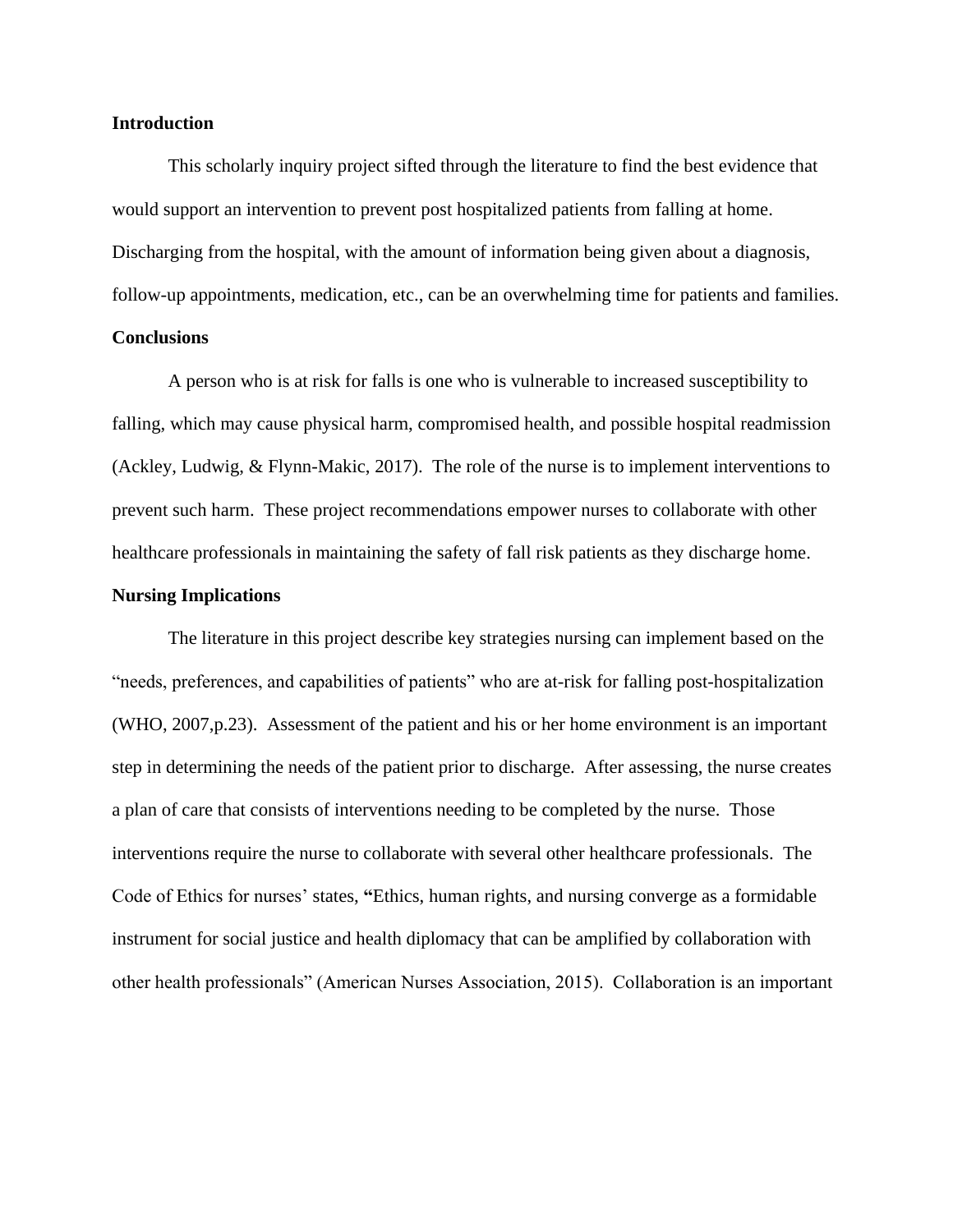step in preparing a patient for home. The body of evidence within the literature highlights the need for nurses to collaborate with other entities including PT, OT, dietitians, pharmacists, and the education department along with the patients support system in order to continue to provide patients with the education and strategies to prevent post hospitalized falls. Once collaboration occurs, the nurse will need to educate, provide strategies, and create goals to keep his or her patient safe and free from falls. After teaching and creating goals, the nurse will need to follow up with the patient to promote the teaching that occurred at discharge and to assess the outcomes of the implemented goals.

### **Recommendations**

Figure 1 represented by the concept map, reflects the recommendations from the literature. The following is a list of implemented interventions that were among the body of evidence within the literature. RNs should use these interventions when a patient is 60 years or older, was scored medium to high falls risk while hospitalized, or has a history of falls. Patient centered education

- Foot care, including caring for feet, assessing each foot daily, assessment of proper fitting shoes, the use of shoes in the home versus socks (Kamei et al., 2014)
- Yearly visual screening to assess vision to decrease a chance of vision playing a role in a patient falling at home. (Matchar et al., 2017)
- Assess comorbidities, greater than two comorbidities, implement tailored fall program. Tailored fall program consists of intense PT that focuses on strength training, gait and balance for a total of 3 months. (Matchar et al., 2017)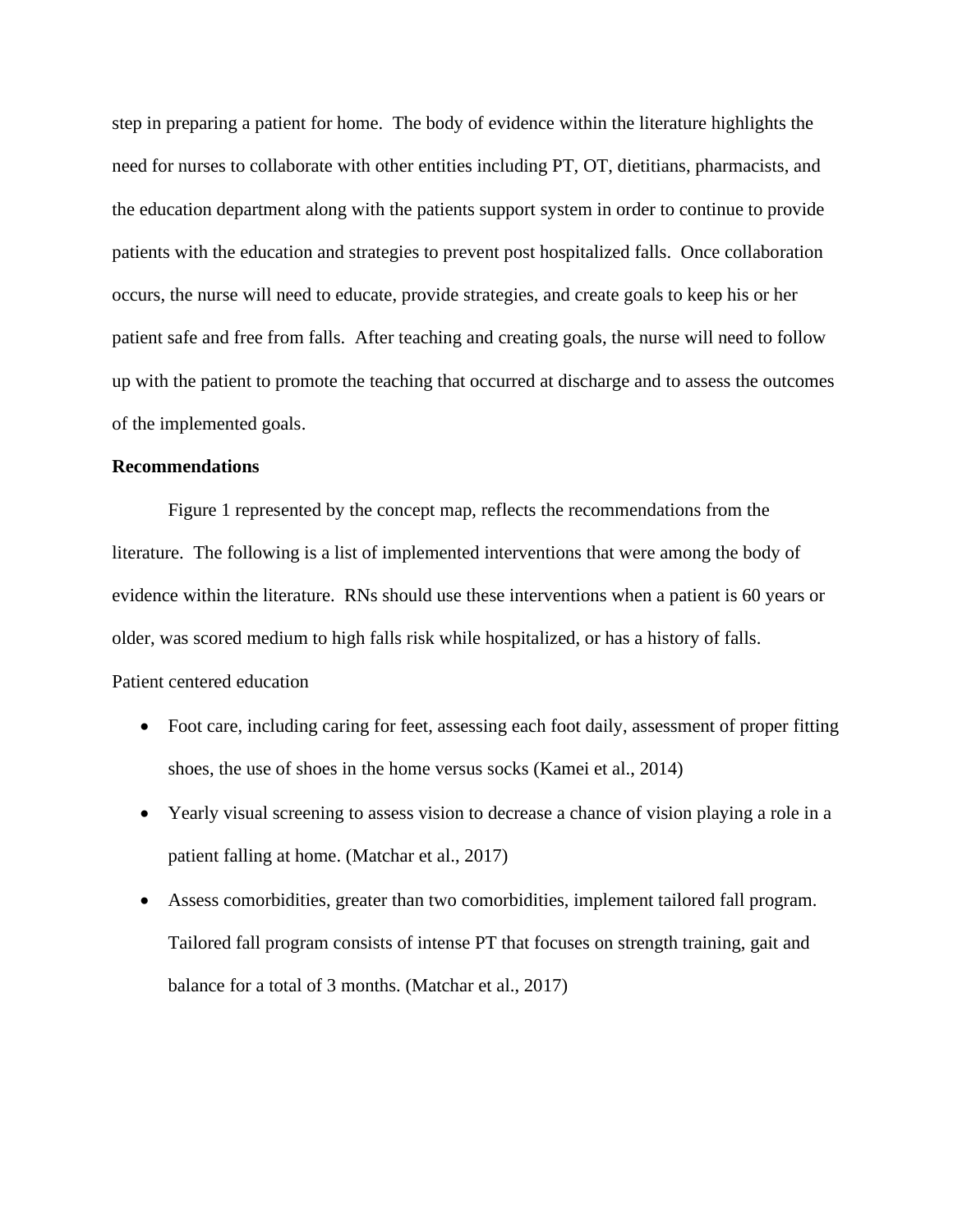• Engaged discussion about fall prevention (Webster et al., 2019)

## Written education

• Provide a guide book on preventing falls (Ciance, 2014; Hill et al., 2019; Lee et al., 2014) & Webster et al., 2019) The guide book would provide education for the patient and support system. It will include risks and preventive measures to decrease incidences of falls.

## Face to face education

• Face to face

All education whether it is with a nurse, therapists, pharmacist, etc. will be provided face to face. It will not be handed off for others to complete or only in another form of education (booklet, pamphlet, etc.) (Hill et al., 2019; Kamei et al., 2014; Lee et al., 2014 & Webster et al., 2019)

Multimedia education

- Fall prevention video that discusses fall prevention interventions and implementations to prevent the patient from falls. It also discusses risks that increase the risk for falls (Cerilo, 2016; Hill et al., 2019; Lee et al., 2014)
- OT power point educate on strategies to assist with daily living that decrease the chance of a patient incurring a fall at home after discharge. (Webster et al., 2019)

## Medication modifications/review

• Vitamin D at 24 000IU (Bischoff-Ferrari et al., 2016)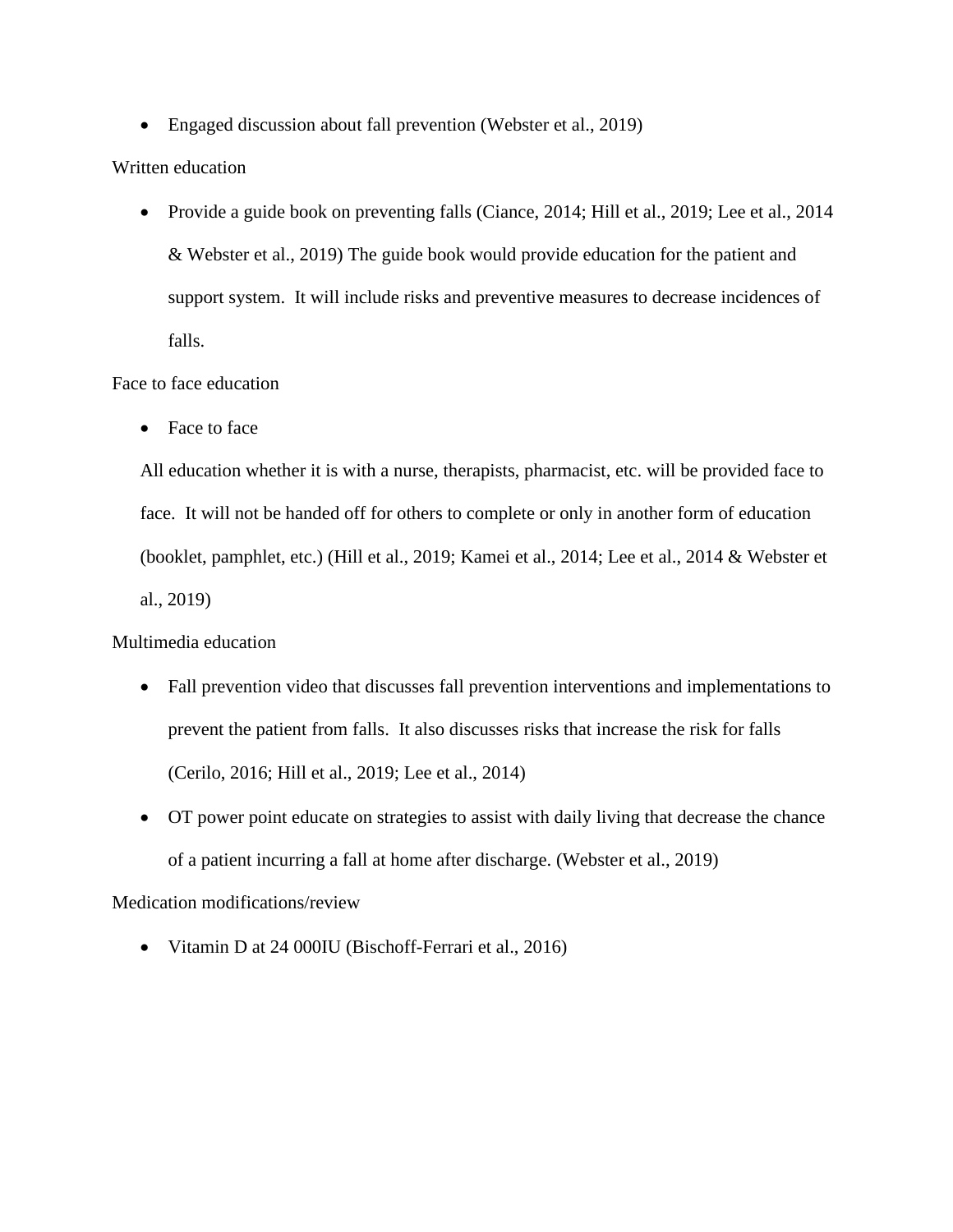- Review of current medications for fall risk (high fall risk medication alerts) (Ciance, 2014; Hopewell et al., 2018)
- Polypharmacy (Matchar et al., 2017)

## Nutrition status

- Collaboration with dietitian prior to discharge (Chien & Guo, 2014)
- Nutrition education, education on a healthy diet to decrease or maintain a healthy BMI (Kamei et al., 2014)

## Home follow up visits

- 6-month- telephone-based follow-up (education, coaching, goal setting)(Barker et al., 2019 & Bernocchi et al., 2018)
- 1-year telephone-based follow-up with survey (Ciance, 2014)
- Monthly telephone-based follow-up for reinforcement/modification of home plan (Hill et al., 2019)
- Social visits (Hopewell et al., 2018)

## Home modifications

- Environment changes (Hopewell et al., 2018)
- Importance of mobility devices (Luz et al., 2017)
- Environmental hazards (Matchar et al., 2017)
- Tailored home floor plans (Ueda et al., 2017)
- Home safety assessment and modification tools (Webster et al., 2019)

Exercise/Mobility training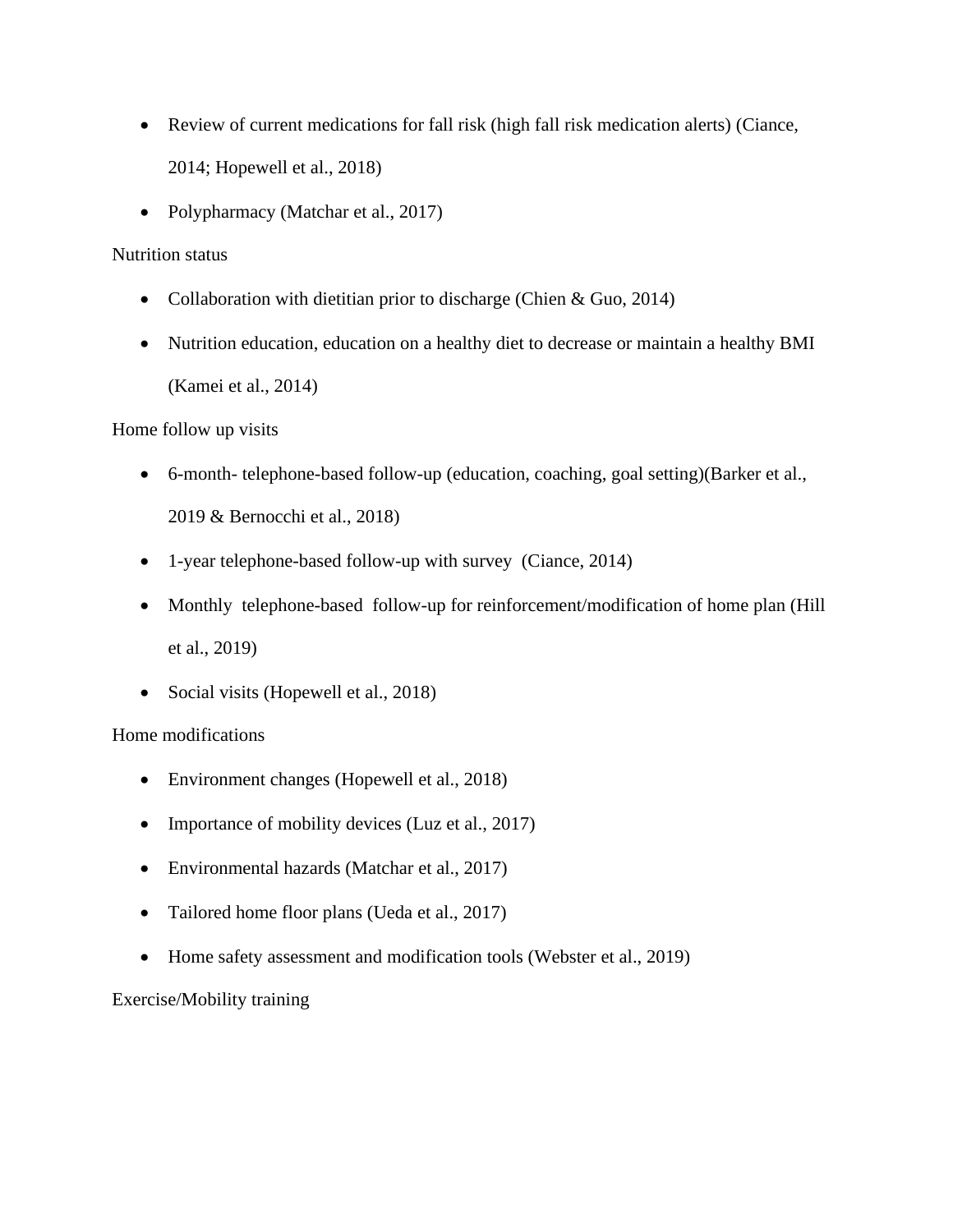- Home program with exercises on strength, balance, and walking (Bernocchi et al., 2018; Ciance, 2014; Hayes, 2017; Hopewell et al., 2018; Kamei et al., 2014; Liu-Ambrose et al., 2019; Matchar et al., 2017)
- Home OT visits post discharge and at 6 months (Chu et al., 2016)
- Mobility training (Potter et al., 2014)
- Weight bearing exercises (Sherrington et al., 2014)
- Strength training for male patients (Van Ancum et al., 2018)

Inclusion of support system

• Family education (Cerilo, 2016)

The evidence from the integrated literature review revealed success in decreasing post hospitalized falls by implementing a fall prevention plan of care consisting of a variety of interventions. To determine the best interventions to decrease post-hospitalized falls, nurses should work with their interprofessional team to determine the best strategies due to the patient's needs, preferences, and capabilities.

#### **Conceptual Framework**

### **Conceptual Map**

The literature revealed many interventions to support the post-hospitalization fall prevention for a hospitalized fall risk patient. A theme matrix was used to organize the recommendation of the literature as it was gathered (Appendix C). Those main recommendations were organized and evolved into a concept map as seen in Figure 2. The ideas gathered from the extensive integrative literature review were written education for fall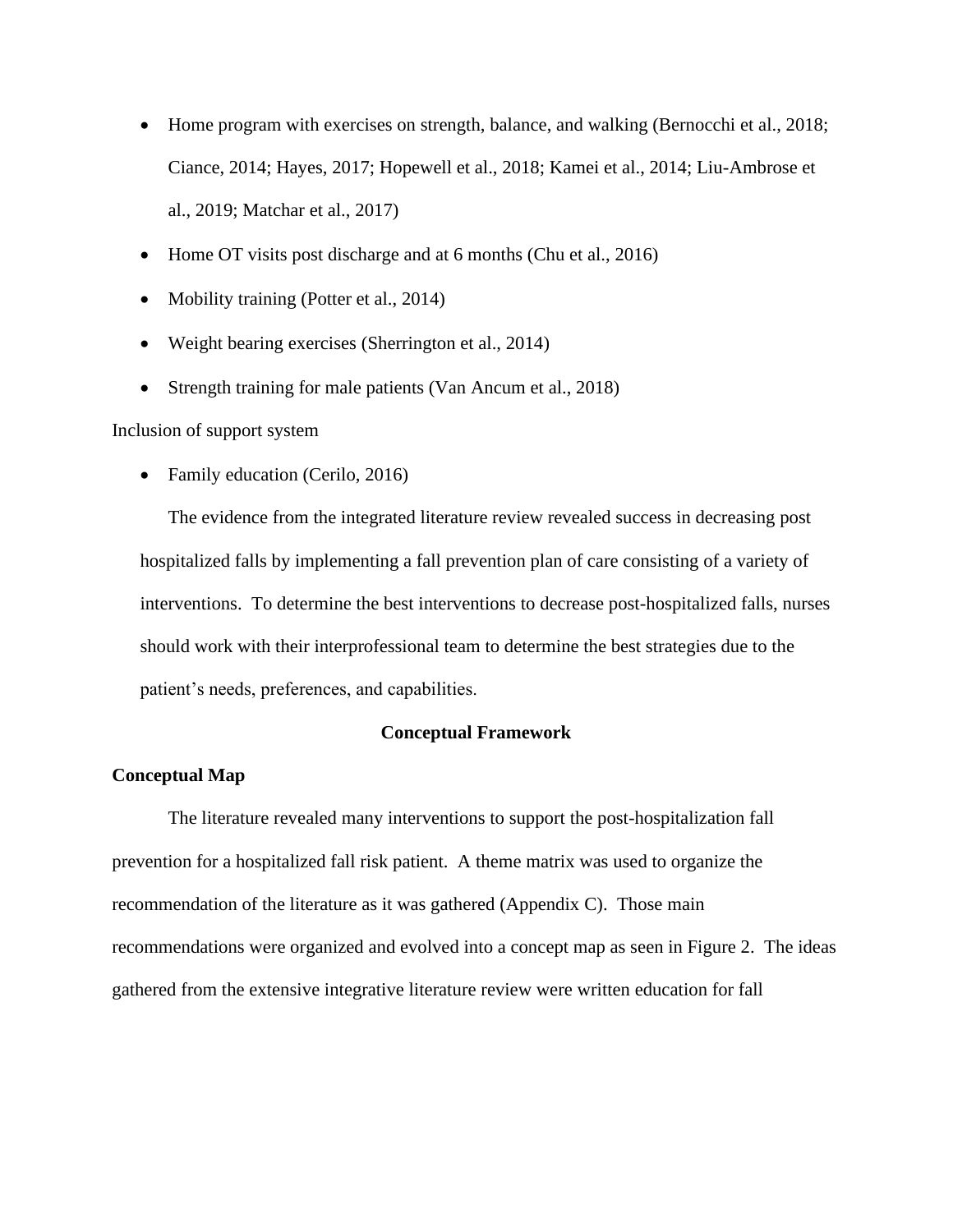prevention; the use of multimedia for fall prevention; face to face education on fall prevention; mobility training or exercise education, physical therapy and occupational therapy education; home follow-up including: tele-rehab, nurse visits, etc.; patient-centered individualized approaches to fall prevent education; inclusion of the family, caregivers, and/or identified support systems; home modifications; medication modifications and/or nutrition status. To bridge these ideas, collaboration is needed. Collaboration will be a key factor in implementing the interventions that will prevent post hospitalized falls.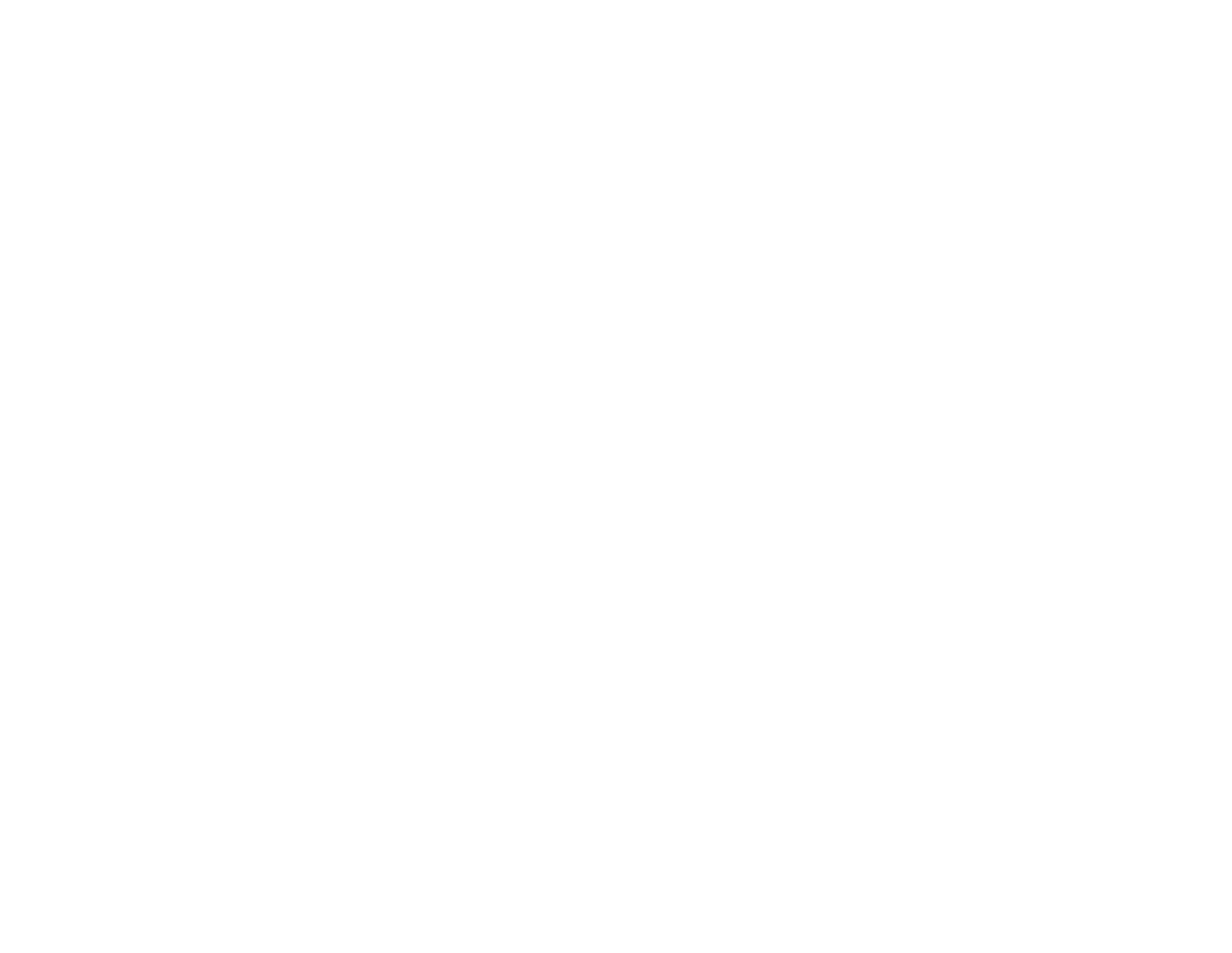**Initialize if patient is:** • **60 years or older** • **history of falls,** • **scored a medium or high-risk falls risk while hospitalized 60 Exercise/Mobility Training** (6,7,8,10,11,13,14,16,17,19) **Medications adjustments/Nutrition Status**  $(3,5)$  **Home Follow-up** (1,2,10,11,17) **Patient Centered Education**  $(1,11,15,18)$ • WRITTEN EDUCATION (9,11,12) • MULTIMEDIA EDUCATION(4,9,11,12) FACE TO FACE EDUCATION(9,11,12) **Inclusion of support systems**  $(16, 20)$ **Home Modifications** (11,18,20) *Figure 1.* Conceptual map of post hospitalized fall prevention with supporting interventions at discharge. See Appendix C for reference list matching the numbers.  **Collaboration with other Healthcare Professionals**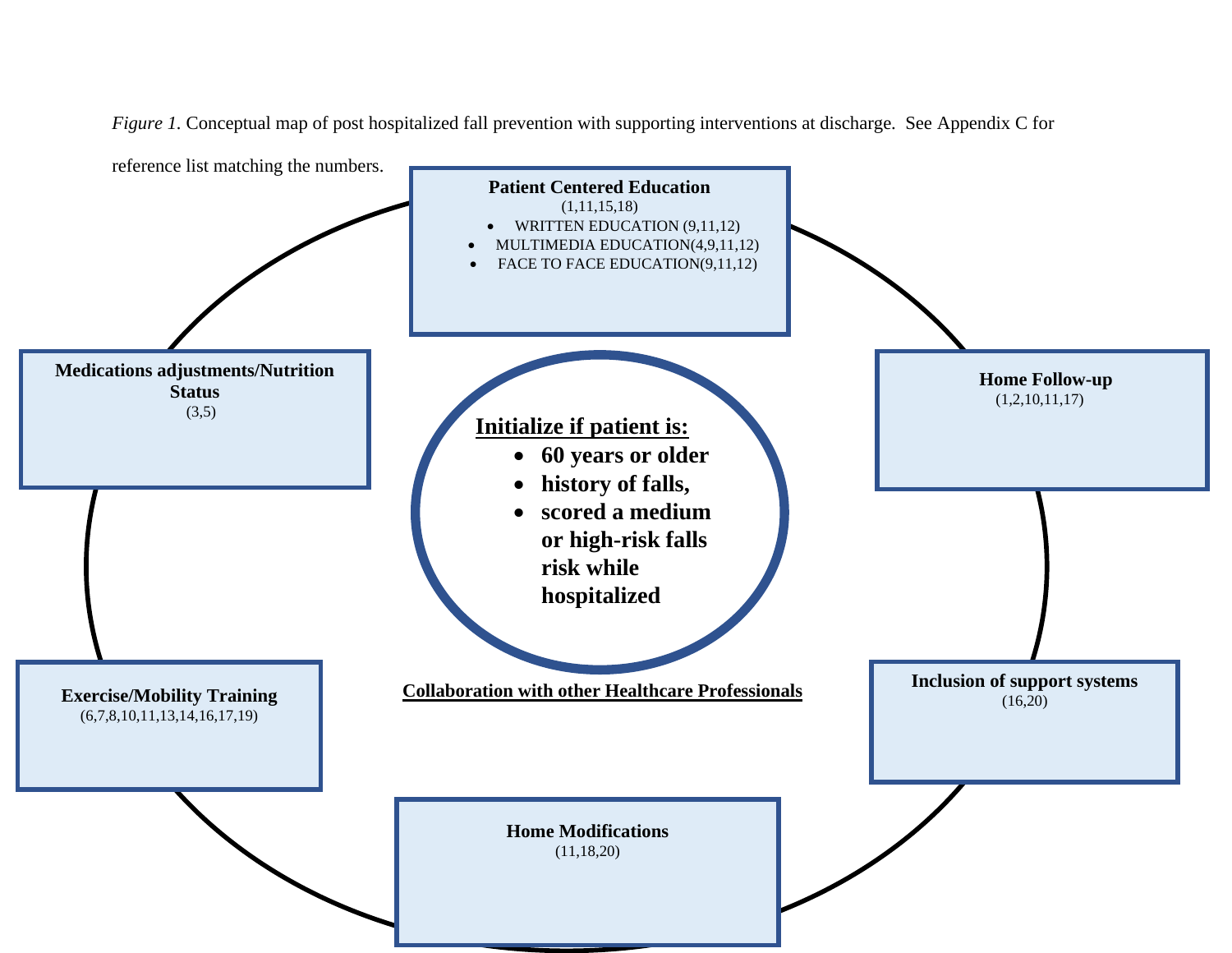## **Summary**

The literature suggests that fall prevention requires a multi-discipline approach. To prevent a fall from occurring in the home after discharge requires the collaboration of the nurse, patient, PT, and OT. This collaboration requires active engagement in a plan to increase mobility and strength along with providing education to ensure that all precautions have been made prior to the patient discharging home from the hospital. The highest evidence supports this approach in the prevention of post-hospitalized falls.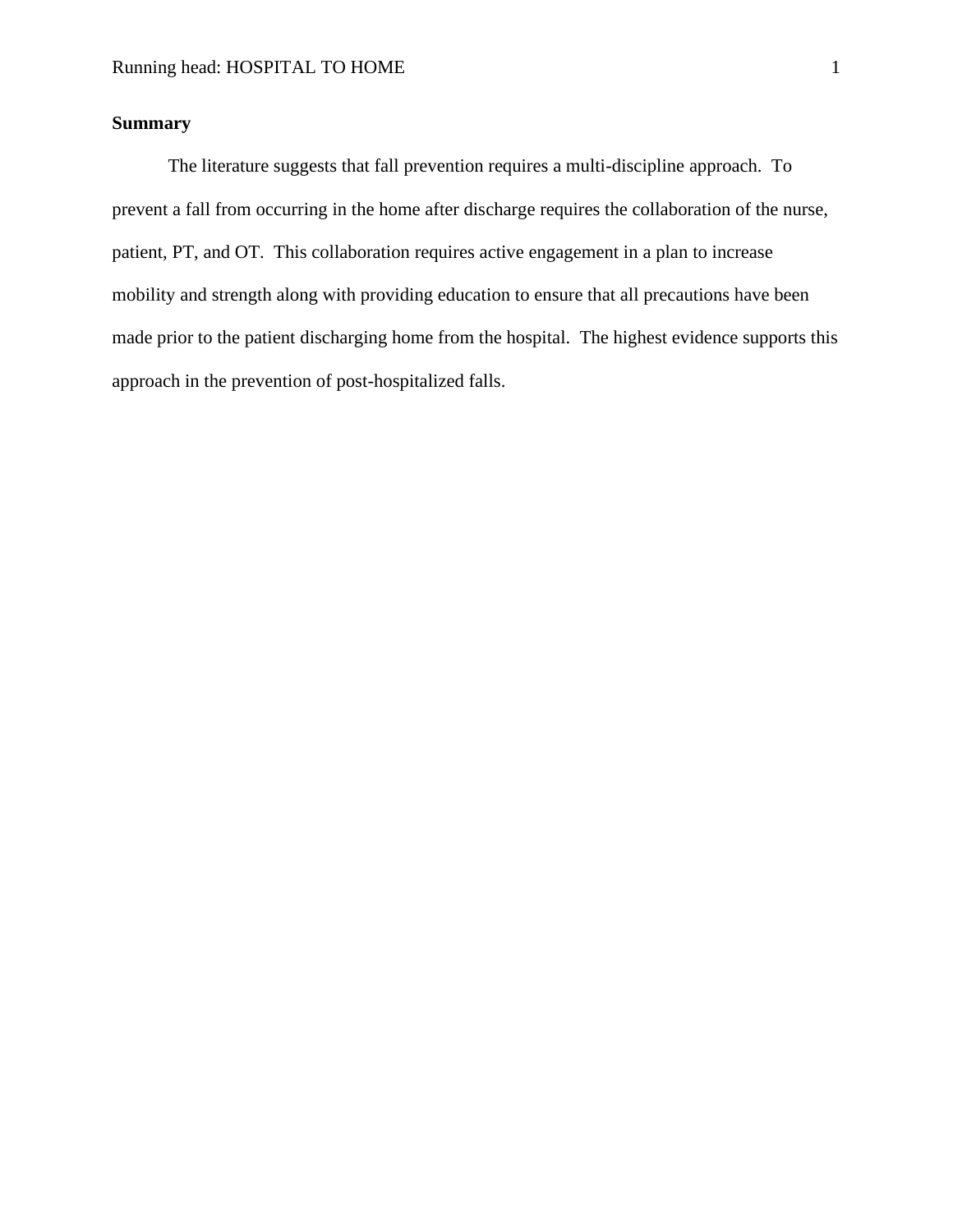#### References

- Ackley, B. J., Ludwig, G. B., & Flynn-Makic, M. B., (2017) *Nursing Diagnosis Handbook: An evidence-based guide to planning care.* St. Louis, MO: Mosby Elsevier.
- Ackley, B. J., Swan, B. A., Ladwig, G., & Tucker, S., (2008). *Evidence-based nursing care guidelines: Medical-surgical interventions.* St. Louis, MO: Mosby Elsevier.
- American Nurses Association (2015). *Code of ethics for nurses with interpretative statements.* Silver Spring, MD: American Nurses Association.
- Barker, A., Cameron, P., Flicker, L., Arendts, G., Brand, C., Etherton-Beer, C., … Hill, K.
- (2019). Evaluation of RESPOND, a patient-centered program to prevent falls in older people presenting to the emergency department with a fall: A randomized controlled trial. *PLOS Medicine.* <https://doi.org/10.1371/journal.pmed.1002807>
- Beh, S. Y., McCullagh, R., O'Neill, E., Healy, L., & Timmons, S. (2019). Older inpatients' experience and insights into fear of falling: A feasibility study. *Physiotherapy Practice & Research, 40*(1), 1-8.<https://doi-org.wsuproxy.mnpals.net/10.3233/PPR-180119>
- Bernocchi, P., Giordano, A., Pintavalle, G., Galli, T., Spoglia, E. B., Baratti, D., & Scalvini, S. (2018). Feasibility and clinical efficacy of a multidisciplinary home-telehealth program to prevent falls in older adults: A randomized controlled trial. *Journal of the American Medical Directors Association, 20*(3) 340-346.

<https://doi.org/10.1016/j.jamda.2018.09.003>

Bischoff-Ferrari, H. A., Dawson-Hughes, B., Orav, E. J., Staehelin, H. B., Meyer, O. W., Theiler… Egli, A. (2016). Monthly high-dose vitamin D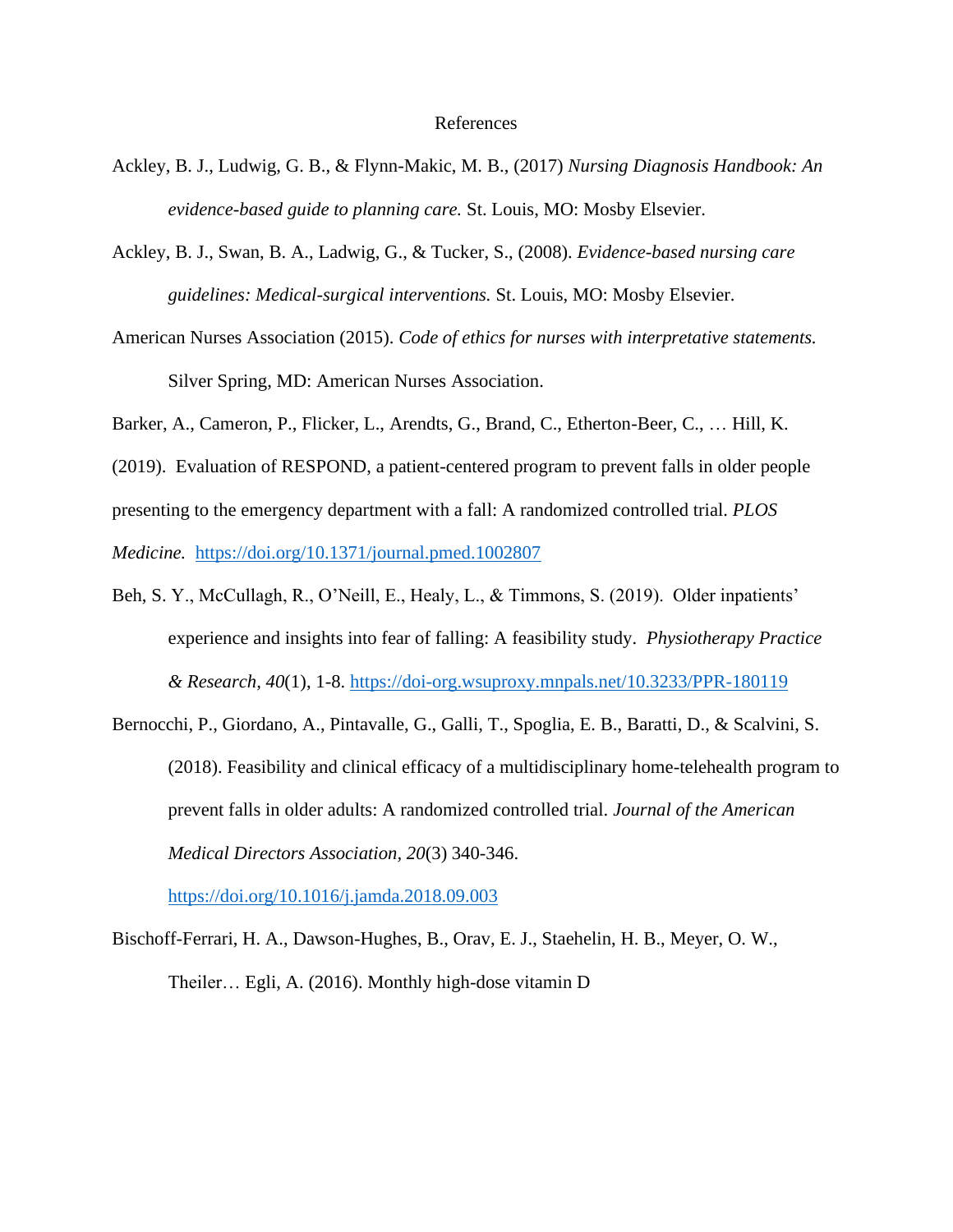treatment for the prevention of functional decline: a randomized clinical trial. *JAMA Internal Medicine. 176*(2) 175-183.<https://doi.org/10.1001/jamainternmed.2015.7148>

- Centers for Disease Control and Prevention (CDC), National Center for Injury Prevention and control (2019). Falls Data. *Home & Recreational Safety.* Retrieved by: <https://www.cdc.gov/homeandrecreationalsafety/falls/fallcost.html>
- Cerilo, P. C. (2016) Effectiveness of fall prevention multimedia program on patient awareness, self-efficacy, and engagement. *ProQuest Dissertations & Theses Global: The Humanities and Social Sciences Collection.* (1861215759). [https://search-proquest](https://search-proquest-com.wsuproxy.mnpals.net/docview/1861215759?accountid=15069)[com.wsuproxy.mnpals.net/docview/1861215759?accountid=15069](https://search-proquest-com.wsuproxy.mnpals.net/docview/1861215759?accountid=15069)
- Ciance, K. L. (2014). Education and engaging elders in the sure stepsRTM fall prevention program *Walden University.* [https://search-ebscohost-](https://search-ebscohost-com.wsuproxy.mnpals.net/login.aspx?direct=true&db=ccm&AN=109754071=ehost-lve)

[com.wsuproxy.mnpals.net/login.aspx?direct=true&db=ccm&AN=109754071=ehost-lve](https://search-ebscohost-com.wsuproxy.mnpals.net/login.aspx?direct=true&db=ccm&AN=109754071=ehost-lve)

Chu, M. M., Fong, K. N., Lit, A. C., Rainer, T. H., Cheng, S. W., Au, F. L., … Tong, H. (2016). An occupational therapy fall reduction home visit program for community-swelling older adults in Hong Kong after an emergency department visit for a fall. *Journal of the American Geriatrics Society 65*(2) 364-372. <https://doi.org/10.1111/jgs.14527>

Cresia, J. L., & Friberg, E. E. (2011). *Conceptual foundations: the bridge to professional Nursing practice.* 5<sup>th</sup> et. St. Louis, MO: Elsevier/Mosby.

Goldsberry, J. (2018) Advanced practice nurses leading the way: Interprofessional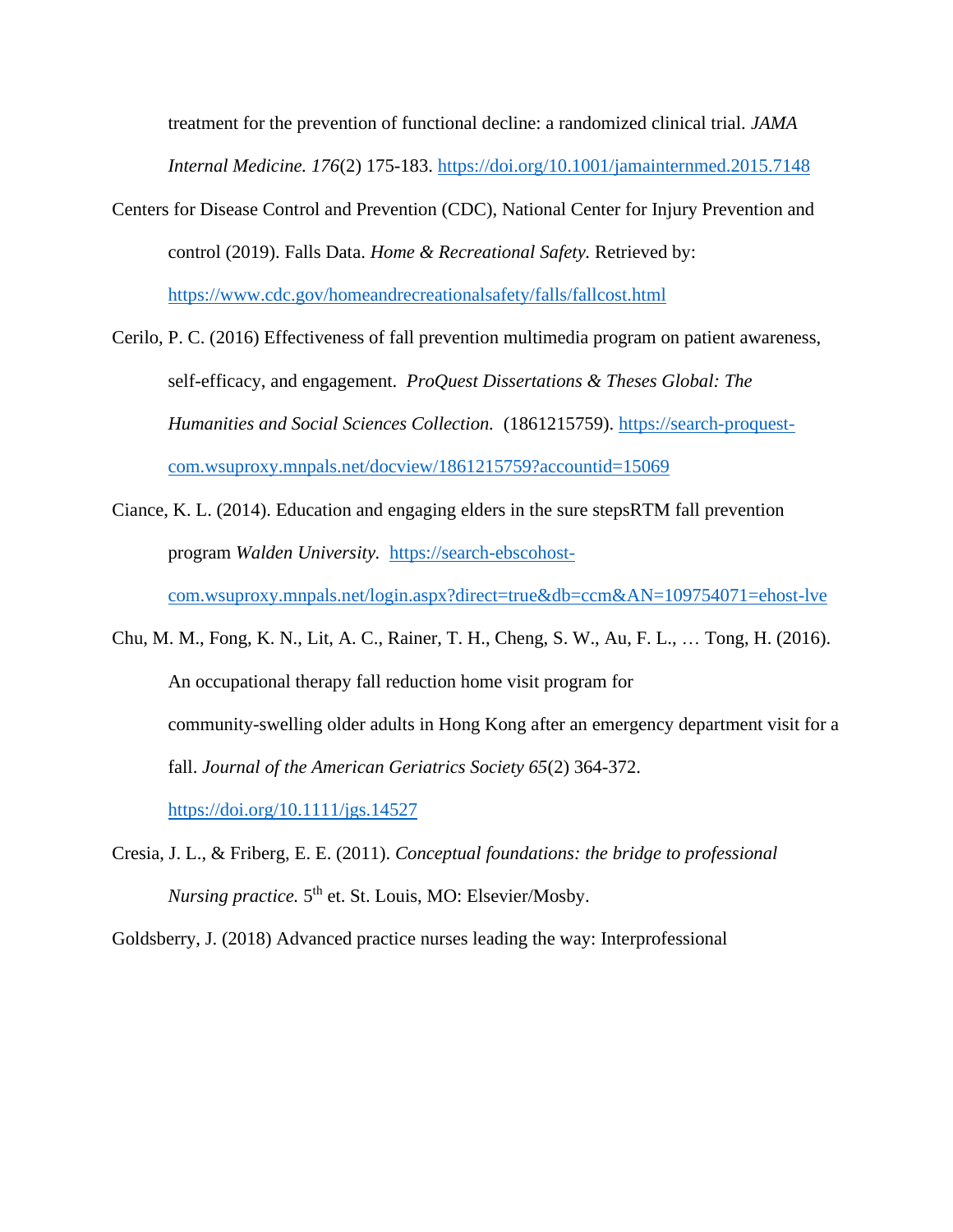collaboration. N*urse Education Today., 65,* 1-3.

<https://doi.org/10.1016/j.nedt.2018.02.024>

- Harper, K. J., Arendts, G., Geelhoed, E. A., Barton, A. D., & Celenza A. (2019). Cost analysis of a brief intervention for the prevention of falls after discharge from an emergency department. *Journal of Evaluation in Clinical Practice, 25*(2), 244-250. [https://doi](https://doi-org.wsuproxy.mnpals.net/10.111/jep.13041)[org.wsuproxy.mnpals.net/10.111/jep.13041](https://doi-org.wsuproxy.mnpals.net/10.111/jep.13041)
- Hayes, J. V. (2017). A multifactorial intervention program for reducing fear of falling and fall risk in the geriatric population. *ProQuest Dissertations & Theses Global: The Humanities and Social Sciences Collection.* (2001240564). [http://wsuproxy.mnpals.net/login?url-https://search-proquest](http://wsuproxy.mnpals.net/login?url-https://search-proquest-com.wsuproxy.mnpals.net/docview/2001240564?accountid=15069)[com.wsuproxy.mnpals.net/docview/2001240564?accountid=15069](http://wsuproxy.mnpals.net/login?url-https://search-proquest-com.wsuproxy.mnpals.net/docview/2001240564?accountid=15069)
- Hill, A. M., McPhail, S. M., Haines, T. P., Morris, M. E., Etherton-Beer, C., Shorr, R., Flicker, … Boudville, A. (2019). Falls after hospital discharge: a randomized clinical trial of individualized multimodal falls prevention education. *Journal of Gerontology Series A: Biological Sciences & Medical Sciences, 74*(9), 1511-1517. [https://doi-](https://doi-org.wsuproxy.mnpals.net/10.1093/gerona/glz026)

[org.wsuproxy.mnpals.net/10.1093/gerona/glz026](https://doi-org.wsuproxy.mnpals.net/10.1093/gerona/glz026)

Hoffman, G. J., Shuman, C. J., Montie, M., Anderson, C. A., & Titler, M. G. (2019) Caregivers' views of older adult fall risk and prevention during hospital-to-home-transitions. *Applied Nursing Research, 47*, 10-15.

<https://doiorg.wsuproxy.mnpals.net/10.1016/j.apnr.2019.03.006>

Hopewell, S., Adedire, O., Copsey, B. J., Boniface, G. J. Sherrington, C., Clemson, L., … Lamb,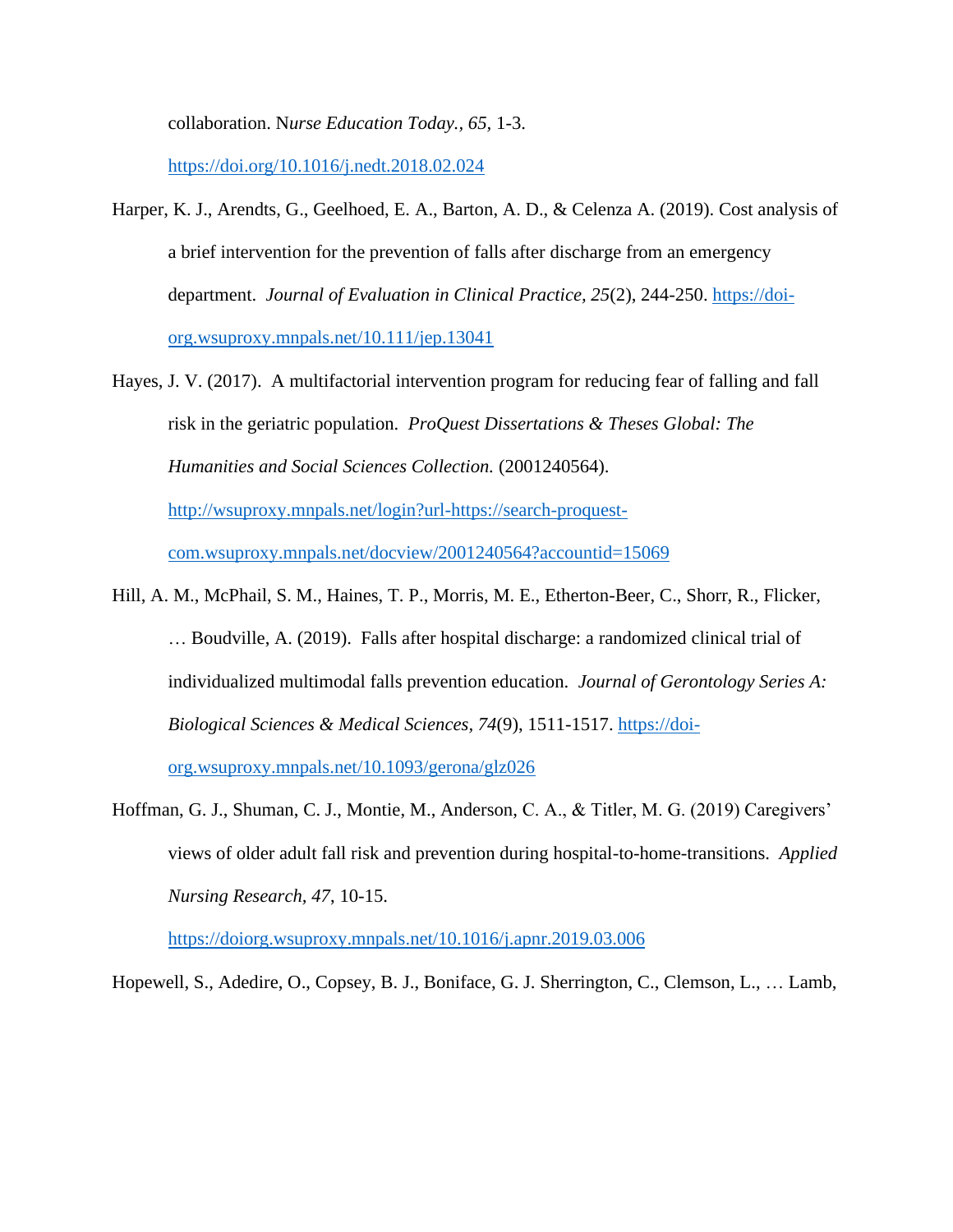S. E. (2018) Multifactorial and multiple component interventions for preventing falls in older people living in the community. *Cochrane Database of Systematic Reviews. 7,* No.: CD012221. doi:10.1002/14651858.pub2.

- Kamei, T., Kajii, F., Yamamoto, Y., Irie, Y., Kozakai, R., Sugimoto, T., … Niino, N. (2014). Effectiveness of a home hazard modification program for reducing falls in urban community-dwelling older adults: A randomized controlled trial. *Japan Journal of Nursing Science12*(3) 184-197.<https://doi.org/10.1111/jjns.12059>
- Lee, D. C. A., Brown, T., Stolwyk, R., O'Connor, D.W., & Haines, T. P. (2016). Are older adults receiving evidence-based advice to prevent falls post-discharge from hospital? *Health Education Journal, 75*(4), 448-463. [https://search-ebscohost](https://search-ebscohost-com.wsuproxy.mnpals.net/login.aspx?direct=true&db=eric&AN=EJ1101991&site=ehost-live)[com.wsuproxy.mnpals.net/login.aspx?direct=true&db=eric&AN=EJ1101991&site=ehost](https://search-ebscohost-com.wsuproxy.mnpals.net/login.aspx?direct=true&db=eric&AN=EJ1101991&site=ehost-live) [-live](https://search-ebscohost-com.wsuproxy.mnpals.net/login.aspx?direct=true&db=eric&AN=EJ1101991&site=ehost-live)
- Lee, D-C. A., Pritchard, E., McDermott, F., & Haines, T. P. (2014). Falls prevention education for older adults during and after hospitalization: A systematic review and Meta-analysis. *Health Education Journal, 73*(5), 530-544. [https://search-ebscohost](https://search-ebscohost-com.wsuproxy.mnpals.net/login.aspx?direct=true&db=eric&AN=EJ1037231&site=ehost-live)[com.wsuproxy.mnpals.net/login.aspx?direct=true&db=eric&AN=EJ1037231&site=ehost](https://search-ebscohost-com.wsuproxy.mnpals.net/login.aspx?direct=true&db=eric&AN=EJ1037231&site=ehost-live) [-live](https://search-ebscohost-com.wsuproxy.mnpals.net/login.aspx?direct=true&db=eric&AN=EJ1037231&site=ehost-live)
- Liu-Ambrose, T., Davis, J., Best, J. R., Dian, L., Madden, K., Cook, W., … Khan, K. M. (2019). Effect of a home-based exercise program on subsequent falls among community-dwelling high-risk older adults after a fall. A randomized clinical trial. *JAMA 321*(21) 2092-2100.<https://doi.org/10.1001/jama.2019.5795>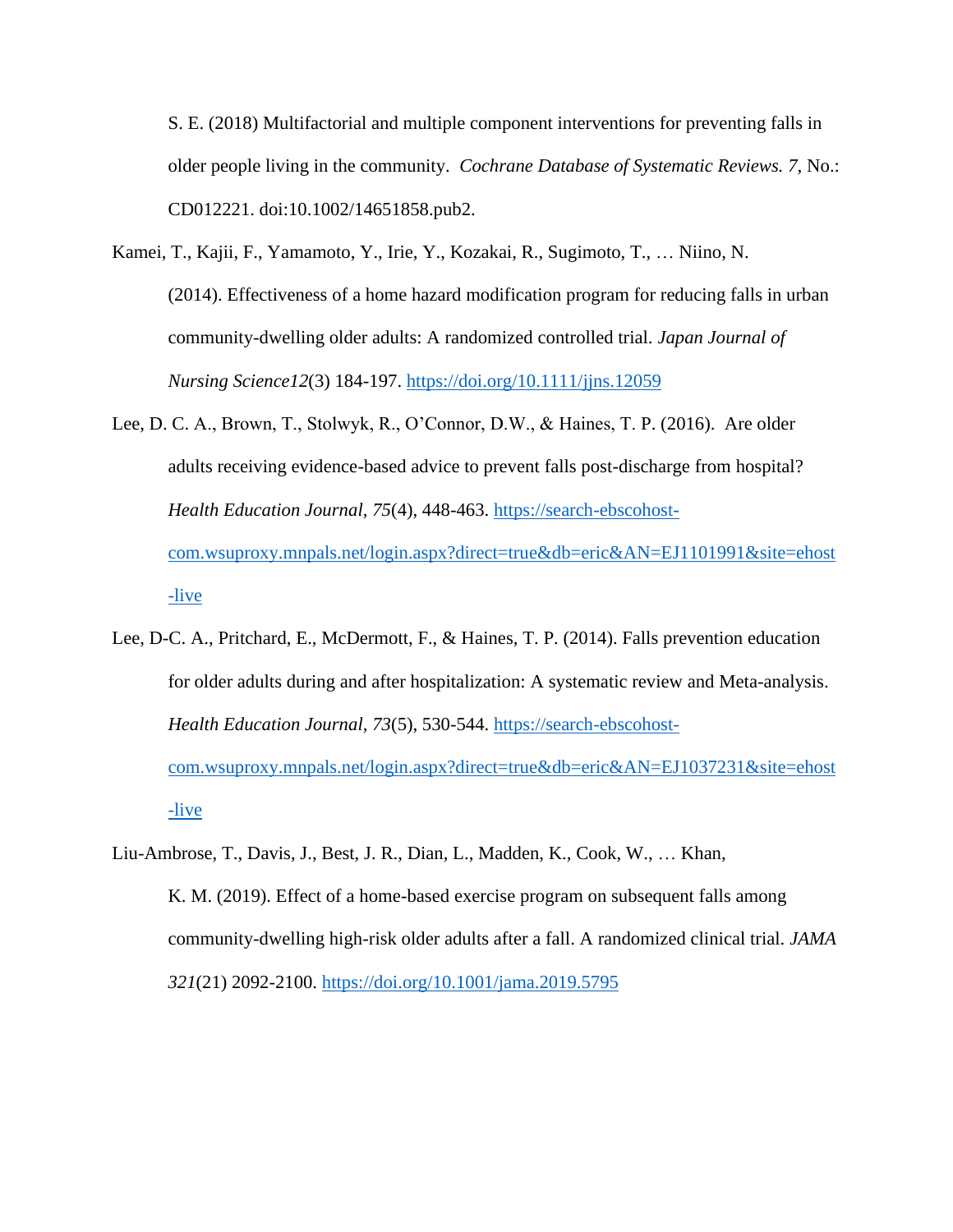- Luz, C., Bush, T., & Shen X. (2017). Do canes or walkers make any difference? Nonuse and fall injuries. *The Gerontologist 57*(2) 211-218.<https://doi.org/10.1093/geront/gnv096>
- Mahoney, J. E., Palta, M., Johnson, J., Jalaluddin, M., Gray, S., Park, S., & Sager, M. (2000). Temporal association between hospitalization and rate of falls after discharge. *Archives of Internal Medicine. 160* (18) 2788-2795.<https://doi.org/10.1001/archinte.160.18.2788>
- Matchar, D. B., Duncan, P. W., Lien, C. T., Ong, M. E. H., Lee, M., Gao, F., Eom, K. (2017). Randomized controlled trial of screening , risk modification, and physical therapy to prevent falls among the elderly recently discharged from the emergency department to the community: The steps to avoid falls in the elderly study. *Archives of Physical Medicine & Rehabilitation, 98*(6), 1086-1096. [https://doi-](https://doi-org.wsuproxy.mnpals.net/10.1016/j.apmr.2017.01.014)

[org.wsuproxy.mnpals.net/10.1016/j.apmr.2017.01.014](https://doi-org.wsuproxy.mnpals.net/10.1016/j.apmr.2017.01.014)

- Maughan, E., Green, A., Henderson, K., Ching, J., Kuyl, M., Noonan, M., VanDyke Y., (2016) Improving transitions in care through collaboration and technology. *Nursing Summit. 34,*  (3) 105-107 doi:10.1097/CIN.0000000000000228
- Melnyk, B. M. & Fineout-Overholt E. (2015). *Evidence-based practice in nursing & healthcare:* a guide to best practice 3<sup>rd</sup> Ed. Philadelphia, PA: Wolters Kluwer Health.
- Naseri, C., McPhail, S. M., Haines, T. P., Morris, M. E., Etherton, B. C., Shorr. R., … Hill, A. (2019). Evaluation of Tailored falls education on older adults' behavior following hospitalization. *Journal of the American Geriatrics Society, 67*(11), 2274-2281. <https://doi-org.wsuproxy.mnpals.net/10.1111/jgs.16053>

Potter, P., Pion, S., Klinkenber, D., Kuhrik, M., & Kuhrik, N. (2014). An instructional DBD fall-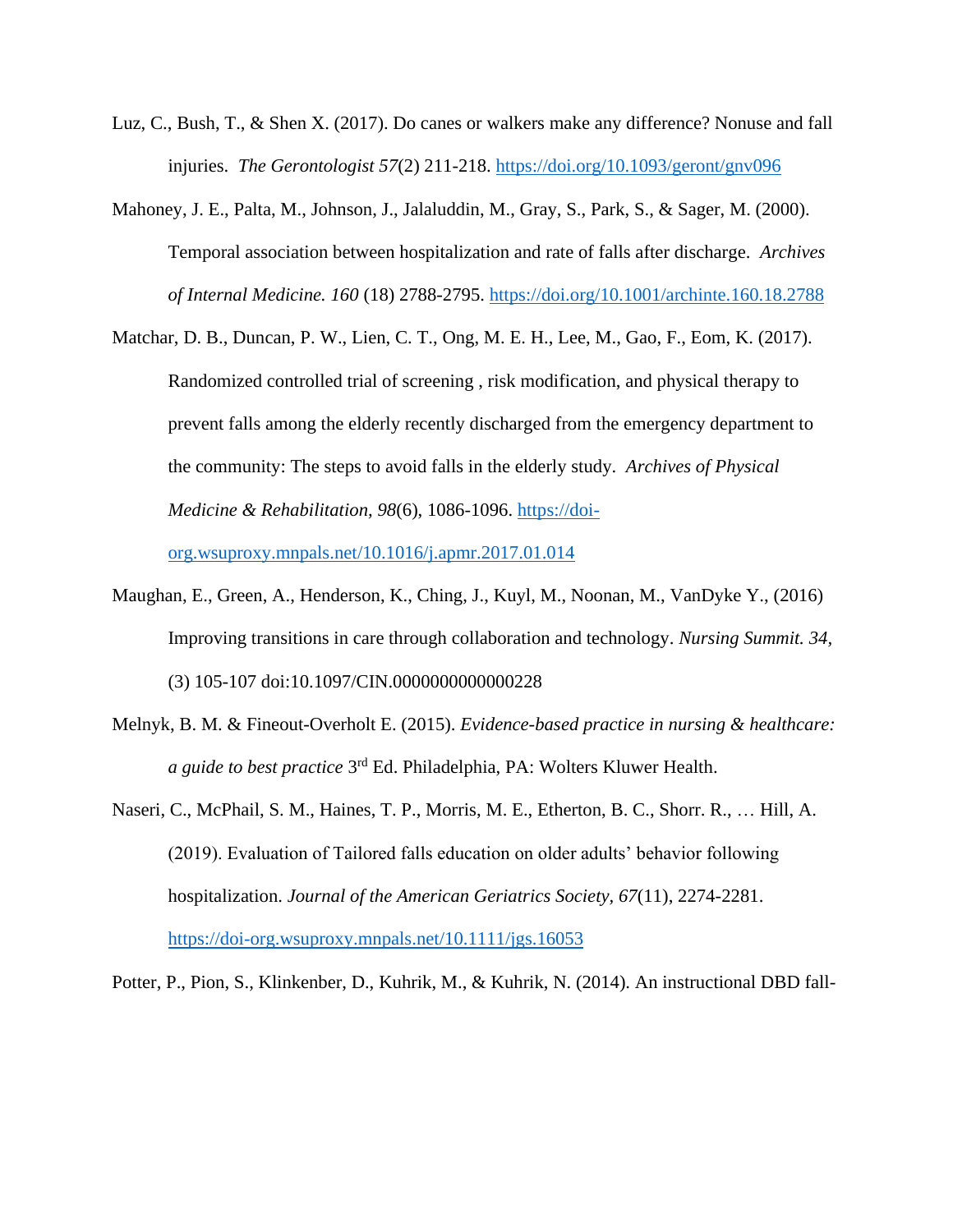prevention program for patients with cancer and family caregivers. *Oncology Nursing Forum, 41*(5), 486-494. <https://doi-org.wsuproxy.mnpals.net/10.1188.ONF.486-494>

- Sherrington, C., Lord, S. R., Vogler, C. M., Close, J. C. T., Howard, K., Dean, C. M., … Cumming, R.G. (2014). A post-hospital home exercise program improved mobility but increased falls in older people: A randomized controlled trial. *PLoS ONE* 9(9): e104412. <https://doi:10.1371/journal.pone.0104412>
- Shuman, C., Jia Liu, Montie, M., Galinato, J. G., Todd, M. A., Hegstad, M., & Titler, M. (2016). Patient perceptions and experiences with falls during hospitalization and after discharge. *Applied Nursing Research, 31,* 79-85. [https://doi-](https://doi-org.wsuproxy.mnpals.net/10.1016/j.apnr.2016.01.009)

[org.wsuproxy.mnpals.net/10.1016/j.apnr.2016.01.009](https://doi-org.wsuproxy.mnpals.net/10.1016/j.apnr.2016.01.009)

- Shuman, C. J., Montie, M., Hoffman, G. J., Powers, K. E., Doettl, S., Anderson, C. A., & Titler, M. G. (2019). Older adults' perceptions of their fall risk and prevention strategies after transitioning from hospital to home. *Journal of Gerontological Nursing, 45*(1), 23-30. <https://doi-org.wsuproxy.mnpals.net/10.3928/00989134-20190102-04>
- Ueda, T., Higuchi, Y., Imaoka, M., Todo, E., Kitagawa, T., & Ando, S. (2017) Tailored education program using home floor plans for falls prevention in discharged older patients: A pilot randomized controlled trial. *Archives of Gerontology and Geriatrics 71*  9-13.<https://doi.org/10.1016/j.archger.2017.02.010>

Van Ancum, J. M., Pijnappels, M., Jonkman, N. H., Scheerman, K., Verlann, S., Meskers, C. G.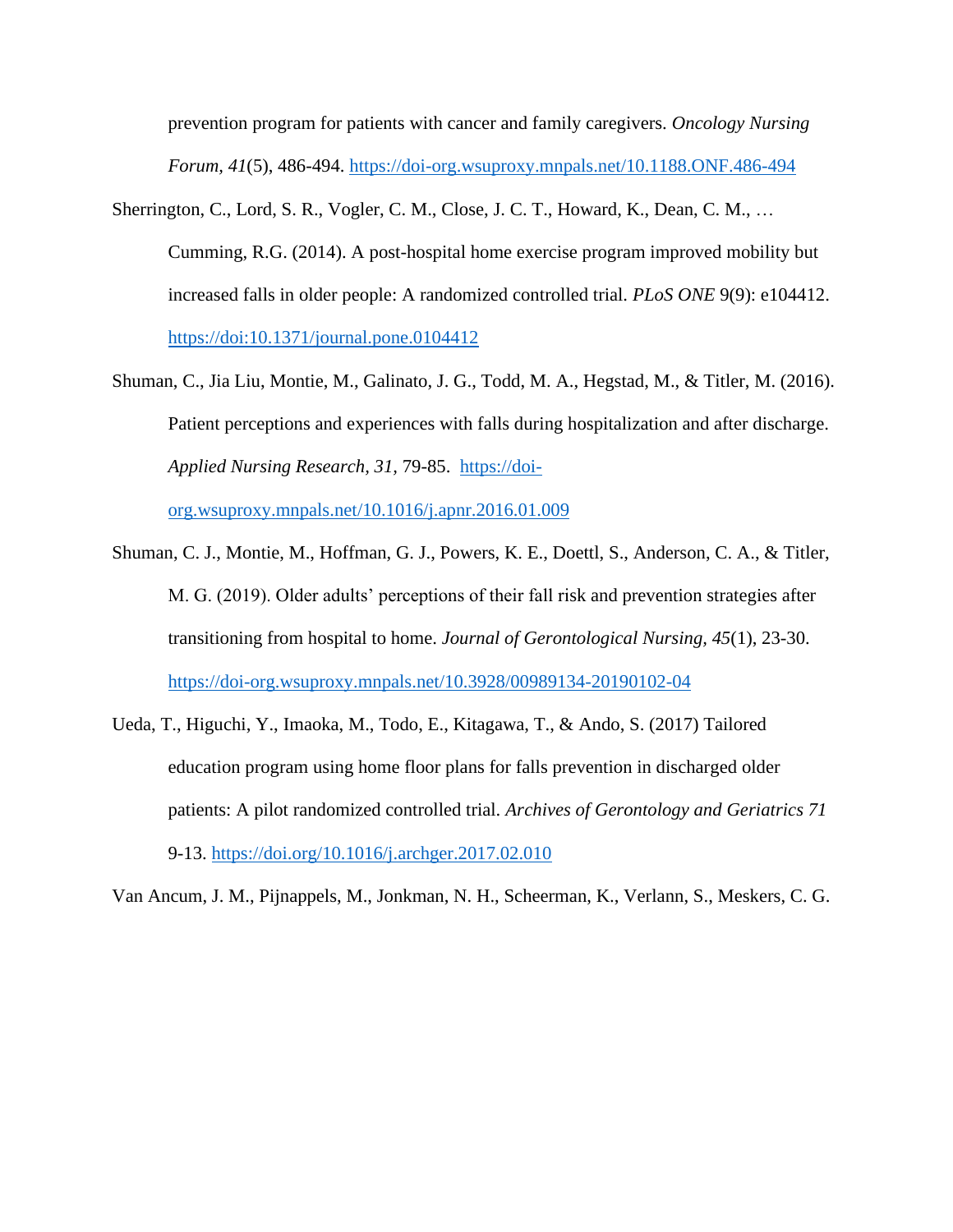M., & Maier, A. B. (2018). Muscle mass and muscle strength are associated with pre and post-hospitalization falls in older male inpatients: a longitudinal cohort study. *BMC Geriatrics, 18*(1), 1-7.<https://doi-org.wsuproxy.mnpals.net/10.1186/s12877-018-0812-5>

Webster, C., Devine, M., O'Conner, C., O'brien, E., O'Grady, E., Murphy, J., … O'Gorman, E. 30 occupational therapists delivering patient and caregiver home safety education in a rehabilitation setting, *Age and Ageing, 48*(3) 31-316 [https://doi](https://doi-org.wsuproxy.mnpals.net/10.1093/ageing/afz102.04)[org.wsuproxy.mnpals.net/10.1093/ageing/afz102.04](https://doi-org.wsuproxy.mnpals.net/10.1093/ageing/afz102.04)

World Health Organization (WHO) (2018). Falls. Retrieved from:

[https://www.who.int/violence\\_injury\\_prevention/other\\_injury/falls/en/](https://www.who.int/violence_injury_prevention/other_injury/falls/en/)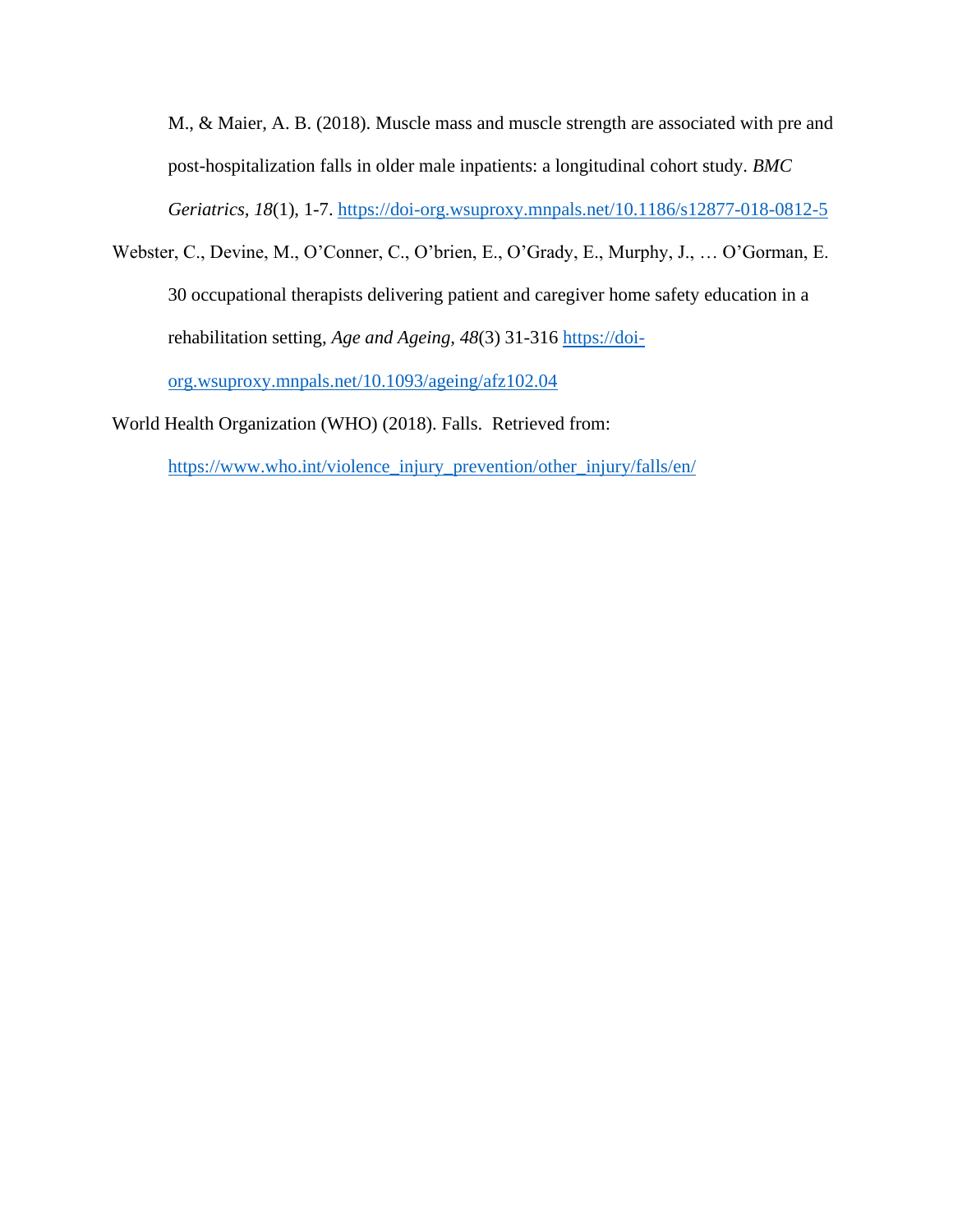Appendix A *Literature Table*

| Citation /<br><b>Search Engine</b>                                                                                                                                                                                                                                                                           | Purpose/<br><b>Objectives</b>                                                                                                                               | <b>Study</b><br>population/                                                                                                                                                                      | <b>Study Design/</b><br>Methods/Variables/I                                                           | Result(s)<br><b>Main</b>                                                                                                                                                                                  | <b>Implications</b><br>/critique                                                                                                                                                                                                                                                                                                                                                                                                                                                                            | <b>Comments</b><br><b>Themes</b>                                                                                                                                                              | Level of<br><b>Evidence</b> |
|--------------------------------------------------------------------------------------------------------------------------------------------------------------------------------------------------------------------------------------------------------------------------------------------------------------|-------------------------------------------------------------------------------------------------------------------------------------------------------------|--------------------------------------------------------------------------------------------------------------------------------------------------------------------------------------------------|-------------------------------------------------------------------------------------------------------|-----------------------------------------------------------------------------------------------------------------------------------------------------------------------------------------------------------|-------------------------------------------------------------------------------------------------------------------------------------------------------------------------------------------------------------------------------------------------------------------------------------------------------------------------------------------------------------------------------------------------------------------------------------------------------------------------------------------------------------|-----------------------------------------------------------------------------------------------------------------------------------------------------------------------------------------------|-----------------------------|
| <b>Used</b>                                                                                                                                                                                                                                                                                                  |                                                                                                                                                             | Sample/                                                                                                                                                                                          | nstruments and                                                                                        | <b>Findings</b>                                                                                                                                                                                           |                                                                                                                                                                                                                                                                                                                                                                                                                                                                                                             |                                                                                                                                                                                               |                             |
|                                                                                                                                                                                                                                                                                                              |                                                                                                                                                             | <b>Setting</b>                                                                                                                                                                                   | <b>Measures</b>                                                                                       |                                                                                                                                                                                                           |                                                                                                                                                                                                                                                                                                                                                                                                                                                                                                             |                                                                                                                                                                                               |                             |
| Barker et al.<br>(2019).<br>Evaluation of<br>RESPOND, a<br>patient-centered<br>program to<br>prevent falls in<br>older people<br>presenting to the<br>emergency<br>department with<br>a fall: A<br>randomized<br>controlled trial.<br>PLOS Medicine.<br>https://doi.org/10<br>.1371/journal.pm<br>ed.1002807 | Does a telephone-<br>based patient-<br>centered program<br>effects falls/fall<br>injuries of a patient<br>with a history of<br>falling after<br>discharging | 430<br>participants<br>mean age of<br>73. (60-90)<br>in ED from<br>2014-2015.<br>217<br>intervention<br>group, 213<br>control.<br>The Alfred<br>and Royal<br>Perth<br>Hospitals in<br>Australia. | RCT-participants<br>were randomly<br>assigned to groups.<br>assessors- blinded to<br>group allocation | With a 6-<br>month<br>telephone<br>education<br>intervention<br>showed a<br>decrease in<br>falls per year<br>$p=0.042$ . (falls<br>person/year<br>was 1.15<br>respond group<br>and 1.83<br>control group) | Intervention group<br>- home risk<br>assessment<br>-Home education<br>two days of face to<br>face<br>-Scheduled phone<br>follow-up and<br>education for 6<br>months<br>-home safety<br>assessment<br>-fall prevention<br>exercises<br>-coaching<br>-Fall risk score,<br>factors, and<br>strategies were<br>identified and<br>shared with<br>patient.<br>-leaflet for existing<br>services<br>-managing risk<br>factors such as<br>-exercise<br>-vision testing<br>-glasses<br>prescriptions<br>-home safety | -home risk assessment<br>- 6 months of telephone-<br>based<br>-education<br>-coaching<br>- goal setting<br>- risk factor support<br>-provide existing<br>supportive services<br>interventions | LEVEL II                    |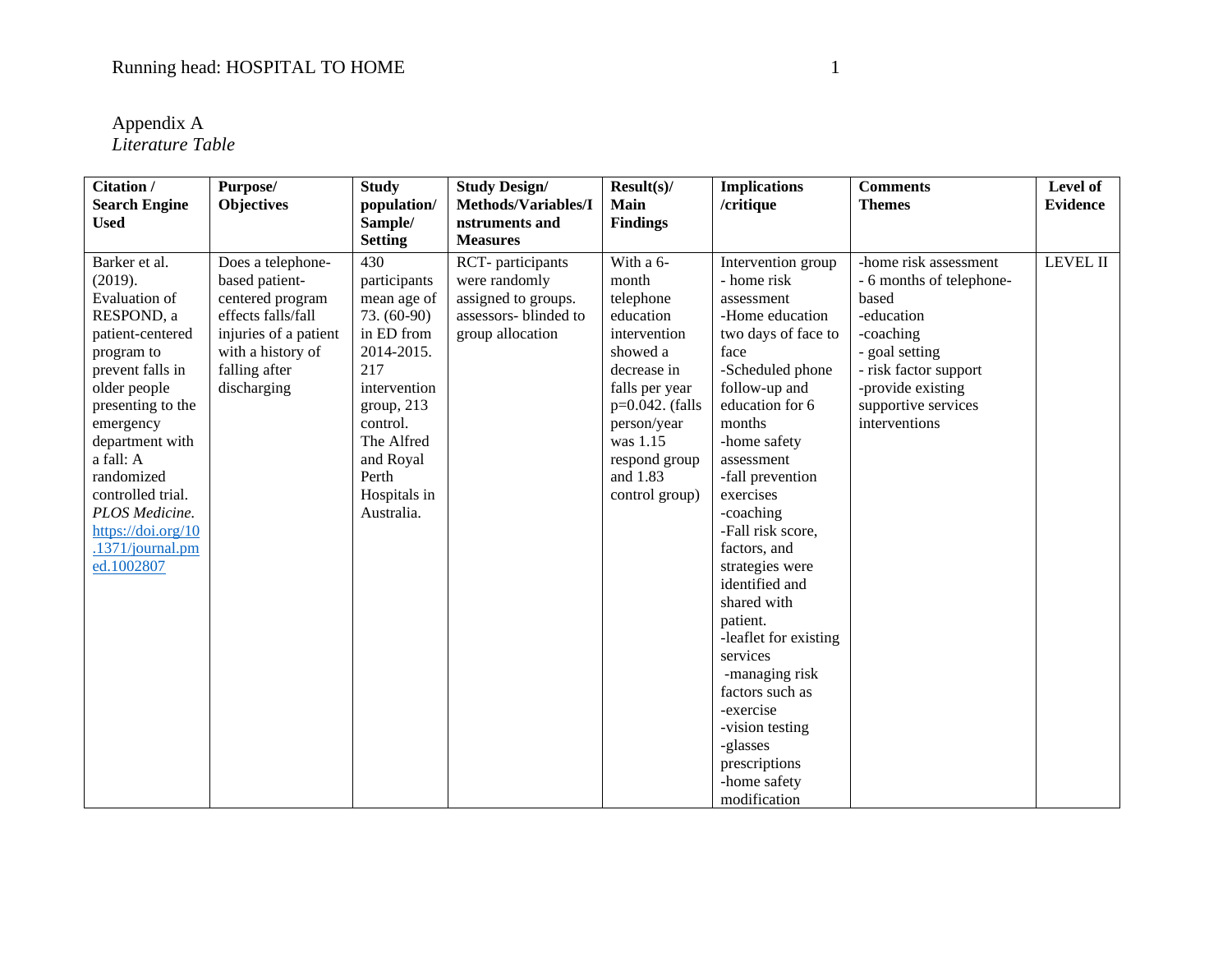|  |  | -sedative<br>withdrawal |  |
|--|--|-------------------------|--|
|  |  | -vitamin D              |  |
|  |  | management)             |  |
|  |  | -motivational           |  |
|  |  | interviewing            |  |
|  |  | -creating goals         |  |
|  |  | and an action plan.     |  |
|  |  | -Inexpensive            |  |
|  |  | -Wide-reaching.         |  |
|  |  |                         |  |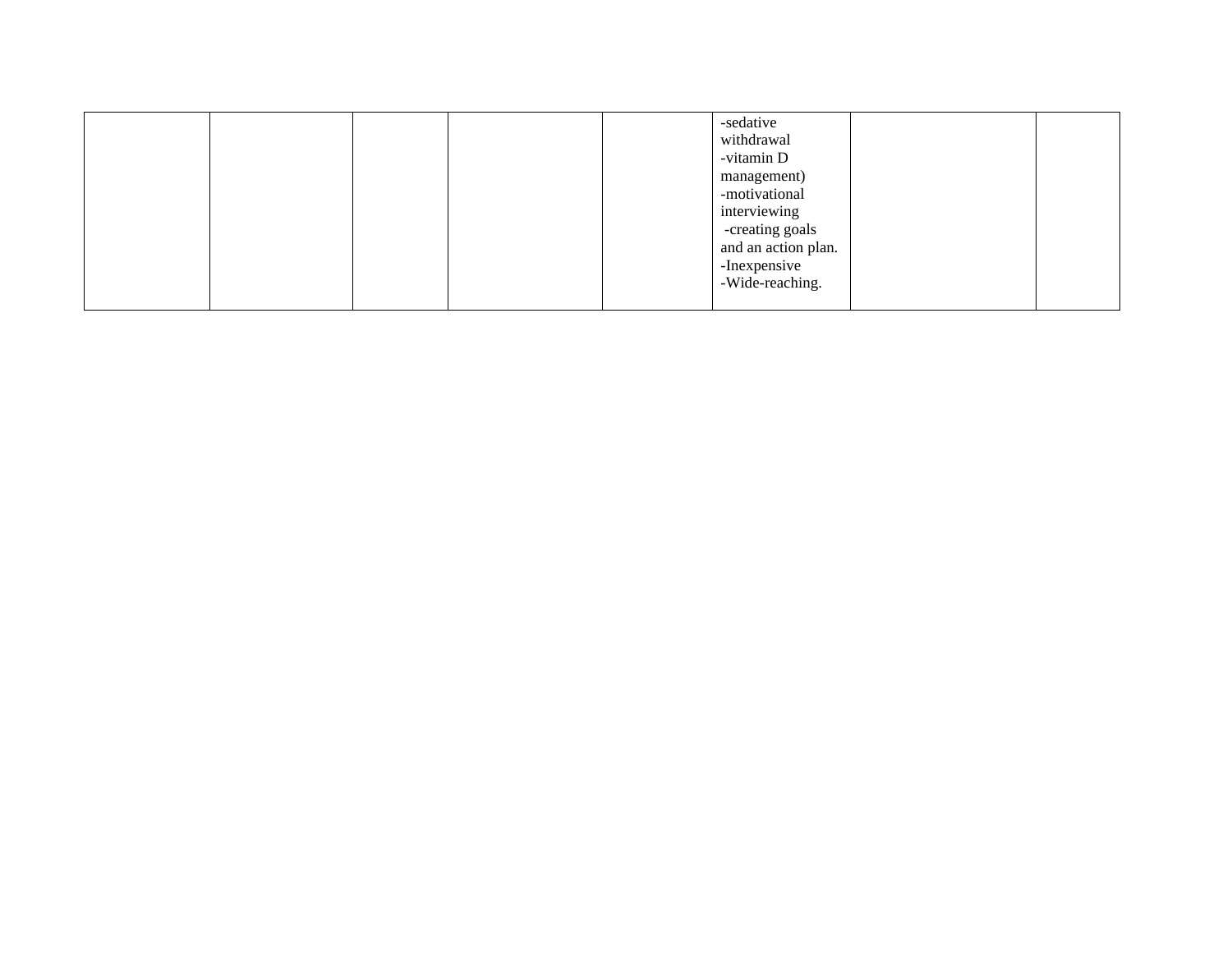| Citation /<br><b>Search Engine</b><br><b>Used</b>                                                                                                                                                                                                                                                                                                                  | Purpose/<br><b>Objectives</b>                                                                                                                                                                                        | <b>Study</b><br>population/<br>Sample/                                              | <b>Study Design/</b><br>Methods/Variabl<br>es/Instruments                                                                                                                                                                                                                                                                  | Result(s)<br><b>Main</b><br><b>Findings</b>                                                                                                                                                                                                                                                                                                                                                                                                                                      | <b>Implications</b><br>/critique                                                                                                                                                                                                                                                  | <b>Comments</b><br><b>Themes</b>                        | Level of<br><b>Evidenc</b><br>$\mathbf{e}$ |
|--------------------------------------------------------------------------------------------------------------------------------------------------------------------------------------------------------------------------------------------------------------------------------------------------------------------------------------------------------------------|----------------------------------------------------------------------------------------------------------------------------------------------------------------------------------------------------------------------|-------------------------------------------------------------------------------------|----------------------------------------------------------------------------------------------------------------------------------------------------------------------------------------------------------------------------------------------------------------------------------------------------------------------------|----------------------------------------------------------------------------------------------------------------------------------------------------------------------------------------------------------------------------------------------------------------------------------------------------------------------------------------------------------------------------------------------------------------------------------------------------------------------------------|-----------------------------------------------------------------------------------------------------------------------------------------------------------------------------------------------------------------------------------------------------------------------------------|---------------------------------------------------------|--------------------------------------------|
| Bernocchi et al.<br>(2018).<br>Feasibility and<br>clinical efficacy<br>of a<br>multidisciplinar<br>y home-<br>telehealth<br>program to<br>prevent falls in<br>older adults: A<br>randomized<br>controlled trial.<br>Journal of the<br>American<br>Medical<br>Directors<br>Association,<br>20(3) 340-346.<br>https://doi.org/1<br>$0.1016$ /j.jamda.<br>2018.09.003 | feasibility/effica<br>cy of a tele-<br>rehab/home-<br>based program<br>to prevent falls<br>in older adults<br>with more than<br>one chronic<br>disease after<br>being<br>hospitalized for<br>a chronic<br>condition. | <b>Setting</b><br>283 patients<br>141 intervention<br>group<br>142 control<br>group | and Measures<br>RCT. A program<br>ran by a<br>physiotherapist<br>involving exercise<br>focusing on<br>strength, balance,<br>and walking.<br>-weekly status,<br>symptoms and<br>support.<br>-Measure number<br>of falls in 6<br>months, number of<br>falls that were<br>greater than 2, and<br>how long till first<br>fall. | Falls in 6<br>months 29<br>falls in<br>intervention<br>group. 56<br>falls in<br>control<br>group.<br>(p<.001)<br>Risk of falls<br>reduced in<br>intervention<br>group<br>(relative risk<br>$= 0.60, 95\%$<br>CI: 0.44-<br>0.83; p<0.001<br>Mean SD<br>time to first<br>fall was<br>longer in<br>intervention<br>group than<br>control group<br>$(p=.001)$<br>Patients<br>experienced<br>2 or less falls<br>in the<br>intervention<br>group vs the<br>control group<br>$(P=.020)$ | Fall prevention<br>-physiotherapist<br>To provide:<br>-home exercises<br>-strength<br>-balance<br>-walking.<br>-role of the nurse is<br>to provide weekly<br>phones calls to<br>monitor the<br>patient's status,<br>identify symptoms<br>and provide<br>support and<br>education. | -Tele rehab program<br>-medical/nursing<br>surveillance | <b>LEVEL</b><br>$\mathbf{I}$               |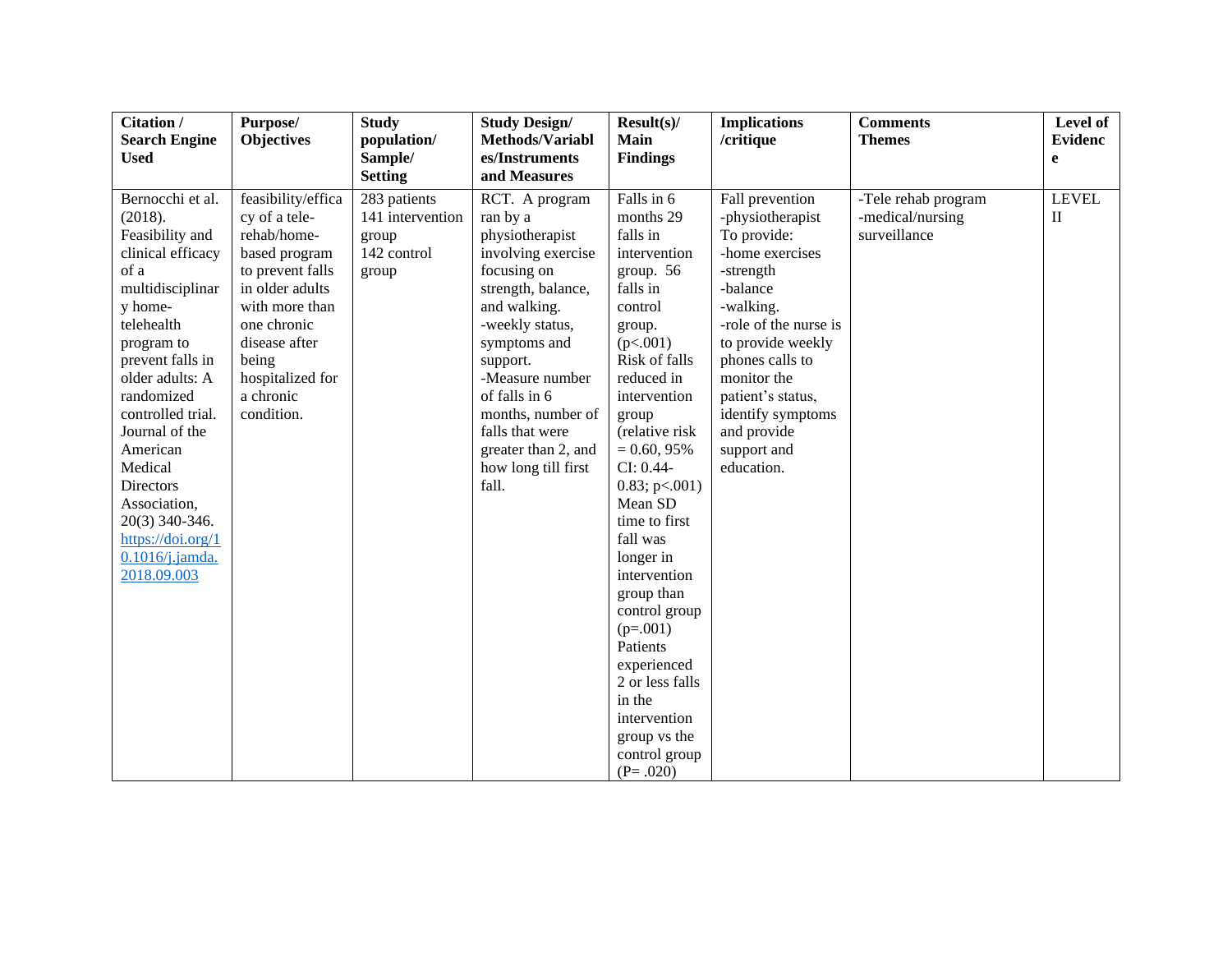| Citation /<br><b>Search Engine</b>                                                                                                                                                                                                                                                              | Purpose/<br><b>Objectives</b>                                                                   | <b>Study</b><br>population/                                                                                                          | <b>Study Design/</b><br>Methods/Variables/                                                                                                                               | Result(s)<br><b>Main</b>                                                                                                                                                                                                                                                                                                         | <b>Implications</b><br>/critique                                                                                           | <b>Comments</b><br><b>Themes</b>                                                               | Level of<br><b>Evidence</b> |
|-------------------------------------------------------------------------------------------------------------------------------------------------------------------------------------------------------------------------------------------------------------------------------------------------|-------------------------------------------------------------------------------------------------|--------------------------------------------------------------------------------------------------------------------------------------|--------------------------------------------------------------------------------------------------------------------------------------------------------------------------|----------------------------------------------------------------------------------------------------------------------------------------------------------------------------------------------------------------------------------------------------------------------------------------------------------------------------------|----------------------------------------------------------------------------------------------------------------------------|------------------------------------------------------------------------------------------------|-----------------------------|
| <b>Used</b>                                                                                                                                                                                                                                                                                     |                                                                                                 | Sample/                                                                                                                              | <b>Instruments and</b>                                                                                                                                                   | <b>Findings</b>                                                                                                                                                                                                                                                                                                                  |                                                                                                                            |                                                                                                |                             |
|                                                                                                                                                                                                                                                                                                 |                                                                                                 | <b>Setting</b>                                                                                                                       | <b>Measures</b>                                                                                                                                                          |                                                                                                                                                                                                                                                                                                                                  |                                                                                                                            |                                                                                                |                             |
| Bischoff-Ferrari<br>et al. (2016).<br>Monthly high-<br>dose vitamin D<br>treatment for the<br>prevention of<br>functional<br>decline: a<br>randomized<br>clinical trial.<br><b>JAMA</b> Internal<br>Medicine.<br>176(2) 175-183.<br>https://doi.org/1<br>0.1001/jamainte<br>rnmed.2015.714<br>8 | Does high-dose<br>vitamin D<br>effective in<br>lowering the<br>risk of<br>functional<br>decline | Zurich,<br>Switzerland for<br>one year in 200<br>men and women<br>over the age of<br>70 (mean age<br>78) with a<br>history of falls. | Double-blind,<br>randomized clinical<br>trial<br>3 groups receiving<br>different doses of<br>vitamin D3<br>24000 IU<br>60000 IU<br>24000 IU + $300$ ug of<br>calcifediol | At 1-year<br>occurrence<br>s of falls<br>was higher<br>in 60 000<br>IU group<br>and the 24<br>000 IU<br>plus<br>calcifediol<br>group<br>compared<br>with the 24<br>000 IU<br>$group(p=$<br>0.048<br>Mean falls<br>60 000IU<br>(mean<br>1.47)<br>24 000IU<br>plus<br>calcifediol<br>(mean<br>1.24)<br>24 000IU<br>mean<br>(0, 94) | -Increasing dosing<br>of Vitamin D<br>higher than 24<br>$000$ IU<br>-adding calcifediol<br>shows no reduction<br>in falls. | Increasing dose of<br>Vitamin D<br>Adding calcifediol<br>Does not decrease<br>risk of falling. | <b>LEVEL</b><br>$\rm _{II}$ |
|                                                                                                                                                                                                                                                                                                 |                                                                                                 |                                                                                                                                      |                                                                                                                                                                          | $(p=0.09)$                                                                                                                                                                                                                                                                                                                       |                                                                                                                            |                                                                                                |                             |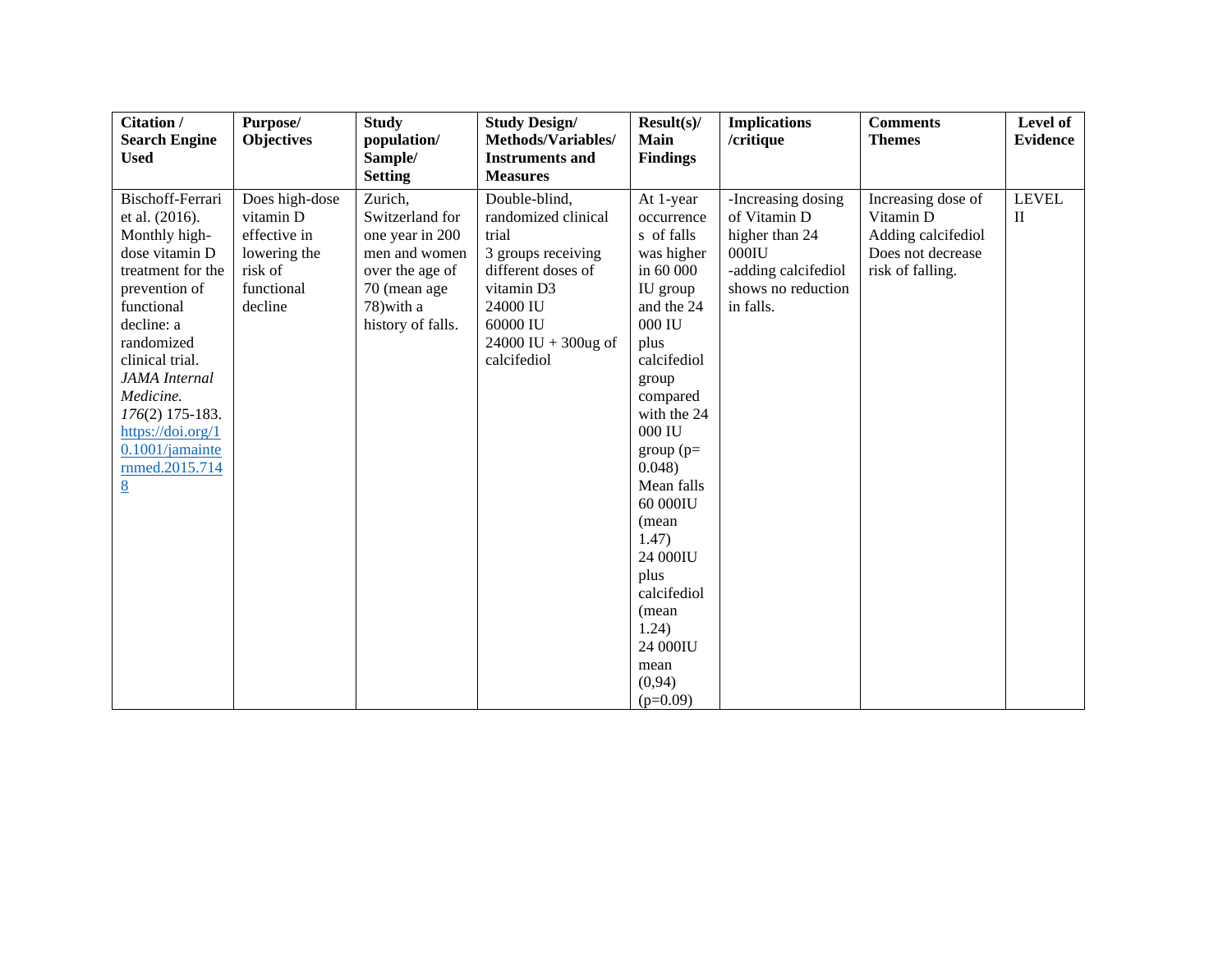| Citation /<br><b>Search Engine</b><br><b>Used</b>                                                                                                                                                                                                                                                                                                                                                        | Purpose/<br><b>Objectives</b>                                                                                                                                                                                                                                                      | <b>Study</b><br>population/<br>Sample/<br><b>Setting</b>                                                                                                                                                                                                                                            | <b>Study Design/</b><br><b>Methods/Variables</b><br><b>Instruments and</b><br><b>Measures</b>                                                                                                                                                                                                                                                                                                                                                                                                                                                                                                      | Result(s)<br>Main<br><b>Findings</b>                                                                                                                                                                                                                                                                                                                | <b>Implications</b><br>/critique                                                                                                                                                                                                                                                                                                                                                  | <b>Comments</b><br><b>Themes</b>                                                                                                                                                                                                                                                                                                                                                            | Level of<br><b>Evidence</b> |
|----------------------------------------------------------------------------------------------------------------------------------------------------------------------------------------------------------------------------------------------------------------------------------------------------------------------------------------------------------------------------------------------------------|------------------------------------------------------------------------------------------------------------------------------------------------------------------------------------------------------------------------------------------------------------------------------------|-----------------------------------------------------------------------------------------------------------------------------------------------------------------------------------------------------------------------------------------------------------------------------------------------------|----------------------------------------------------------------------------------------------------------------------------------------------------------------------------------------------------------------------------------------------------------------------------------------------------------------------------------------------------------------------------------------------------------------------------------------------------------------------------------------------------------------------------------------------------------------------------------------------------|-----------------------------------------------------------------------------------------------------------------------------------------------------------------------------------------------------------------------------------------------------------------------------------------------------------------------------------------------------|-----------------------------------------------------------------------------------------------------------------------------------------------------------------------------------------------------------------------------------------------------------------------------------------------------------------------------------------------------------------------------------|---------------------------------------------------------------------------------------------------------------------------------------------------------------------------------------------------------------------------------------------------------------------------------------------------------------------------------------------------------------------------------------------|-----------------------------|
| Cerilo (2016)<br>Effectiveness of<br>fall prevention<br>multimedia<br>program on<br>patient<br>awareness, self-<br>efficacy, and<br>engagement.<br><b>ProQuest</b><br>Dissertations &<br>Theses Global:<br>The Humanities<br>and Social<br><b>Sciences</b><br>Collection.<br>(1861215759).<br>https://search-<br>proquest-<br>com.wsuproxy.<br>mnpals.net/docv<br>iew/1861215759<br>?accountid=150<br>69 | -Enhance fall<br>risk awareness<br>in the hopes of<br>building<br>confidence and<br>engagement of<br>strategies to<br>prevent falls<br>once discharged.<br>-Examine<br>relationship<br>between<br>demographics<br>and fall risk<br>awareness, self-<br>efficacy, and<br>engagement | 65 and older<br>patients<br>admitted either<br>telemetry or<br>medical-<br>surgical units<br>at Cleveland<br>Clinic in<br>Florida,<br>English<br>Speaking,<br>ambulatory or<br>uses mobility<br>aids, scores<br>lower than a 3<br>on a Mini-Cog<br>Test. 95% had<br>greater than 3<br>comorbidities | Quasi-experimental<br>design,<br>Fall risk awareness<br>questionnaire to assess<br>the patient's awareness<br>of their fall risk<br>Assessment of the<br>patient's confidence in<br>completing daily<br>activities without<br>falling using a falls<br>efficacy scale.<br>Multimedia (text, audio,<br>video, animation) to<br>educate<br>Use of a patient<br>activation instrument to<br>measure the patient's<br>engagement<br>posttest to assess<br>effectiveness of a<br>multimedia program on<br>awareness of fall risks,<br>self-efficacy, and<br>engagement in fall<br>prevention strategies | $\overline{a}$<br>Multimedi<br>a<br>produced<br>higher<br>levels of<br>falls self-<br>efficacy<br>and<br>engageme<br>nt.<br>self-<br>efficacy<br>and<br>engageme<br>nt showed<br>no<br>significant<br>difference<br>S <sub>1</sub><br>-fall risk<br>awareness<br>in fall<br>preventio<br>n showed<br>a<br>significant<br>difference<br>$(p<0.05)$ . | -Nurse<br>reinforcement<br>programs for fall<br>prevention have<br>potential to<br>increase awareness<br>of fall risks and<br>strategies for<br>patients.<br>-Reinforce patient<br>assessment/educate<br>d on fall prevention<br>both on<br>admission/discharg<br>e.<br>-High need for<br>patient engagement<br>to prevent falls.<br>- significance in the<br>patient's awareness | -fall prevention<br>video<br>-preventing falls<br>-calling for help<br>-why prevention is<br>important<br>-what the fall<br>protocol includes<br>-how to avoid<br>falling<br>-use of alarms<br>-how staff can help,<br>-instructions when<br>you fall<br>-family inclusion<br>and management of<br>care<br>-nurse<br>reinforcement<br>program (safety<br>instructions<br>reinforcing video) | <b>LEVEL</b><br>III         |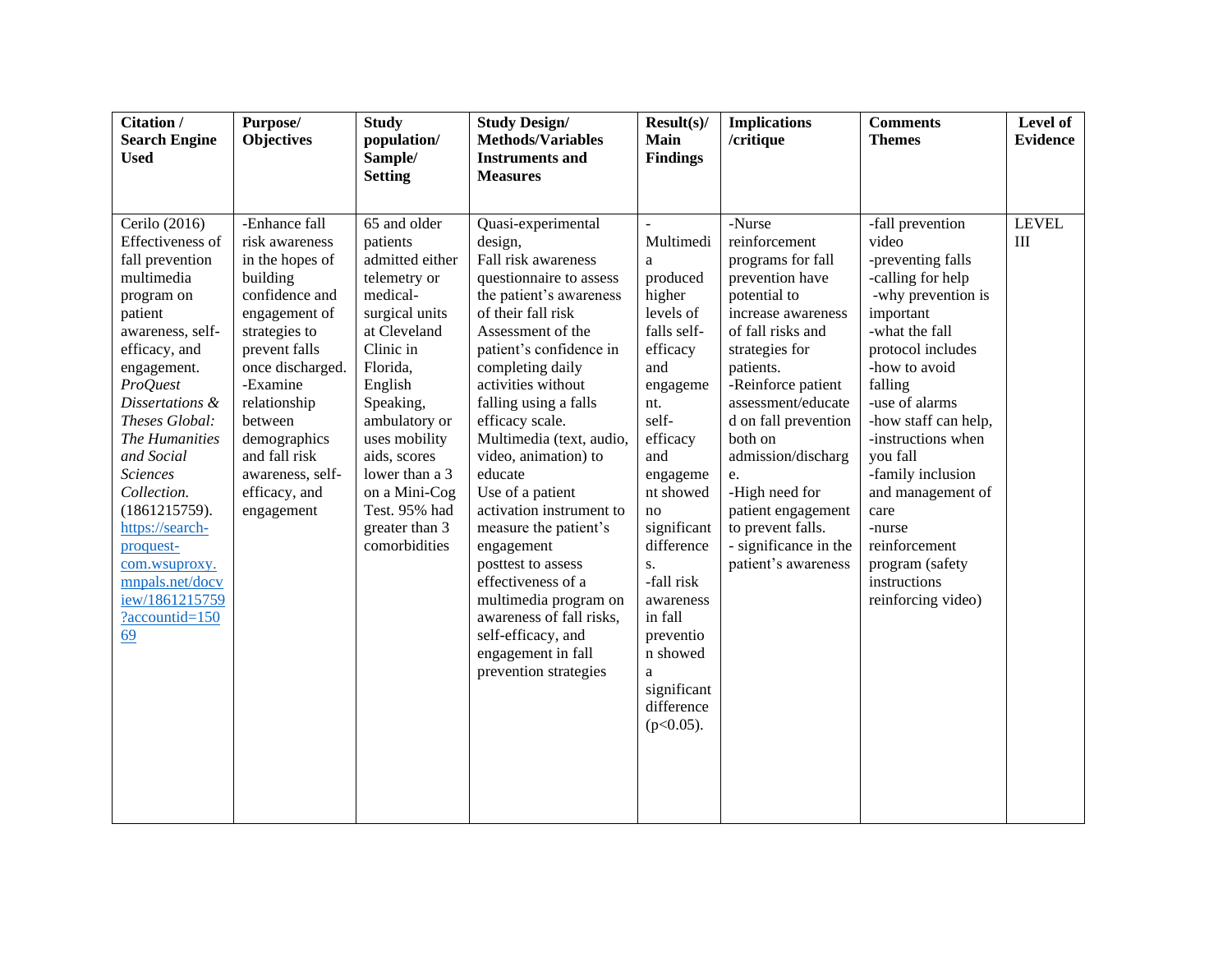| <b>Citation /</b><br><b>Search Engine</b><br><b>Used</b>                                                                                                                                                                                                    | Purpose/<br><b>Objectives</b>                                           | <b>Study</b><br>population/<br>Sample/<br><b>Setting</b>     | <b>Study Design/</b><br><b>Methods/Variables/Instrum</b><br>ents and Measures                                                                                                                                                                                                                                                                                              | $Result(s)$ /<br><b>Main Findings</b>                                                                                                                                                                                    | <b>Implications</b><br>/critique                                                                          | <b>Comments</b><br><b>Themes</b>                                  | Level of<br><b>Evidence</b> |
|-------------------------------------------------------------------------------------------------------------------------------------------------------------------------------------------------------------------------------------------------------------|-------------------------------------------------------------------------|--------------------------------------------------------------|----------------------------------------------------------------------------------------------------------------------------------------------------------------------------------------------------------------------------------------------------------------------------------------------------------------------------------------------------------------------------|--------------------------------------------------------------------------------------------------------------------------------------------------------------------------------------------------------------------------|-----------------------------------------------------------------------------------------------------------|-------------------------------------------------------------------|-----------------------------|
| Chien & Guo<br>(2014).<br>Nutritional<br>status and falls<br>in community-<br>dwelling older<br>people: a<br>longitudinal<br>study of a<br>population-<br>based random<br>sample. PloS<br>one, 9(3),<br>e91044.<br>Doi:10.1371/jou<br>rnal.pone.00910<br>44 | Is nutritional<br>status a<br>prediction of<br>falls in older<br>adults | Mean age<br>69.5 living<br>in Taiwan<br>4400<br>participants | Random sample using a<br>survey of Health and Living<br>Status of the Elderly<br>(SHLSET)<br>Interview surveys of<br>participants who live in<br>community dwellings<br>Included were participants<br>who were given a nutritional<br>status assessment (Minim<br><b>Nutritional Assessment</b><br>Taiwan Version 2) followed<br>for one year on the incidence<br>of falls | Significant<br>findings for<br>nutritional<br>status to<br>independently<br>predict falls in<br>older people.<br>Not well-<br>nourished older<br>adults had a<br>significantly<br>higher risk of<br>falling<br>(p<0.001) | Nutritional status<br>should be<br>addressed prior to<br>discharge and<br>collaboration with<br>dietitian | Collaborative<br>measures on<br>nutrition and<br>dietary efforts. | <b>LEVEL</b><br>VI          |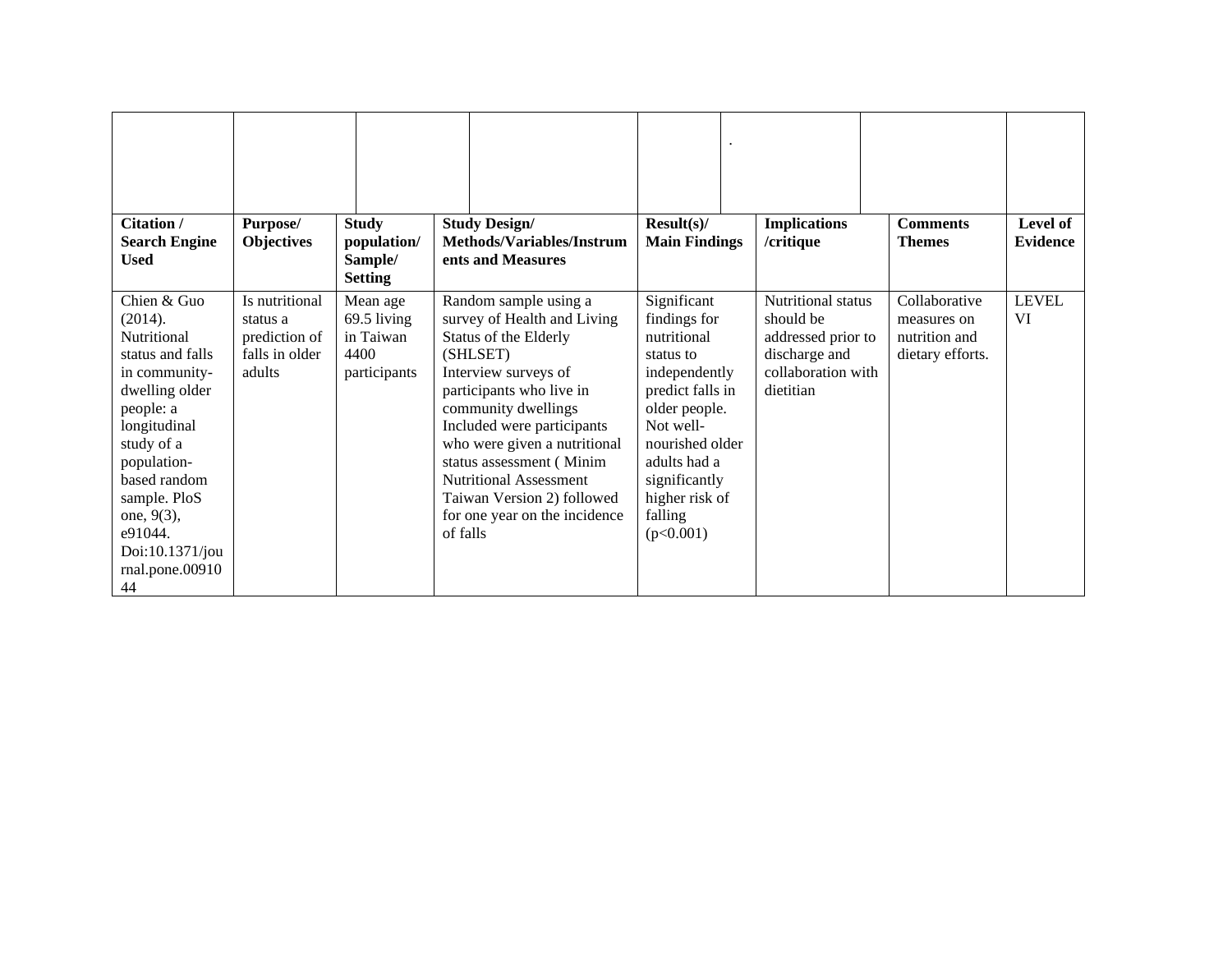| Citation /<br><b>Search Engine</b>                                                                                                                                                                                                                                                                                                                     | Purpose/<br><b>Objectives</b>                                                                                                                                               | <b>Study</b><br>population/                                                                                    | <b>Study Design/</b><br><b>Methods/Variables/Ins</b>                                                                                                                                                                                                                                                                                                              | Result(s)<br><b>Main</b>                           | <b>Implications</b><br>/critique                                                                                                                                         | <b>Comments</b><br><b>Themes</b>                                                    | Level of<br><b>Evidence</b>  |
|--------------------------------------------------------------------------------------------------------------------------------------------------------------------------------------------------------------------------------------------------------------------------------------------------------------------------------------------------------|-----------------------------------------------------------------------------------------------------------------------------------------------------------------------------|----------------------------------------------------------------------------------------------------------------|-------------------------------------------------------------------------------------------------------------------------------------------------------------------------------------------------------------------------------------------------------------------------------------------------------------------------------------------------------------------|----------------------------------------------------|--------------------------------------------------------------------------------------------------------------------------------------------------------------------------|-------------------------------------------------------------------------------------|------------------------------|
| <b>Used</b>                                                                                                                                                                                                                                                                                                                                            |                                                                                                                                                                             | Sample/<br><b>Setting</b>                                                                                      | truments and<br><b>Measures</b>                                                                                                                                                                                                                                                                                                                                   | <b>Findings</b>                                    |                                                                                                                                                                          |                                                                                     |                              |
| Chu et al.<br>(2016). An<br>occupational<br>therapy fall<br>reduction home<br>visit program<br>for community-<br>swelling older<br>adults in Hong<br>Kong after an<br>emergency<br>department visit<br>for a fall.<br>Journal of the<br>American<br><i>Geriatrics</i><br>Society $65(2)$<br>364-372.<br>$\frac{https://doi.org/1}{$<br>0.1111/jgs.1452 | To determine<br>the effects of an<br>OT fall<br>reduction home<br>visit program<br>for older adults<br>after<br>discharging<br>from the<br>hospital with a<br>fall history. | 3 acute care<br>hospitals in<br>Hong Kong,<br>311<br>individuals 65<br>and older,<br>previous fall<br>history. | Single-blind,<br>multicenter,<br>randomized controlled<br>trial.<br>Intervention group<br>received an<br>occupational therapist<br>home visit within 2<br>weeks after discharging<br>and the control group<br>received a visit from an<br>untrained fall<br>prevention research<br>assistant<br>Followed 12 months via<br>phone q 2 weeks by<br>blinded assessors | Number of<br>fallers after<br>one-year<br>$p=0.03$ | Suggests OT visit<br>after a fall and one<br>visit at 6 months<br>after a fall.<br>Nursing<br>implications in<br>collaboration with<br>OT for high risk<br>fall patients | -Home visit from<br>OT after discharge<br>from hospital with a<br>history of falls. | <b>LEVEL</b><br>$\mathbf{I}$ |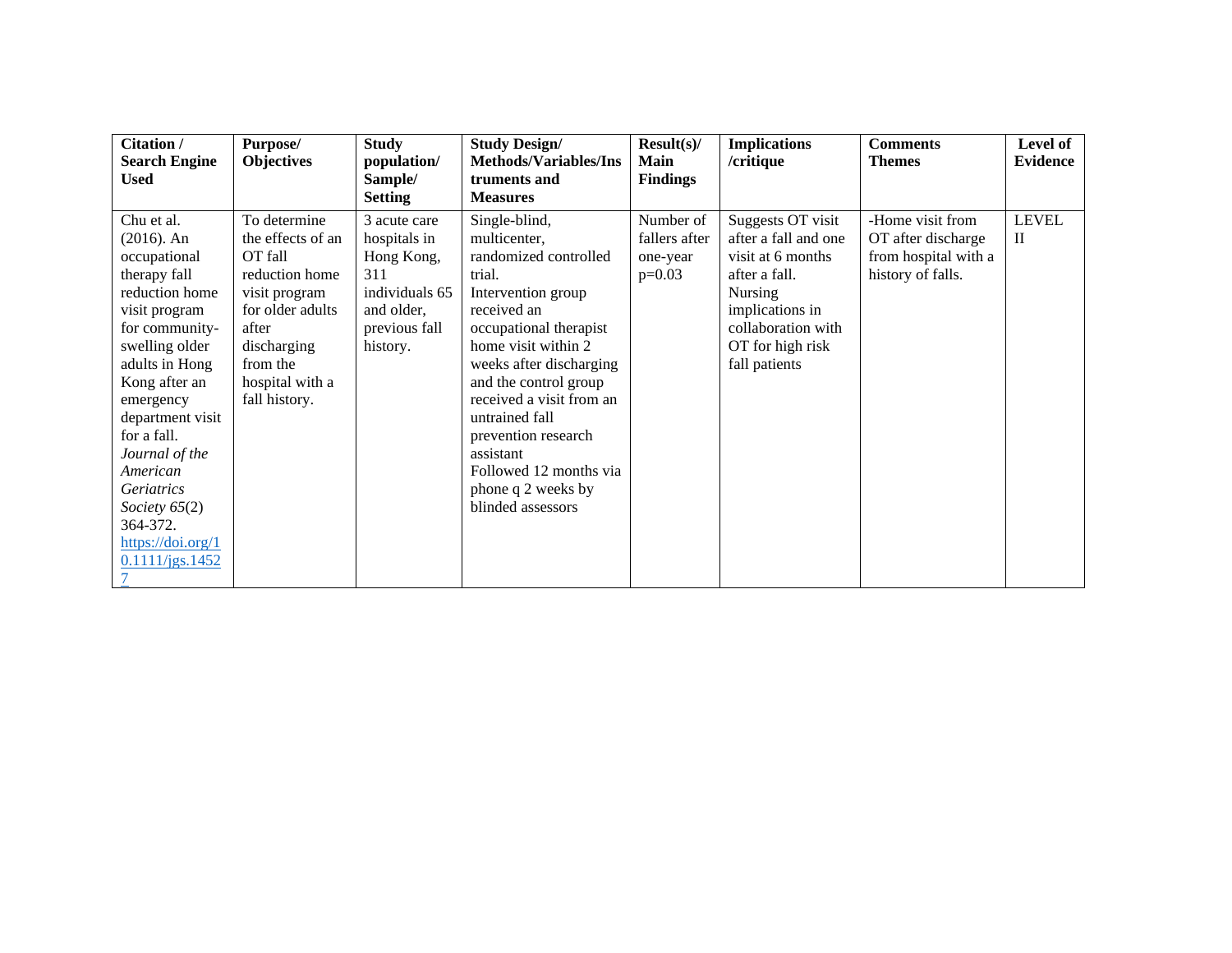| Citation /              | Purpose/          | <b>Study</b>   | <b>Study Design/</b>         | Result(s)       | <b>Implications</b> | <b>Comments</b>       | Level of        |
|-------------------------|-------------------|----------------|------------------------------|-----------------|---------------------|-----------------------|-----------------|
| <b>Search Engine</b>    | <b>Objectives</b> | population/    | <b>Methods/Variables/Ins</b> | Main            | /critique           | <b>Themes</b>         | <b>Evidence</b> |
| <b>Used</b>             |                   | Sample/        | truments and                 | <b>Findings</b> |                     |                       |                 |
|                         |                   | <b>Setting</b> | <b>Measures</b>              |                 |                     |                       |                 |
| Ciance (2014).          | To determine      | 10 patients    | Convenience sample of        | Follow up       | -Enhance            | Review with           | <b>LEVEL</b>    |
| Education and           | the effects of    | over 65 years  | 10 patients who              | scale was       | knowledge on fall   | patients              | III             |
| engaging elders         | reducing falls    | who were       | participated in Sure         | not             | prevention in the   | -medications          |                 |
| in the sure             | for adults.       | receiving      | StepsRTM program and         | significant     | elderly by giving   | -symptoms             |                 |
| stepsRTM fall           |                   | services from  | follow phone survey          |                 | tools and reviewing | -provided a           |                 |
| prevention              |                   | Visiting       | after one month. Falls       | However,        | risk factors with   | guidebook which       |                 |
| program Walden          |                   | <b>Nurses</b>  | Efficacy scale by            | all $10$        | them                | was reviewed          |                 |
| University.             |                   | Association    | Tinetti. Phase 1 nurses      | reported        | -Maintain contact   | PT retrieves a Falls  |                 |
| https://sigma.nu        |                   |                | reviewed medication,         | no falls.       | on monthly basis    | <b>Efficacy Scale</b> |                 |
| <u>rsingrepository.</u> |                   |                | symptom logs and fall        | Each scale      | for an entire year. | (FES) score           |                 |
| org/bitstream/ha        |                   |                | prevention guidebook.        | collected       |                     | -PT educates on       |                 |
| ndle/10755/187          |                   |                | PT completed fall scale      | either          |                     | balance and exercise  |                 |
| 18/CianceAbstra         |                   |                | and provided education       | remained        |                     | -follow-up includes   |                 |
| ctInfo.pdf?seque        |                   |                | on balance and               | the same        |                     | a monthly telephone   |                 |
| $nce=2&$ isAllow        |                   |                | exercise. Phase 2 was a      | <sub>or</sub>   |                     | survey for one year   |                 |
| $ed=y$                  |                   |                | follow-up call with falls    | improved.       |                     |                       |                 |
|                         |                   |                | scale                        |                 |                     |                       |                 |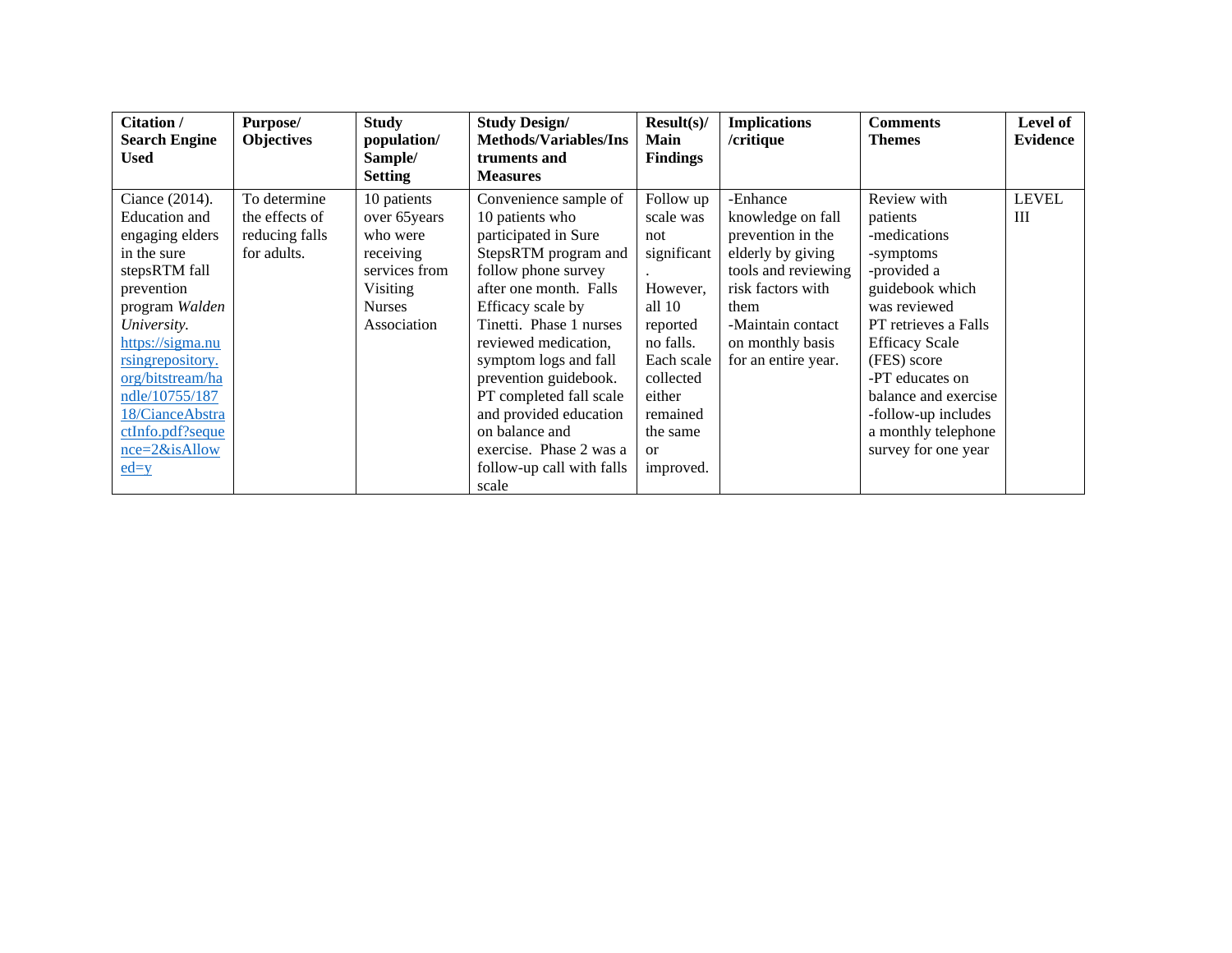| <b>Citation /</b>               | Purpose/              | <b>Study</b>        | <b>Study Design/</b>                                   | Result(s)                  | <b>Implications</b>  | <b>Comments</b>    | Level of        |
|---------------------------------|-----------------------|---------------------|--------------------------------------------------------|----------------------------|----------------------|--------------------|-----------------|
| <b>Search Engine</b>            | <b>Objectives</b>     | population/         | Methods/Variables/Instr                                | <b>Main</b>                | /critique            | <b>Themes</b>      | <b>Evidence</b> |
| <b>Used</b>                     |                       | Sample/             | uments and Measures                                    | <b>Findings</b>            |                      |                    |                 |
|                                 |                       | <b>Setting</b>      |                                                        |                            |                      |                    |                 |
|                                 |                       |                     |                                                        |                            |                      |                    |                 |
| Hayes (2017).                   | Investigate           | Literature          | A literature search on the                             | <b>Both</b>                | Implement both       | -Strength training | <b>LEVEL</b>    |
| A multifactorial                | the                   | search in 2017      | efficacy of fall prevention                            | strengthening              | balance and          | -Balance training  | V               |
| intervention                    | efficacy of           | with evidence       | intervention programs that                             | and balance                | strength training in |                    |                 |
| program for                     | lower                 | in the geriatric    | include strengthening and                              | training are               | the elderly          |                    |                 |
| reducing fear of                | extremity             | population that     | balance training compared                              | effective in               | interventions for    |                    |                 |
| falling and fall<br>risk in the | strength<br>exercises | supports<br>balance | to just balance training for<br>fall risk and fears of | improving<br>the geriatric | fall risks.          |                    |                 |
| geriatric                       | and                   | training, fear      | falling.                                               | populations                |                      |                    |                 |
| population.                     | balance               | of falling and      |                                                        | fear of falling            |                      |                    |                 |
| <b>ProQuest</b>                 | training for          | has a high          |                                                        | and their fall             |                      |                    |                 |
| Dissertations &                 | reducing              | level of            |                                                        | risk.                      |                      |                    |                 |
| Theses Global:                  | the fear of           | evidence.           |                                                        |                            |                      |                    |                 |
| The Humanities                  | falling and           |                     |                                                        |                            |                      |                    |                 |
| and Social                      | fall risks in         |                     |                                                        |                            |                      |                    |                 |
| <b>Sciences</b>                 | the                   |                     |                                                        |                            |                      |                    |                 |
| Collection.                     | geriatric             |                     |                                                        |                            |                      |                    |                 |
| (2001240564).                   | population            |                     |                                                        |                            |                      |                    |                 |
| http://wsuproxy.                |                       |                     |                                                        |                            |                      |                    |                 |
| mnpals.net/login                |                       |                     |                                                        |                            |                      |                    |                 |
| $?$ url-<br>https://search-     |                       |                     |                                                        |                            |                      |                    |                 |
| proquest-                       |                       |                     |                                                        |                            |                      |                    |                 |
| com.wsuproxy.                   |                       |                     |                                                        |                            |                      |                    |                 |
| mnpals.net/docv                 |                       |                     |                                                        |                            |                      |                    |                 |
| iew/2001240564                  |                       |                     |                                                        |                            |                      |                    |                 |
| ?accountid=150                  |                       |                     |                                                        |                            |                      |                    |                 |
| 69                              |                       |                     |                                                        |                            |                      |                    |                 |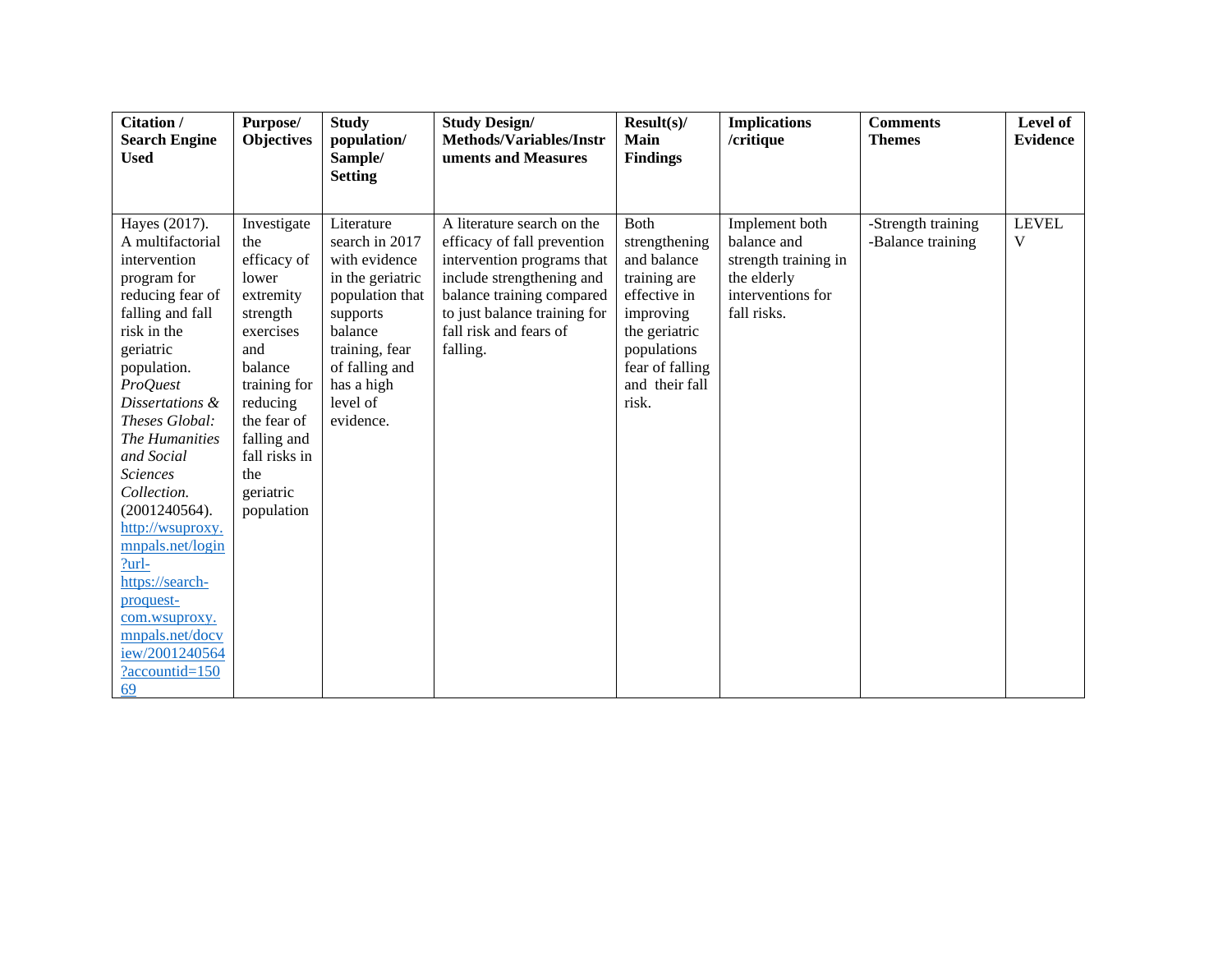| Citation /            | Purpose/          | <b>Study</b>     | <b>Study Design/</b>     | Result(s)       | <b>Implications</b>  | <b>Comments</b>      | Level of        |
|-----------------------|-------------------|------------------|--------------------------|-----------------|----------------------|----------------------|-----------------|
| <b>Search Engine</b>  | <b>Objectives</b> | population/      | Methods/Variables/In     | <b>Main</b>     | /critique            | <b>Themes</b>        | <b>Evidence</b> |
| <b>Used</b>           |                   | Sample/          | struments and            | <b>Findings</b> |                      |                      |                 |
|                       |                   | <b>Setting</b>   | <b>Measures</b>          |                 |                      |                      |                 |
| Hill et al.           | Evaluation        | 3 hospitals      | Single-blinded $RCT -$   | No significant  | Individualized fall  | -Education material  | <b>LEVEL</b>    |
| (2019). Falls         | of the            | Western          | intervention is a        | differences in  | program consisting   | in a workbook        | $\mathbf{I}$    |
| after hospital        | effects of        | Australia. 382   | tailored education with  | fall rates      | of:                  | -Digital video on    |                 |
| discharge: a          | providing         | patients over 60 | a video and workbook     | between         | -Workbook, digital   | falls and fall       |                 |
| randomized            | individuali       | years. (mean     | with a discussion and    | intervention/co | education video,     | prevention           |                 |
| clinical trial of     | zed fall          | age 77.7)        | goal setting training by | ntrol groups    | face to face         | -Face to face        |                 |
| individualized        | prevention        | Mental test      | a therapist.             | (95% CI 0.78)   | individual           | discussions with     |                 |
| multimodal falls      | education         | score greater    |                          | to $1.52$       | education, action    | therapists on an     |                 |
| prevention            |                   | than $7/10$ for  |                          |                 | plan created,        | individual basis.    |                 |
| education.            |                   | cognition.       |                          |                 | monthly follow-up    | -goal-orientated     |                 |
| Journal of            |                   |                  |                          |                 | calls for 3 months   | action plan for      |                 |
| Gerontology           |                   |                  |                          |                 | (goal to raise)      | home                 |                 |
| Series A:             |                   |                  |                          |                 | motivation,          | -Monthly phone       |                 |
| Biological            |                   |                  |                          |                 | identify both social | calls for 3 months   |                 |
| Sciences &            |                   |                  |                          |                 | and environmental    | for reinforcement of |                 |
| Medical               |                   |                  |                          |                 | opportunities to     | the education and to |                 |
| Sciences, 74(9),      |                   |                  |                          |                 | implement            | modify plan as       |                 |
| 1511-1517.            |                   |                  |                          |                 | prevention           | needed.              |                 |
| https://doi-          |                   |                  |                          |                 | strategies)          |                      |                 |
| org.wsuproxy.m        |                   |                  |                          |                 |                      |                      |                 |
| npals.net/10.109      |                   |                  |                          |                 |                      |                      |                 |
| $3$ /gerona/glz $026$ |                   |                  |                          |                 |                      |                      |                 |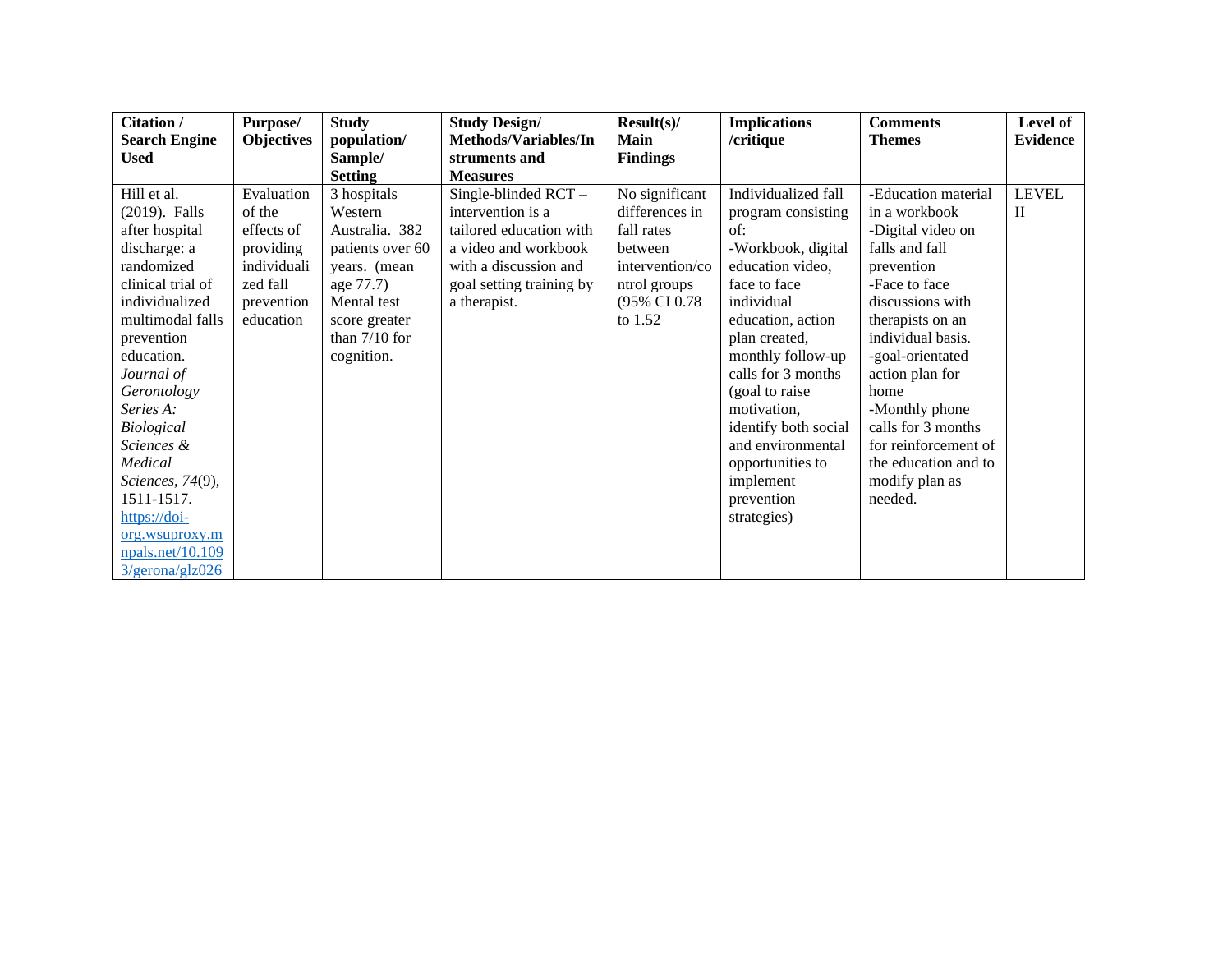| Citation /                                                                                                                                                                                                 | <b>Purpose/</b>                                                                                                       | <b>Study</b>                     | <b>Study Design/</b>                                                                                                                                                                                                                             | Result(s)                                                                                                                      | <b>Implications</b>                                   | <b>Comments</b>                                                | Level of          |
|------------------------------------------------------------------------------------------------------------------------------------------------------------------------------------------------------------|-----------------------------------------------------------------------------------------------------------------------|----------------------------------|--------------------------------------------------------------------------------------------------------------------------------------------------------------------------------------------------------------------------------------------------|--------------------------------------------------------------------------------------------------------------------------------|-------------------------------------------------------|----------------------------------------------------------------|-------------------|
| <b>Search Engine</b><br><b>Used</b>                                                                                                                                                                        | <b>Objectives</b>                                                                                                     | population/<br>Sample/           | <b>Methods/Variables/Instru</b><br>ments and Measures                                                                                                                                                                                            | <b>Main</b><br><b>Findings</b>                                                                                                 | /critique                                             | <b>Themes</b>                                                  | <b>Evidence</b>   |
|                                                                                                                                                                                                            |                                                                                                                       | <b>Setting</b>                   |                                                                                                                                                                                                                                                  |                                                                                                                                |                                                       |                                                                |                   |
| Hopewell et al.<br>(2018)                                                                                                                                                                                  | Assessmen<br>t of                                                                                                     | 62-85 years.<br>248 participants | RCT's, individual or<br>cluster trials with                                                                                                                                                                                                      | Multifactor<br>ial                                                                                                             | Implementation of<br>fall prevention                  | -exercise<br>-social visits                                    | <b>LEVEL</b><br>П |
| Multifactorial<br>and multiple<br>component<br>interventions for<br>preventing falls<br>in older people<br>living in the<br>community.<br>Cochrane<br>Database of<br>Systematic<br><i>Reviews. 7, No.:</i> | benefits/ha<br>rms of<br>multifactor<br>ial.<br>multiple<br>component<br>interventio<br>ns in<br>preventing<br>falls. | (median 77<br>years)             | multifactorial/multiple<br>component interventions<br>on falls in older adults<br>compared to usual care<br>consisting of no change in<br>activities or attention<br>control including social<br>visits or exercise as a<br>single intervention. | interventio<br>ns.<br>including<br>exercise<br>may reduce<br>falls<br>compared<br>to usual<br>care or<br>attention<br>control. | multifactorial<br>interventions<br>including exercise | -environment<br>-med review<br>-psychological<br>interventions |                   |
| CD012221.<br>doi:10.1002/146<br>51858.pub2.                                                                                                                                                                |                                                                                                                       |                                  |                                                                                                                                                                                                                                                  |                                                                                                                                |                                                       |                                                                |                   |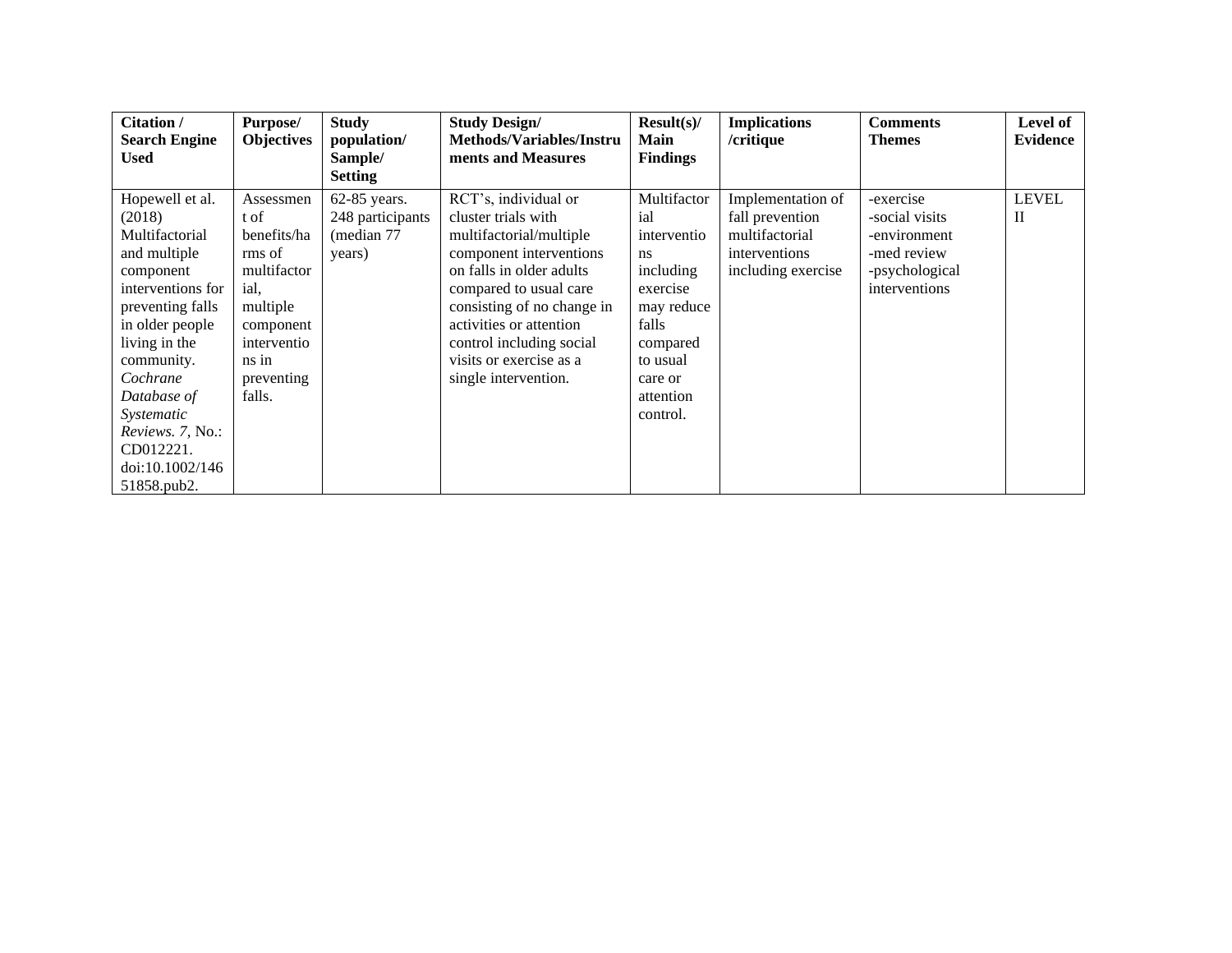| Citation /<br><b>Search Engine</b><br><b>Used</b> | Purpose/<br><b>Objectives</b>    | <b>Study</b><br>population/<br>Sample/<br><b>Setting</b> | <b>Study Design/</b><br>Methods/<br>Variables/<br><b>Instruments</b> | Result(s)<br><b>Main Findings</b>  | <b>Implications</b><br>/critique     | <b>Comments</b><br><b>Themes</b>    | Level of<br><b>Evidence</b> |
|---------------------------------------------------|----------------------------------|----------------------------------------------------------|----------------------------------------------------------------------|------------------------------------|--------------------------------------|-------------------------------------|-----------------------------|
|                                                   |                                  |                                                          | and Measures                                                         |                                    |                                      |                                     |                             |
| Kamei et al.<br>(2014).                           | Determine the<br>potential       | 130 adults over<br>75 living in                          | Both control and<br>intervention                                     | The intervention<br>group showed a | HHMP to improve<br>awareness of fall | -four 2-hour<br>sessions including: | <b>LEVEL</b><br>Ш           |
| Effectiveness of                                  | improvement of                   | Tokyo                                                    | group received                                                       | 10.9% reduction                    | prevention and a                     | -fall risk factors                  |                             |
| a home hazard                                     | fall prevention                  | metropolitan                                             | four, two-hour                                                       | in overall falls                   | change in home                       | -nutrition                          |                             |
| modification                                      | awareness,                       | region                                                   | programs that                                                        | and a 11.7%                        | modification                         | -foot care                          |                             |
| program for                                       | behaviors                        |                                                          | included                                                             | reduction in                       | behaviors                            | -exercise                           |                             |
| reducing falls in                                 | towards home                     |                                                          | education on fall                                                    | indoor falls in                    |                                      | -education                          |                             |
| urban                                             | modifications,                   |                                                          | risk factors,                                                        | 52 weeks.                          |                                      | -practice in home                   |                             |
| community-                                        | and to decrease                  |                                                          | nutrition, foot                                                      |                                    |                                      | safety.                             |                             |
| dwelling older<br>adults: A                       | indoor falls by<br>way of a home |                                                          | care, and<br>exercise                                                |                                    |                                      |                                     |                             |
| randomized                                        | hazard                           |                                                          | sessions. The                                                        |                                    |                                      |                                     |                             |
| controlled trial.                                 | modification                     |                                                          | intervention                                                         |                                    |                                      |                                     |                             |
| Japan Journal                                     | program                          |                                                          | group received                                                       |                                    |                                      |                                     |                             |
| of Nursing                                        | (HHMP)                           |                                                          | education/practi                                                     |                                    |                                      |                                     |                             |
| Science12(3)                                      |                                  |                                                          | ce on home                                                           |                                    |                                      |                                     |                             |
| 184-197.                                          |                                  |                                                          | safety with the                                                      |                                    |                                      |                                     |                             |
| $\frac{https://doi.org/1}{$                       |                                  |                                                          | use of a model                                                       |                                    |                                      |                                     |                             |
| 0.1111/jins.1205                                  |                                  |                                                          | mock-up of a                                                         |                                    |                                      |                                     |                             |
| $\overline{9}$                                    |                                  |                                                          | typical home in                                                      |                                    |                                      |                                     |                             |
|                                                   |                                  |                                                          | Japan.                                                               |                                    |                                      |                                     |                             |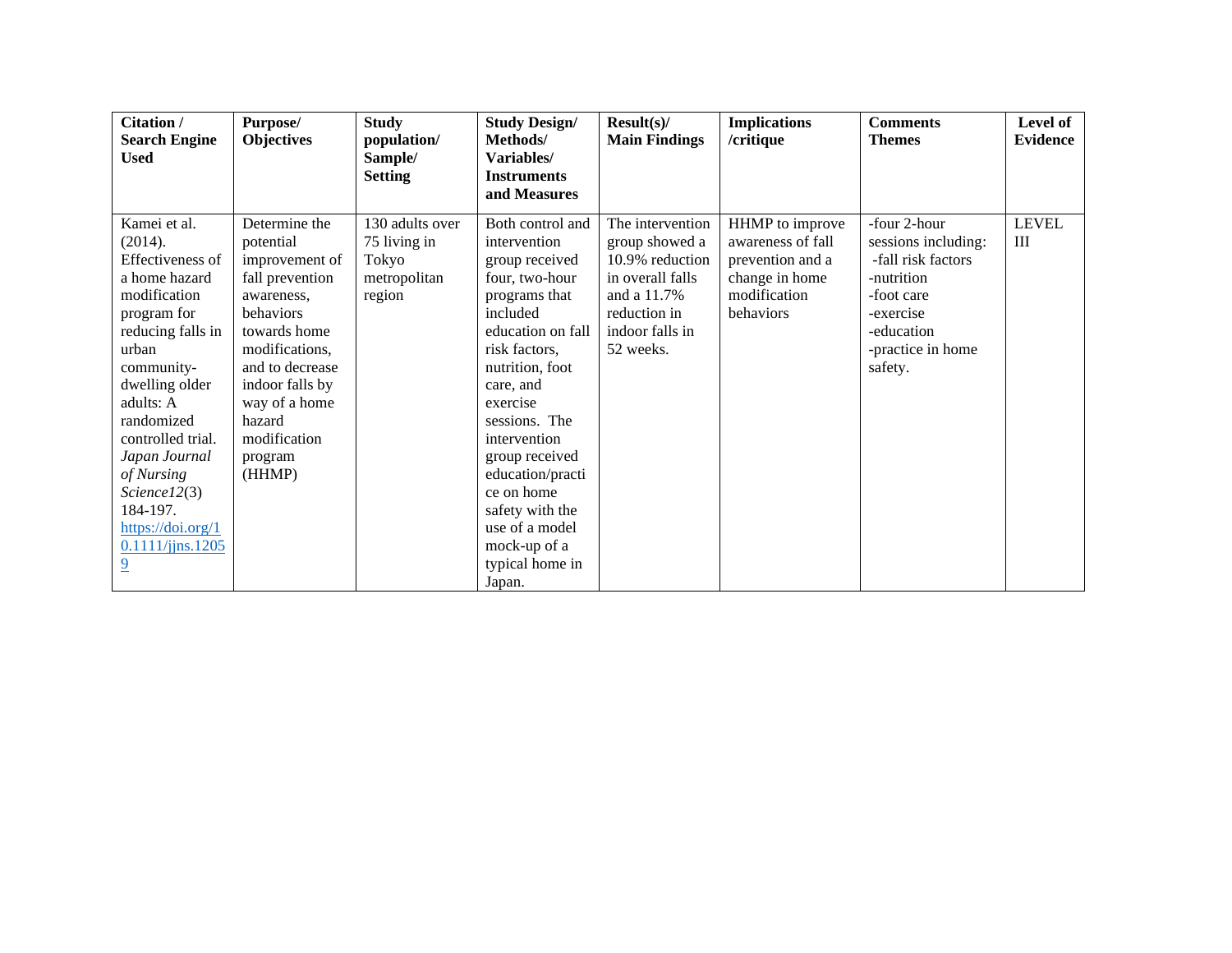| Citation /                                                                                                                                                                                                                                                                                                                                                                       | Purpose/                                                                                                                                                                                           | <b>Study</b>                                                                                                                                                                                                                                               | <b>Study Design/</b>                                                                                                                                                      | Result(s)                                                                                                                                                               | <b>Implications</b>                                                                                                                        | <b>Comments</b>                                                                                                      | Level of        |
|----------------------------------------------------------------------------------------------------------------------------------------------------------------------------------------------------------------------------------------------------------------------------------------------------------------------------------------------------------------------------------|----------------------------------------------------------------------------------------------------------------------------------------------------------------------------------------------------|------------------------------------------------------------------------------------------------------------------------------------------------------------------------------------------------------------------------------------------------------------|---------------------------------------------------------------------------------------------------------------------------------------------------------------------------|-------------------------------------------------------------------------------------------------------------------------------------------------------------------------|--------------------------------------------------------------------------------------------------------------------------------------------|----------------------------------------------------------------------------------------------------------------------|-----------------|
| <b>Search Engine</b><br><b>Used</b>                                                                                                                                                                                                                                                                                                                                              | <b>Objectives</b>                                                                                                                                                                                  | populatio<br>$\mathbf{n}$                                                                                                                                                                                                                                  | Methods/<br>Variables/                                                                                                                                                    | Main<br><b>Findings</b>                                                                                                                                                 | /critique                                                                                                                                  | <b>Themes</b>                                                                                                        | <b>Evidence</b> |
|                                                                                                                                                                                                                                                                                                                                                                                  |                                                                                                                                                                                                    | Sample/                                                                                                                                                                                                                                                    | <b>Instruments and</b>                                                                                                                                                    |                                                                                                                                                                         |                                                                                                                                            |                                                                                                                      |                 |
|                                                                                                                                                                                                                                                                                                                                                                                  |                                                                                                                                                                                                    | <b>Setting</b>                                                                                                                                                                                                                                             | <b>Measures</b>                                                                                                                                                           |                                                                                                                                                                         |                                                                                                                                            |                                                                                                                      |                 |
| Lee et al.<br>(2014). Falls<br>prevention<br>education for<br>older adults<br>during and after<br>hospitalization:<br>A systematic<br>review and<br>Meta-analysis.<br>Health<br>Education<br><i>Journal</i> , 73(5),<br>530-544.<br>https://search-<br>ebscohost-<br>com.wsuproxy.<br>mnpals.net/login<br>.aspx?direct=tru<br>e&db=eric&AN<br>$= EJ1037231&$ si<br>te=ehost-live | Assess<br>effectiveness of<br>education,<br>promotion of<br>behavior<br>changes, and the<br>uptake of<br>prevention<br>activities during<br>and after<br>hospitalization<br>of the older<br>adult. | Use of 5<br>health<br>science<br>databases<br>in<br>November<br>of 2012.<br>Use of<br>studies<br>with<br>patient<br>education<br>as a single<br>interventio<br>n or<br>multifacto<br>rial fall<br>prevention<br>programs<br>in the<br>hospital or<br>post- | Systematic review and<br>meta-analysis to assess<br>effectiveness of patient<br>education on fall<br>prevention compared to<br>usual care. RR 0.78,<br>95% CI 0.7 to 0.87 | Fall<br>prevention<br>programs that<br>contained<br>patient<br>education<br>were<br>effective in<br>reducing fall<br>rates in<br>discharged<br>older adult<br>patients. | Fall prevention<br>education is<br>recommended for<br>older adults while<br>hospitalized and at<br>hospital discharge<br>and at follow up. | -face to face patient<br>education<br>-multimedia<br>materials<br>-written information<br>-interpersonal<br>contact. | <b>LEVEL I</b>  |
|                                                                                                                                                                                                                                                                                                                                                                                  |                                                                                                                                                                                                    | discharge                                                                                                                                                                                                                                                  |                                                                                                                                                                           |                                                                                                                                                                         |                                                                                                                                            |                                                                                                                      |                 |
|                                                                                                                                                                                                                                                                                                                                                                                  |                                                                                                                                                                                                    | were                                                                                                                                                                                                                                                       |                                                                                                                                                                           |                                                                                                                                                                         |                                                                                                                                            |                                                                                                                      |                 |
|                                                                                                                                                                                                                                                                                                                                                                                  |                                                                                                                                                                                                    | included.                                                                                                                                                                                                                                                  |                                                                                                                                                                           |                                                                                                                                                                         |                                                                                                                                            |                                                                                                                      |                 |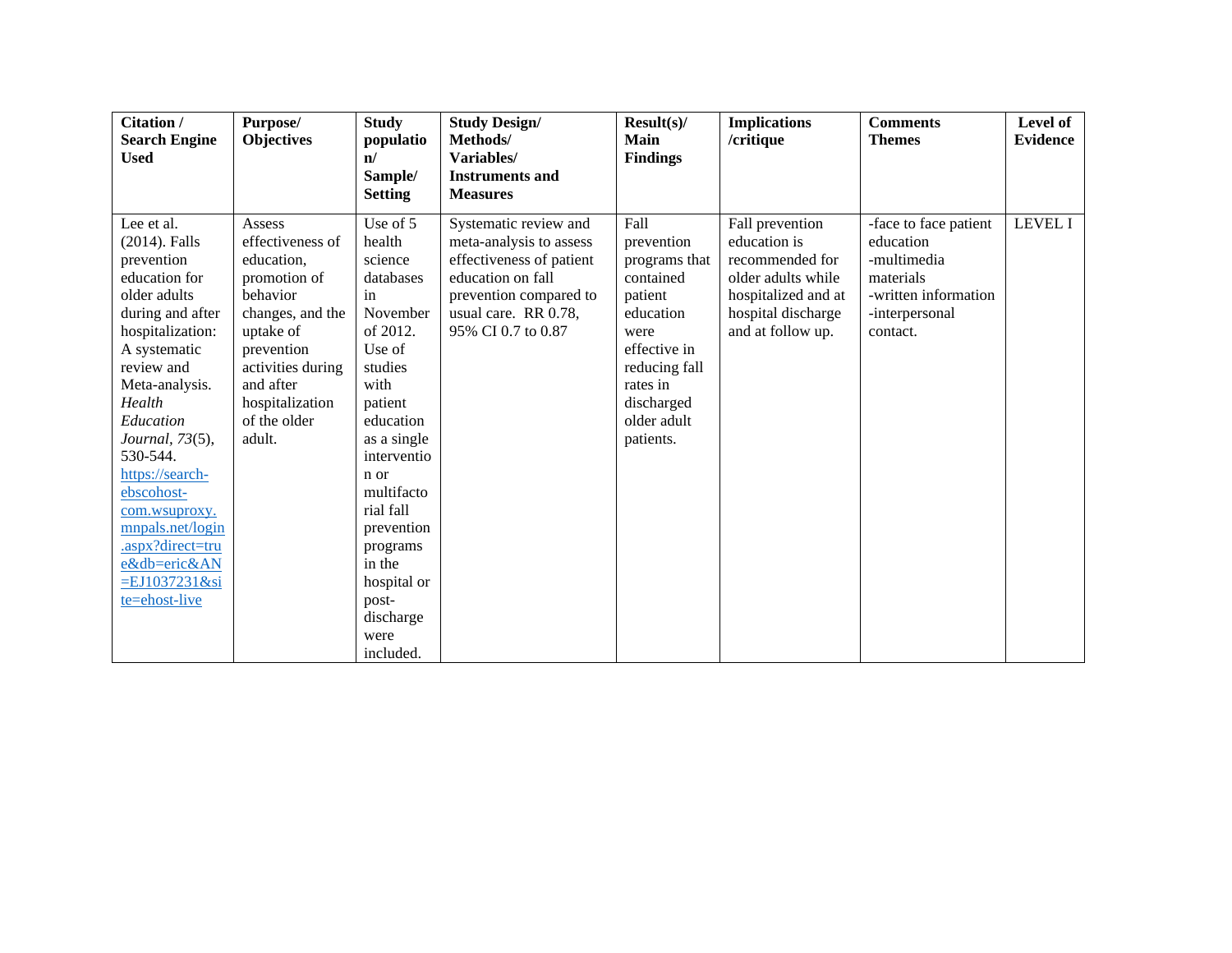| Citation /<br><b>Search Engine</b><br><b>Used</b>                                                                                                                                                                                                                                                             | Purpose/<br><b>Objectives</b>                                                                                                         | <b>Study</b><br>populatio<br>$\mathbf{n}$<br>Sample/<br><b>Setting</b>                      | <b>Study Design/</b><br><b>Methods/Variables</b><br><b>Instruments and</b><br><b>Measures</b>                                                                                                                            | $Result(s)$ /<br><b>Main</b><br><b>Findings</b>                                                                                                                                                                                                                                                                                                                          | <b>Implications</b><br>/critique                                                   | <b>Comments</b><br><b>Themes</b>        | Level of<br><b>Evidence</b>  |
|---------------------------------------------------------------------------------------------------------------------------------------------------------------------------------------------------------------------------------------------------------------------------------------------------------------|---------------------------------------------------------------------------------------------------------------------------------------|---------------------------------------------------------------------------------------------|--------------------------------------------------------------------------------------------------------------------------------------------------------------------------------------------------------------------------|--------------------------------------------------------------------------------------------------------------------------------------------------------------------------------------------------------------------------------------------------------------------------------------------------------------------------------------------------------------------------|------------------------------------------------------------------------------------|-----------------------------------------|------------------------------|
| Liu-Ambrose et<br>al. (2019).<br>Effect of a<br>home-based<br>exercise<br>program on<br>subsequent falls<br>among<br>community-<br>dwelling high-<br>risk older adults<br>after a fall. A<br>randomized<br>clinical trial.<br>JAMA 321(21)<br>2092-2100.<br>https://doi.org/1<br>$0.1001/$ jama.201<br>9.5795 | what are the<br>benefits of a fall<br>prevention<br>intervention of a<br>home-based<br>exercise<br>program on post<br>fall prevention | 296<br>Adults<br>ages 70<br>and above.<br>(mean age)<br>81.6) Fall<br>history,<br>one year. | Single-blind,<br>randomized clinical<br>trial<br>Home strength and<br>balance retraining<br>exercise program taught<br>by a physical therapist<br>versus usual care of fall<br>prevention provided by<br>a geriatrician. | absolute<br>difference in<br>the incidence<br>of falls per<br>person-year<br>was 0.74 (95%)<br>CI 0.04-1.78;<br>$p=0.006$ ). The<br>incident rate<br>ratio was 0.64<br>(95% CI, 0.46-<br>0.90:<br>$p=0.009$ ).<br>A home-based<br>strength/balan<br>ce/exercise<br>program<br>shows a<br>significant<br>reduction in<br>falls compared<br>to usual care at<br>discharge. | -education with<br>follow-up<br>-home program<br>-PT versus<br>provider education. | -strengthening<br>-balance<br>-exercise | <b>LEVEL</b><br>$\mathbf{H}$ |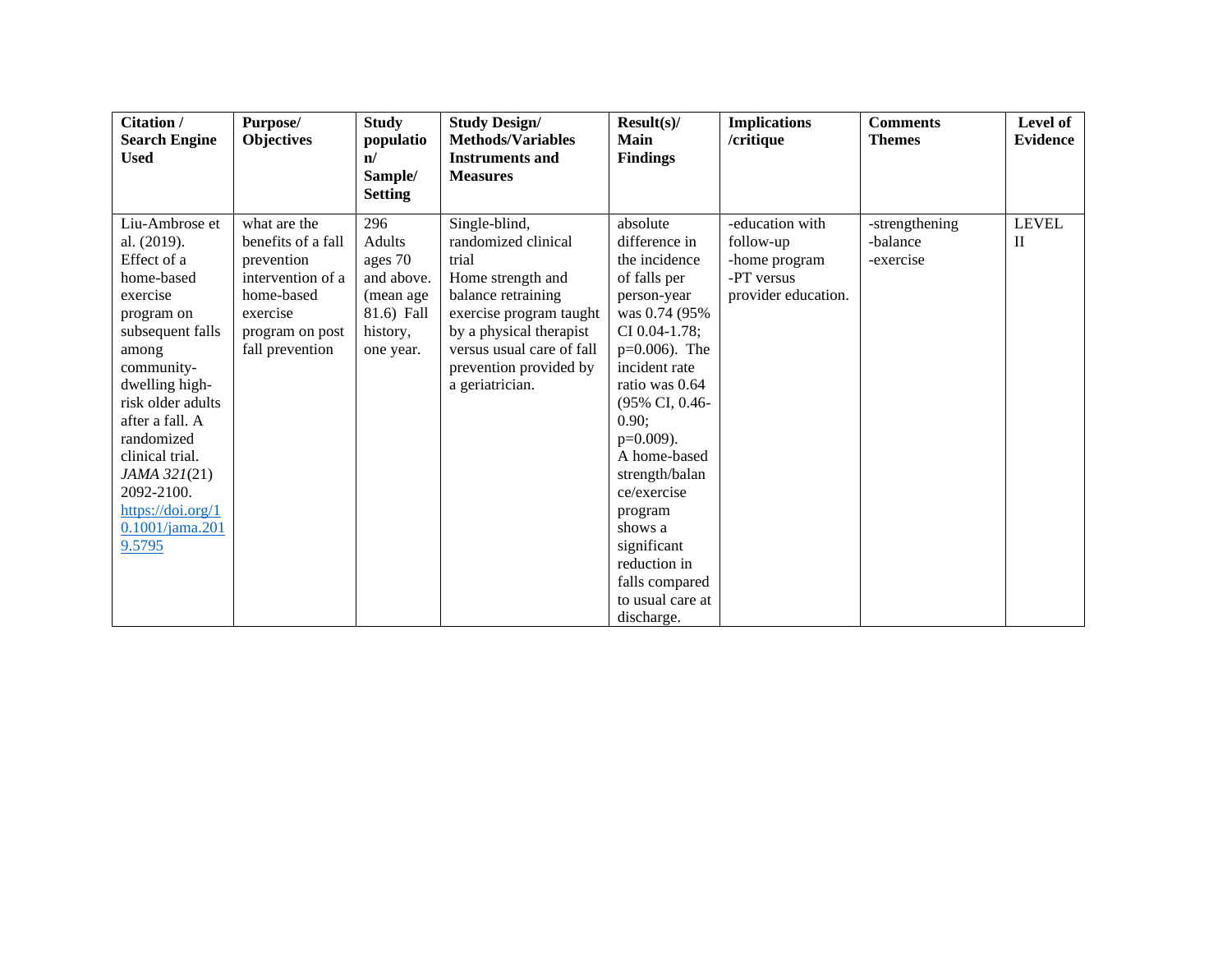| Citation /<br><b>Search Engine</b><br><b>Used</b>                                                                                                                                                          | Purpose/<br><b>Objectives</b>                                                           | <b>Study</b><br>population/<br>Sample/<br><b>Setting</b>                                                                                      | <b>Study Design/</b><br><b>Methods</b><br>Variables/<br><b>Instruments</b><br>and Measures | Result(s)<br><b>Main Findings</b>                                                                                                                                                                                                                                                                                   | <b>Implications</b><br>/critique                                                                                                                                                                                   | <b>Comments</b><br><b>Themes</b>                                                                                                                                                                                        | Level of<br><b>Evidence</b> |
|------------------------------------------------------------------------------------------------------------------------------------------------------------------------------------------------------------|-----------------------------------------------------------------------------------------|-----------------------------------------------------------------------------------------------------------------------------------------------|--------------------------------------------------------------------------------------------|---------------------------------------------------------------------------------------------------------------------------------------------------------------------------------------------------------------------------------------------------------------------------------------------------------------------|--------------------------------------------------------------------------------------------------------------------------------------------------------------------------------------------------------------------|-------------------------------------------------------------------------------------------------------------------------------------------------------------------------------------------------------------------------|-----------------------------|
| Luz, Bush, &<br>Shen, (2017).<br>Do canes or<br>walkers make<br>any difference?<br>Nonuse and fall<br>injuries. The<br>Gerontologist<br>57(2) 211-218.<br>https://doi.org/1<br>$0.1093$ /geront/g<br>nv096 | To determine in<br>falls and fall<br>injuries if<br>walkers or canes<br>are being used. | 262 participants<br>in Michigan 60<br>and older in a<br>community<br>dwelling with a<br>history of falls<br>that are<br>cognitively<br>intact | Cross-section<br>study using self-<br>administered<br>written survey                       | 75% of fallers<br>were not using a<br>prescribed<br>device at the<br>time of the fall.<br>Higher incidents<br>of falls with<br>injury causing<br>surgery in non-<br>users $(100\%)$ .<br>68% never<br>received a home<br>safety<br>evaluation.<br>50% received<br>training on the<br>proper use of<br>their device. | -emphasize<br>importance of<br>device and<br>prevention of falls<br>with patient<br>education<br>-Promote<br>relevance, fitting,<br>and training prior<br>to discharge<br>-promote<br>acceptability of a<br>device | Reason for not<br>using device:<br>-Believe they did<br>not need it<br>-forgetfulness<br>-felt old when using<br>device<br>-inaccessibility<br>-didn't think they<br>were doing<br>something that<br>would cause injury | <b>LEVEL</b><br>VI          |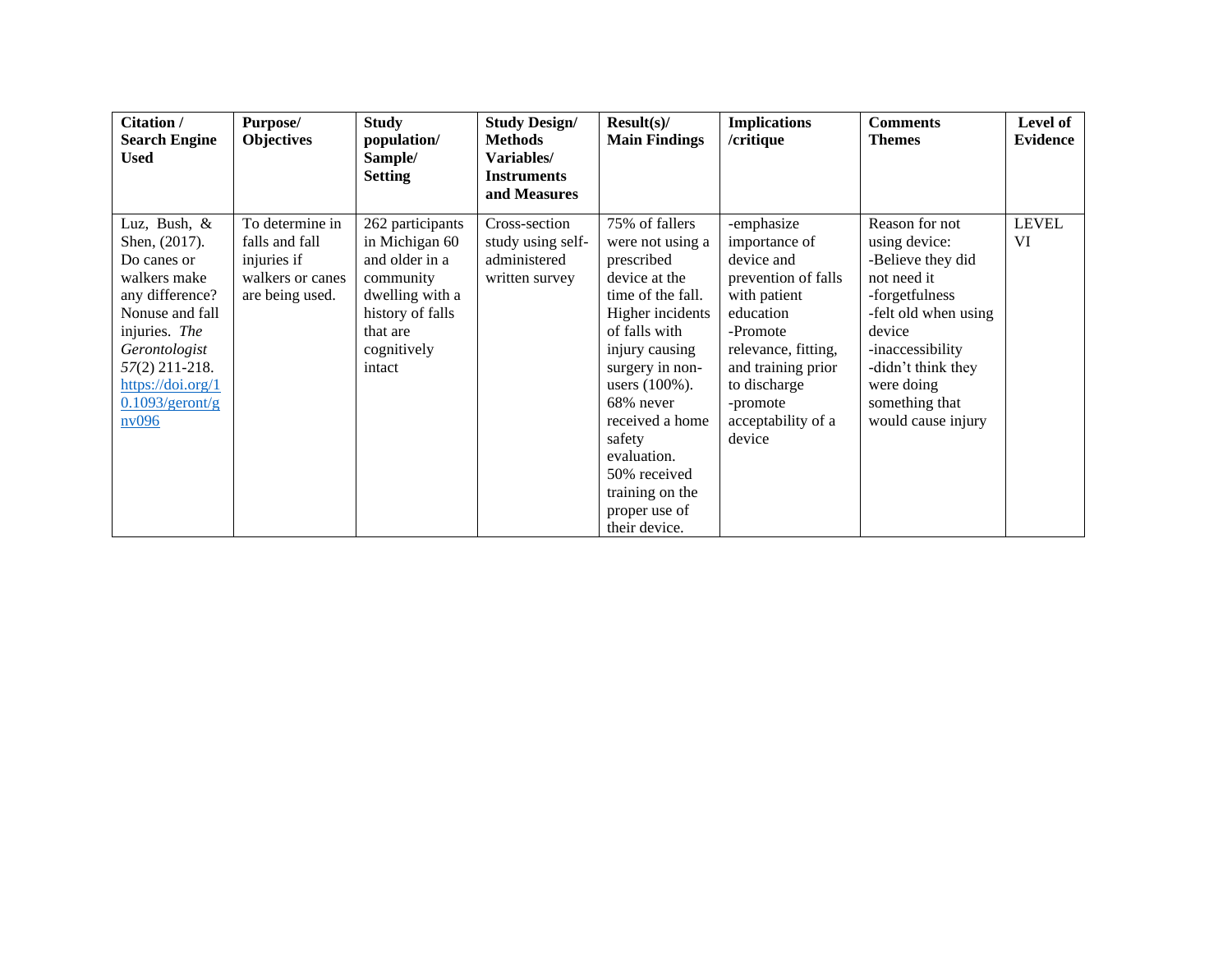| Citation /<br><b>Search Engine</b>                                                                                                                                                                                                                                                                                                                                                                                                                                                          | Purpose/<br><b>Objectives</b>                                                                                                                           | <b>Study</b><br>population/                                                    | <b>Study Design/</b><br><b>Methods</b>                        | $Result(s)$ /<br><b>Main Findings</b>                                                                                                                                                                                                                                       | <b>Implications</b><br>/critique                                                  | <b>Comments</b><br><b>Themes</b>                                                                                                                                                                                                                                                                                                                                 | Level of<br><b>Evidence</b>  |
|---------------------------------------------------------------------------------------------------------------------------------------------------------------------------------------------------------------------------------------------------------------------------------------------------------------------------------------------------------------------------------------------------------------------------------------------------------------------------------------------|---------------------------------------------------------------------------------------------------------------------------------------------------------|--------------------------------------------------------------------------------|---------------------------------------------------------------|-----------------------------------------------------------------------------------------------------------------------------------------------------------------------------------------------------------------------------------------------------------------------------|-----------------------------------------------------------------------------------|------------------------------------------------------------------------------------------------------------------------------------------------------------------------------------------------------------------------------------------------------------------------------------------------------------------------------------------------------------------|------------------------------|
| <b>Used</b>                                                                                                                                                                                                                                                                                                                                                                                                                                                                                 |                                                                                                                                                         | Sample/<br><b>Setting</b>                                                      | <b>Variables</b><br><b>Instruments</b><br>and Measures        |                                                                                                                                                                                                                                                                             |                                                                                   |                                                                                                                                                                                                                                                                                                                                                                  |                              |
| Matchar et al.<br>(2017).<br>Randomized<br>controlled trial<br>of screening,<br>risk<br>modification,<br>and physical<br>therapy to<br>prevent falls<br>among the<br>elderly recently<br>discharged from<br>the emergency<br>department to<br>the community:<br>The steps to<br>avoid falls in the<br>elderly study.<br>Archives of<br>Physical<br>Medicine &<br>Rehabilitation,<br>98(6), 1086-<br>1096.<br>https://doi-<br>org.wsuproxy.m<br>npals.net/10.101<br>6/j.apmr.2017.0<br>1.014 | Evaluation of<br>the effectiveness<br>of a program<br>including PT to<br>reduce falls in<br>high-risk elderly<br>that are<br>discharged from<br>the ED. | Adults greater<br>than 65 who<br>discharged<br>home from a<br>fall/fall injury | Randomized<br>controlled trial<br>Double blind<br>peer review | Patient falls<br>within 9 months<br>for both control<br>and intervention<br>groups $P=0.146$<br>Intervention<br>group on<br>injurious falls<br>$p=.041$<br>Less physical<br>deterioration p=<br>0.029<br>Less than 2<br>comorbidities<br>with at least one<br>fall $p=.002$ | -Adding PT to fall<br>prevention in<br>patients with<br>minimal<br>comorbidities. | - PT that focused on<br>training in strength,<br>gait, and balance for<br>3 months.<br>-Visual screening<br>-polypharmacy<br>-environmental<br>hazards<br>-more comorbidities<br>the higher the risk<br>of falling<br>-less than 2<br>comorbidities could<br>benefit, but greater<br>than 2 comorbidities<br>do not benefit from<br>a program tailored<br>on PT. | <b>LEVEL</b><br>$\mathbf{I}$ |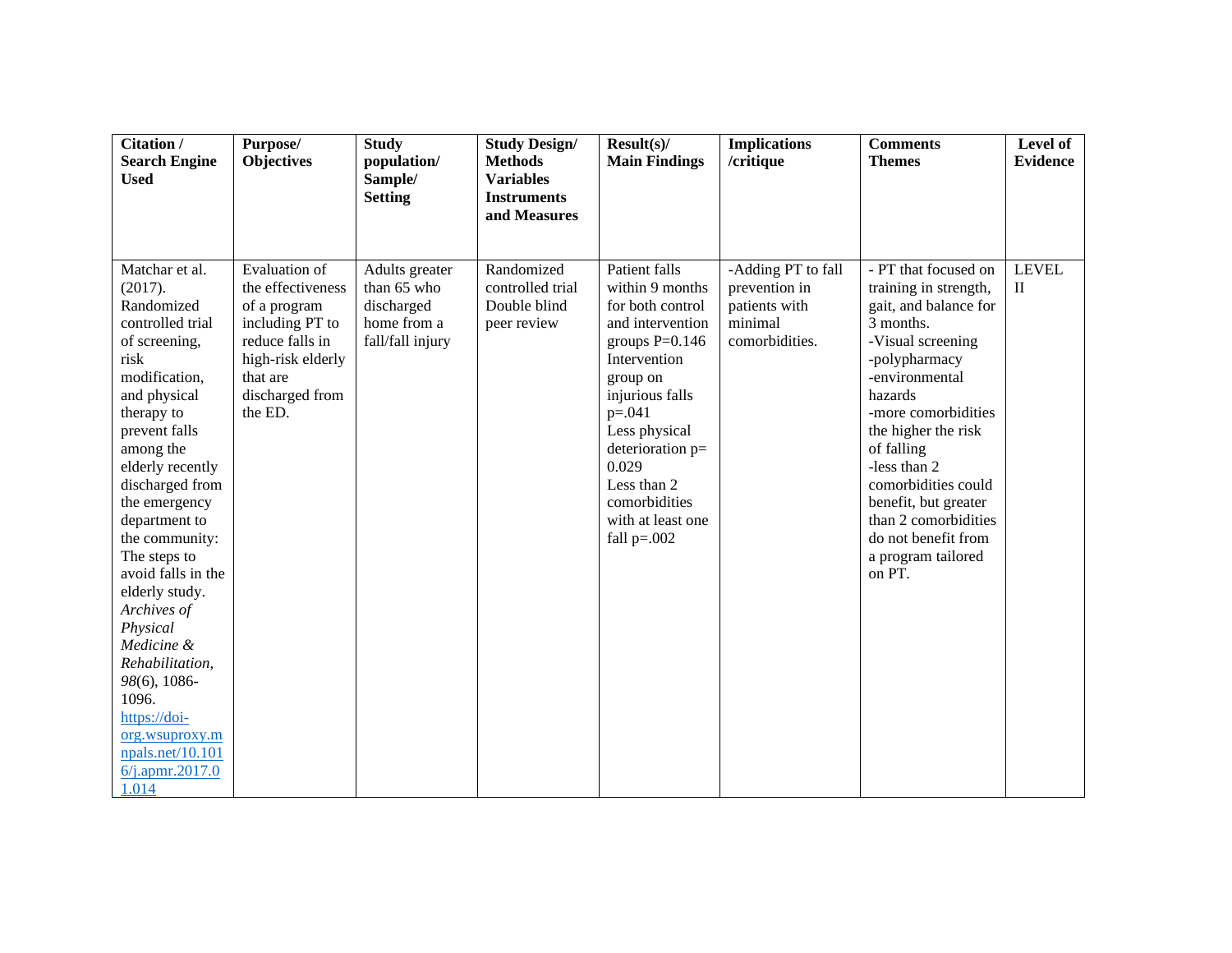| Citation /<br><b>Search Engine</b><br><b>Used</b>                                                                                                                                                                                                                                                   | Purpose/<br><b>Objectives</b>                                                                                                                                                                                | <b>Study</b><br>population/<br>Sample/<br><b>Setting</b>                                                                                                                                                              | <b>Study Design/</b><br>Methods/<br><b>Variables</b><br><b>Instruments</b><br>and Measures                                                        | Result(s)<br><b>Main Findings</b>                                                                                                                                                                                                                   | <b>Implications</b><br>/critique                                                                                                                                                                                                                                                                                                            | <b>Comments</b><br><b>Themes</b>                                                                                      | Level of<br><b>Evidence</b>  |
|-----------------------------------------------------------------------------------------------------------------------------------------------------------------------------------------------------------------------------------------------------------------------------------------------------|--------------------------------------------------------------------------------------------------------------------------------------------------------------------------------------------------------------|-----------------------------------------------------------------------------------------------------------------------------------------------------------------------------------------------------------------------|---------------------------------------------------------------------------------------------------------------------------------------------------|-----------------------------------------------------------------------------------------------------------------------------------------------------------------------------------------------------------------------------------------------------|---------------------------------------------------------------------------------------------------------------------------------------------------------------------------------------------------------------------------------------------------------------------------------------------------------------------------------------------|-----------------------------------------------------------------------------------------------------------------------|------------------------------|
| Naseri et al.<br>(2019).<br>Evaluation of<br>Tailored falls<br>education on<br>older adults'<br>behavior<br>following<br>hospitalization.<br>Journal of the<br>American<br><i>Geriatrics</i><br>Society, 67(11),<br>2274-2281.<br>https://doi-<br>org.wsuproxy.m<br>npals.net/10.111<br>1/jgs.16053 | To evaluate the<br>effect of a<br>tailored<br>education<br>program in the<br>hospital on older<br>adult<br>-engagement in<br>fall prevention<br>strategies within<br>6 months after<br>hospital<br>discharge | 292 participants<br>ages 60 years<br>and older with<br>good cognitive<br>function (greater<br>than 7 of 10<br>abbreviated<br>Mental test<br>score) that<br>discharge from a<br>hospital rehab<br>ward in<br>Australia | Randomized<br>controlled trial<br>with a goal in<br>improvement of<br>older adult fall<br>prevention<br>behaviors after<br>hospital<br>discharge. | 292 participants<br>who completed<br>the trial (149)<br>intervention and<br>143 control) no<br>significant<br>differences<br>between groups<br>who received<br>ADL assistance<br>$p=0.3$ , home<br>modifications<br>$p=0.4$ , exercise<br>$p=0.3$ . | -High amount<br>of unmet<br>ADL needs in<br>both groups,<br>increase in<br>participant<br>dependency<br>at 6 months<br>compared to<br>admission<br>date<br>-Engagement<br>of exercise<br>increased by<br>$30\%$ post<br>hospitalizatio<br>n. however<br>the duration<br>went from 3<br>hours to 1<br>hour/week at<br>6 months<br>follow up. | -Tailored education<br>shows no increase in<br>engagement in strategies<br>to prevent falls after<br>hospitalization. | <b>LEVEL</b><br>$\mathbf{I}$ |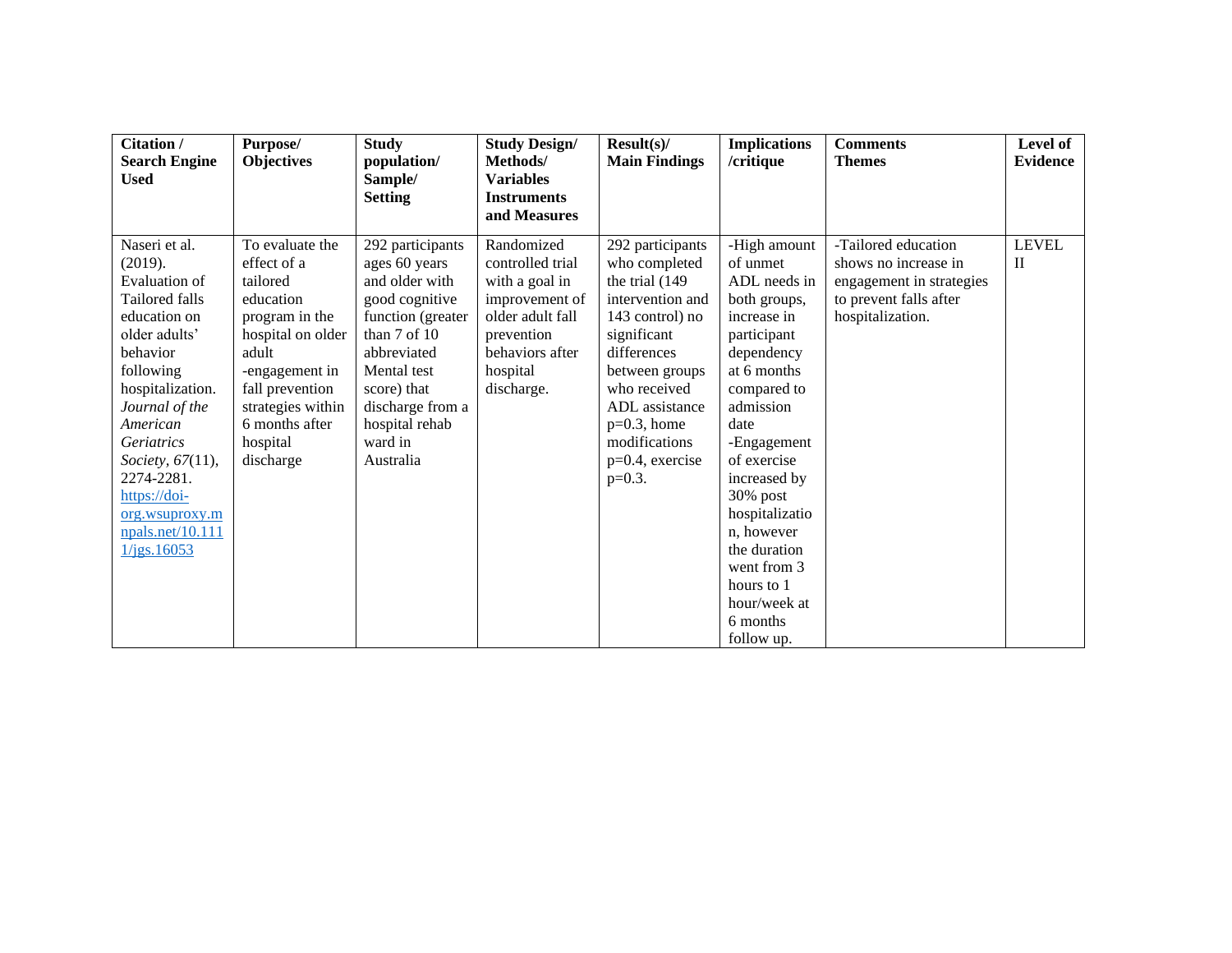| Citation /                           | Purpose/          | <b>Study</b>          | <b>Study Design/</b> | Result(s)                   | <b>Implications</b> | <b>Comments</b>       | Level of        |
|--------------------------------------|-------------------|-----------------------|----------------------|-----------------------------|---------------------|-----------------------|-----------------|
| <b>Search Engine</b>                 | <b>Objectives</b> | population/           | Methods/             | <b>Main Findings</b>        | /critique           | <b>Themes</b>         | <b>Evidence</b> |
| <b>Used</b>                          |                   | Sample/               | <b>Variables</b>     |                             |                     |                       |                 |
|                                      |                   | <b>Setting</b>        | <b>Instruments</b>   |                             |                     |                       |                 |
|                                      |                   |                       | and Measures         |                             |                     |                       |                 |
| Potter et al.                        | To determine      | $\mathsf{A}$          | Randomized           | The number of               | Efforts needed for  | -Mobility training is | Level II        |
| $(2014)$ . An                        | the efficacy of a | comprehensive         | controlled trial     | falls was lower             | improving the       | an intervention that  |                 |
| instructional                        | fall-prevention   | cancer center in      | with repeated        | for the tx group;           | knowledge and       | reduces fall          |                 |
| DVD fall-                            | skills training   | the midwestern        | measures and         | the difference              | skills of cancer    | occurrences in the    |                 |
| prevention                           | program for       | <b>United States.</b> | postintervention     | was not                     | survivors and       | home.                 |                 |
| program for                          | patients with     |                       | measure of fall      | statistically               | family members in   |                       |                 |
| patients with                        | cancer and        |                       | occurrence.          | significant.                | -patient fall risks |                       |                 |
| cancer and                           | family            |                       |                      | Dyads in tx                 | -making home        |                       |                 |
| family                               | caregivers.       |                       |                      | group showed                | adjustments         |                       |                 |
| caregivers.                          |                   |                       |                      | greater                     | -performing         |                       |                 |
| <b>Oncology</b>                      |                   |                       |                      | improvement in<br>fall risk | mobility skills     |                       |                 |
| Nursing Forum,<br>$41(5)$ , 486-494. |                   |                       |                      | awareness and               |                     |                       |                 |
| https://doi-                         |                   |                       |                      | prevention                  |                     |                       |                 |
| org.wsuproxy.m                       |                   |                       |                      | knowledge                   |                     |                       |                 |
| npals.net/10.118                     |                   |                       |                      | -Mobility skills            |                     |                       |                 |
| 8.ONF.486-494                        |                   |                       |                      | training is a               |                     |                       |                 |
|                                      |                   |                       |                      | promising                   |                     |                       |                 |
|                                      |                   |                       |                      | educational                 |                     |                       |                 |
|                                      |                   |                       |                      | intervention for            |                     |                       |                 |
|                                      |                   |                       |                      | reducing falls              |                     |                       |                 |
|                                      |                   |                       |                      | occurrences in              |                     |                       |                 |
|                                      |                   |                       |                      | the home for                |                     |                       |                 |
|                                      |                   |                       |                      | patients with               |                     |                       |                 |
|                                      |                   |                       |                      | cancer.                     |                     |                       |                 |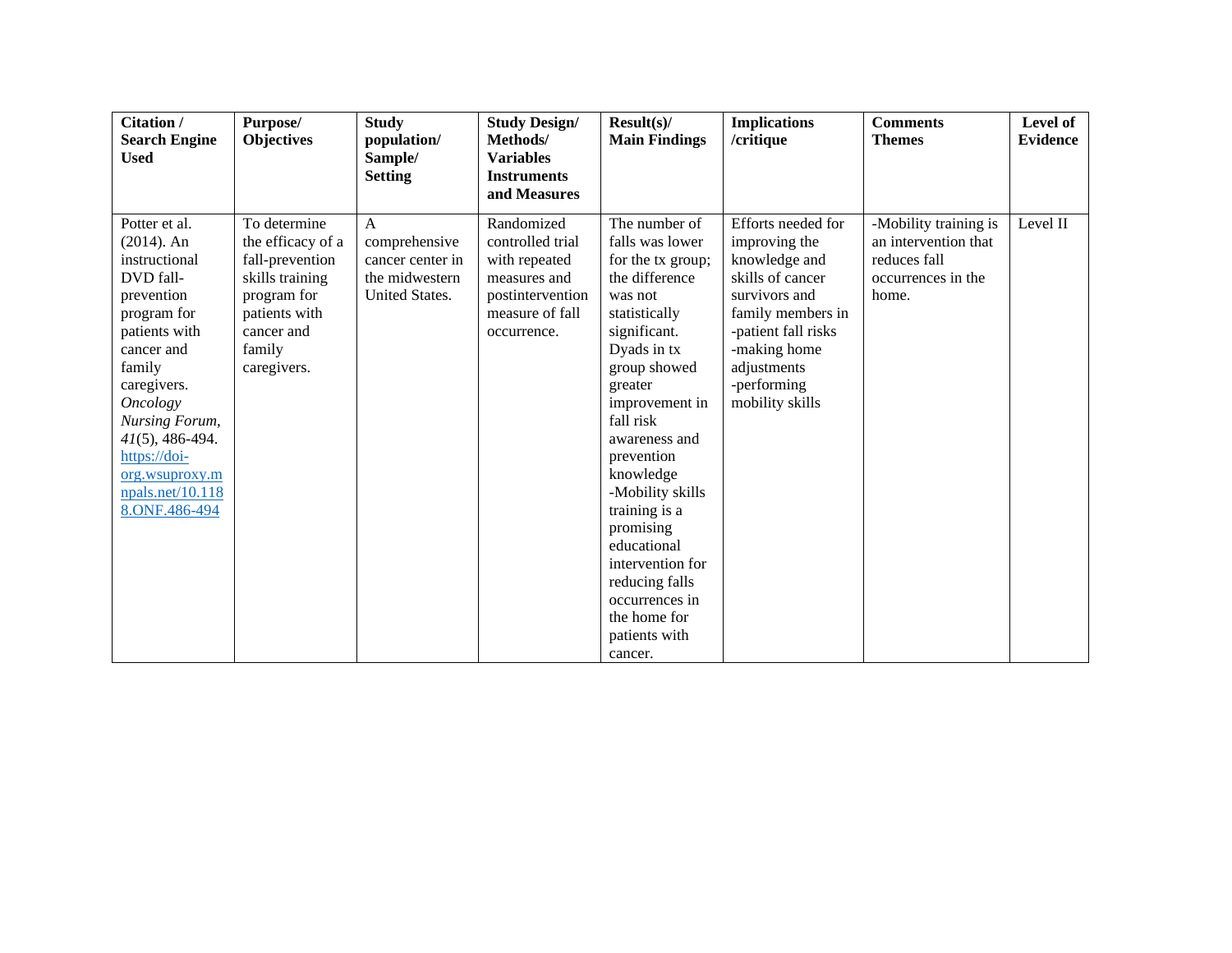| Citation /<br><b>Search Engine</b><br><b>Used</b>                                                                                                                                                                                                              | Purpose/<br><b>Objectives</b>                                                                                                                                       | <b>Study</b><br>population/<br>Sample/<br><b>Setting</b>                                                                                                                                  | <b>Study Design/</b><br>Methods/<br><b>Variables</b><br><b>Instruments</b>                                                                          | Result(s)<br><b>Main Findings</b>                                                                                                                                                                                                                                                                                                                                                                                                                                                                                                              | <b>Implications</b><br>/critique                                                                                                                                             | <b>Comments</b><br><b>Themes</b>                                                                                                                                                                                                                                                                                                                                                                                                                                                                                                                                                                                                                 | Level of<br><b>Evidence</b>  |
|----------------------------------------------------------------------------------------------------------------------------------------------------------------------------------------------------------------------------------------------------------------|---------------------------------------------------------------------------------------------------------------------------------------------------------------------|-------------------------------------------------------------------------------------------------------------------------------------------------------------------------------------------|-----------------------------------------------------------------------------------------------------------------------------------------------------|------------------------------------------------------------------------------------------------------------------------------------------------------------------------------------------------------------------------------------------------------------------------------------------------------------------------------------------------------------------------------------------------------------------------------------------------------------------------------------------------------------------------------------------------|------------------------------------------------------------------------------------------------------------------------------------------------------------------------------|--------------------------------------------------------------------------------------------------------------------------------------------------------------------------------------------------------------------------------------------------------------------------------------------------------------------------------------------------------------------------------------------------------------------------------------------------------------------------------------------------------------------------------------------------------------------------------------------------------------------------------------------------|------------------------------|
| Sherrington et<br>al. (2014). A<br>post-hospital<br>home exercise<br>program<br>improved<br>mobility but<br>increased falls<br>in older people:<br>A randomized<br>controlled trial.<br>PLoS ONE 9(9):<br>e104412.<br>Doi:10.1371/jou<br>rnal.pone.01044<br>12 | To investigate<br>the effects of a<br>home exercise<br>program on<br>mobility and<br>falls among<br>patients recently<br>hospitalized and<br>discharged to<br>home. | 340 older<br>patients greater<br>than 60 years<br>old. Admitted<br>and discharged<br>from various<br>areas in Sydney,<br>Australia.<br>English<br>speaking, no<br>cognitive<br>impairment | and Measures<br>Parallel<br>pragmatic<br>randomized<br>controlled trial<br>(equal allocation<br>to control<br>groups and<br>intervention<br>groups) | Intervention<br>group reported<br>more falls (177<br>falls) in 12<br>months than the<br>control group<br>$(123$ falls).<br>$(p=0.017)$ .<br>Performance<br>based mobility<br>showed<br>improvement<br>between the<br>intervention<br>group<br>$(p=0.004)$ . ease<br>of undertaking<br>mobility tasks<br>was not<br>significantly<br>different<br>between groups<br>$(p=0.488)$ .<br>Fall program<br>improves<br>performance<br>mobility but<br>shows an<br>increase in the<br>rate of falls after<br>discharging<br>home from the<br>hospital. | -Experienced<br>physiotherapists<br>did home visits to<br>educate on a 20-30-<br>minute program on<br>lower limb balance<br>and strengthening<br>exercises 6 days a<br>week. | -Wt. bearing<br>exercises for Better<br>Balance:<br>www.webb.org.au.<br>-Physiotherapists<br>assessed ability and<br>prescribed the<br>amount of reps for<br>each exercise<br>depending on<br>ability.<br>Exercises included:<br>-standing with<br>narrower base,<br>forwards and side<br>stepping, reaching<br>activities, lower<br>limb extensor reps,<br>sit to stands, lateral<br>step-ups on blocks<br>and hell raises.<br>-use of weight<br>belts/vests.<br>-use of stabilizers<br>for balance<br>exercises<br>-safety precautions,<br>instructions, and<br>photos of exercises<br>provided<br>-log book provided<br>for tracking exercise | <b>LEVEL</b><br>$\mathbf{I}$ |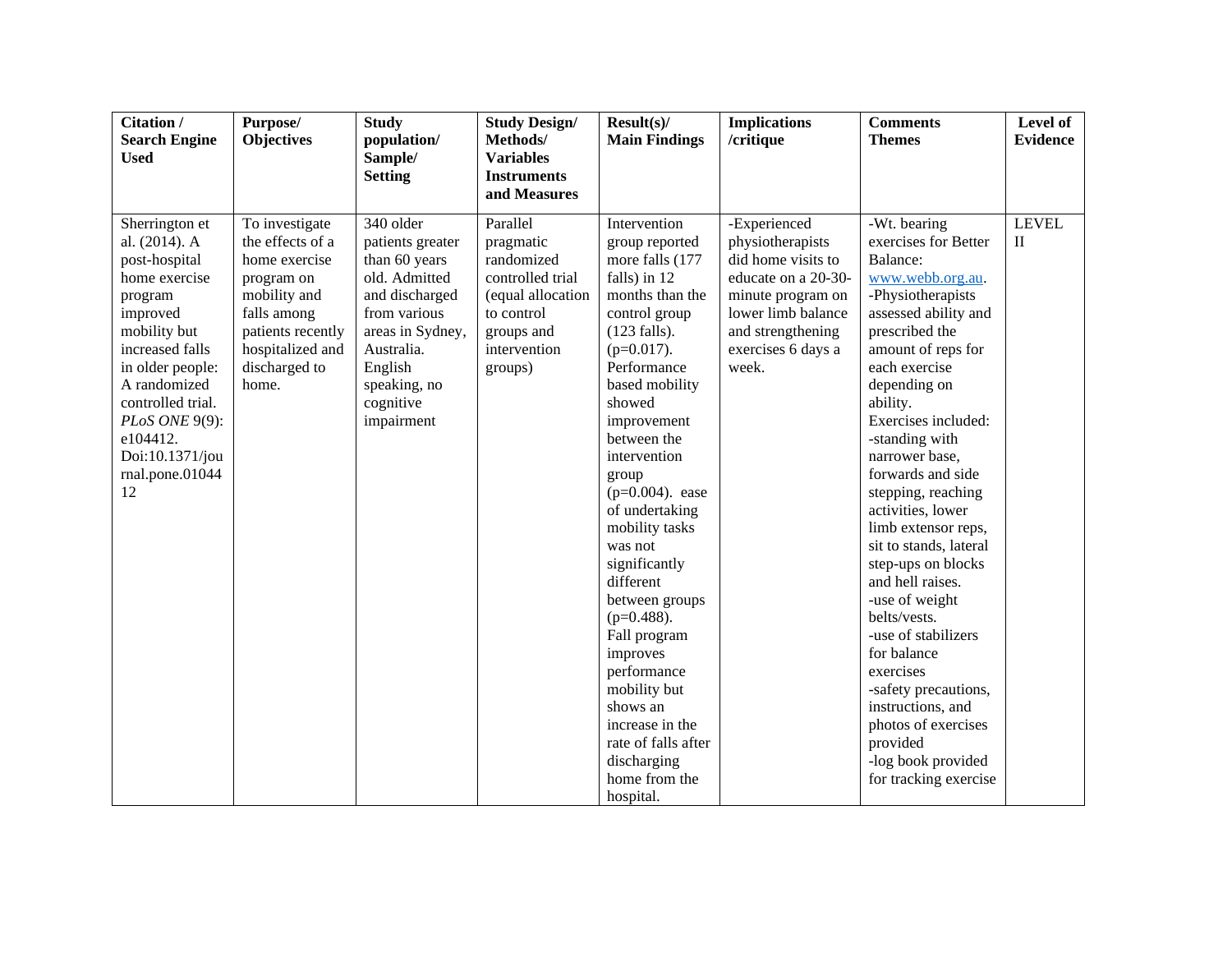| Citation /<br>Purpose/<br><b>Objectives</b><br><b>Search Engine</b><br><b>Used</b>                                                                                                                                                                                                                                                                                                                                                                                      | <b>Study</b><br>population/<br>Sample/<br><b>Setting</b>                                                                   | <b>Study Design/</b><br>Methods/<br><b>Variables</b><br><b>Instruments</b>                                                                                                                                                                                                                                                                                                                                                         | Result(s)<br><b>Main Findings</b>                                                                                                                                                                                                                                                                | <b>Implications</b><br>/critique                                                                                                                  | <b>Comments</b><br><b>Themes</b>                          | Level of<br><b>Evidence</b>  |
|-------------------------------------------------------------------------------------------------------------------------------------------------------------------------------------------------------------------------------------------------------------------------------------------------------------------------------------------------------------------------------------------------------------------------------------------------------------------------|----------------------------------------------------------------------------------------------------------------------------|------------------------------------------------------------------------------------------------------------------------------------------------------------------------------------------------------------------------------------------------------------------------------------------------------------------------------------------------------------------------------------------------------------------------------------|--------------------------------------------------------------------------------------------------------------------------------------------------------------------------------------------------------------------------------------------------------------------------------------------------|---------------------------------------------------------------------------------------------------------------------------------------------------|-----------------------------------------------------------|------------------------------|
| Ueda et al.<br>To research the<br>(2017) Tailored<br>effects of a<br>tailored<br>education<br>education<br>program using<br>home floor<br>program for fall<br>plans for falls<br>prevention of<br>older patients<br>prevention in<br>that utilizes<br>discharged older<br>patients: A pilot<br>floor plans.<br>randomized<br>controlled trial.<br>Archives of<br>Gerontology<br>and Geriatrics<br>$719-13.$<br>https://doi.org/1<br>$0.1016$ /j.archger<br>.2017.02.010 | Discharged<br>orthopedic<br>patients over 65<br>who are<br>discharging<br>home and have<br>had a fall in the<br>past year. | and Measures<br>Single-center,<br>parallel,<br>pragmatic, pilot<br>randomized<br>controlled trial<br>with equal<br>allocation to the<br>intervention and<br>control groups.<br>Control group<br>and intervention<br>group received<br>standard care<br>exercises at<br>discharge. The<br>intervention<br>group also<br>received a<br>tailored<br>education<br>program using<br>home floor<br>plans to prevent<br>falls.<br>Blinded | No falls in the<br>intervention<br>group. 2 falls in<br>the control group<br>Near falls: 7<br>intervention<br>group; 13 in<br>control group.<br>75% less near<br>falls in the<br>intervention<br>group.<br>Cox proportional<br>hazards model<br>(hazard ratio)<br>0.25; 95% CI,<br>$0.09 - 0.75$ | The tailored<br>education program<br>using home floor<br>plans was effective<br>in falls and near<br>falls of discharging<br>orthopedic patients. | -Tailored education<br>program using home<br>floor plans. | <b>LEVEL</b><br>$\mathbf{I}$ |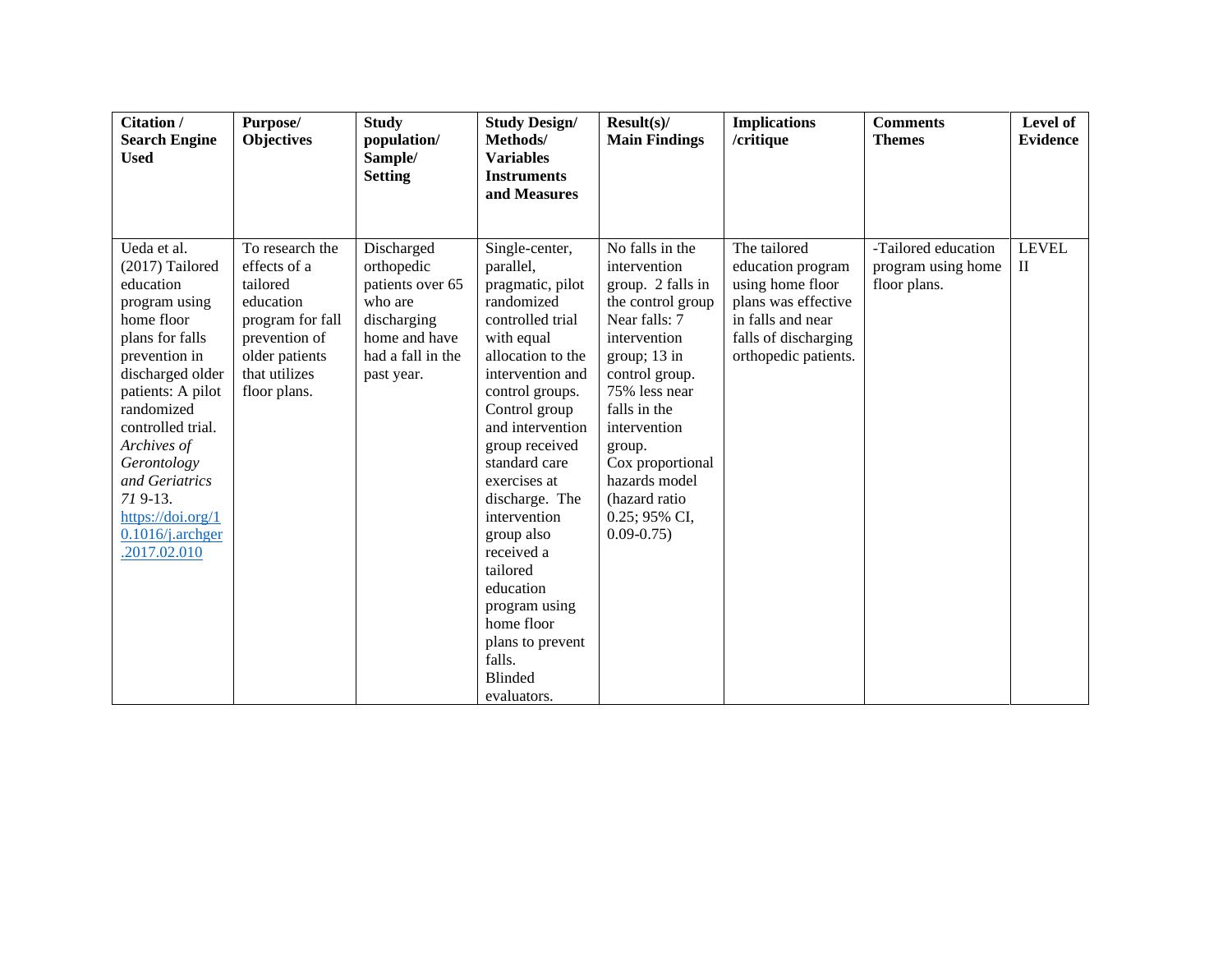| <b>Citation /</b><br><b>Search Engine</b><br><b>Used</b>                                                                                                                                                                                                                                                                               | Purpose/<br><b>Objectives</b>                                                                                        | <b>Study</b><br>population/<br>Sample/<br><b>Setting</b>                               | <b>Study Design/</b><br>Methods/<br><b>Variables</b><br><b>Instruments</b><br>and Measures                                                                                                                                                                                                                                                                                                                         | Result(s)<br><b>Main Findings</b>                                                                                                                                                                     | <b>Implications</b><br>/critique                                                                                     | <b>Comments</b><br><b>Themes</b>                               | Level of<br>Evidence |
|----------------------------------------------------------------------------------------------------------------------------------------------------------------------------------------------------------------------------------------------------------------------------------------------------------------------------------------|----------------------------------------------------------------------------------------------------------------------|----------------------------------------------------------------------------------------|--------------------------------------------------------------------------------------------------------------------------------------------------------------------------------------------------------------------------------------------------------------------------------------------------------------------------------------------------------------------------------------------------------------------|-------------------------------------------------------------------------------------------------------------------------------------------------------------------------------------------------------|----------------------------------------------------------------------------------------------------------------------|----------------------------------------------------------------|----------------------|
| Van Ancum et<br>al. (2018).<br>Muscle mass<br>and muscle<br>strength are<br>associated with<br>pre and post-<br>hospitalization<br>falls in older<br>male inpatients:<br>a longitudinal<br>cohort study.<br><b>BMC</b> Geriatrics,<br>$18(1), 1-7.$<br>https://doi-<br>org.wsuproxy.m<br>npals.net/10.118<br>$6/s12877-018-$<br>0812-5 | Is there a link<br>between muscle<br>measures and<br>pre and post-<br>hospitalization<br>falls in older<br>patients? | 378 inpatients<br>Age 70 years<br>and older in an<br>academic<br>teaching<br>hospital. | Inception cohort<br>of patients.<br>Muscle mass,<br>hand grip<br>strength<br>measured on<br>admission using<br>bioelectrical<br>impedance<br>analysis and<br>dynamometry.<br>Pre-hospitalized<br>patients were<br>dichotomized of<br>having one fall<br>prior to<br>hospitalization<br>and post<br>hospitalization<br>falls were<br>dichotomized of<br>having a fall<br>within three<br>months after<br>discharge. | Lower muscle<br>mass was<br>associated with<br>post-<br>hospitalization<br>falls and lower<br>hand grip<br>strength was<br>associated with<br>pre and post-<br>hospitalized<br>falls in males<br>only | -Strength and<br>muscle mass are<br>associated with pre<br>and post-<br>hospitalized falls in<br>older male patients | -Strength training<br>for fall prevention<br>in male patients. | <b>LEVEL</b><br>IV   |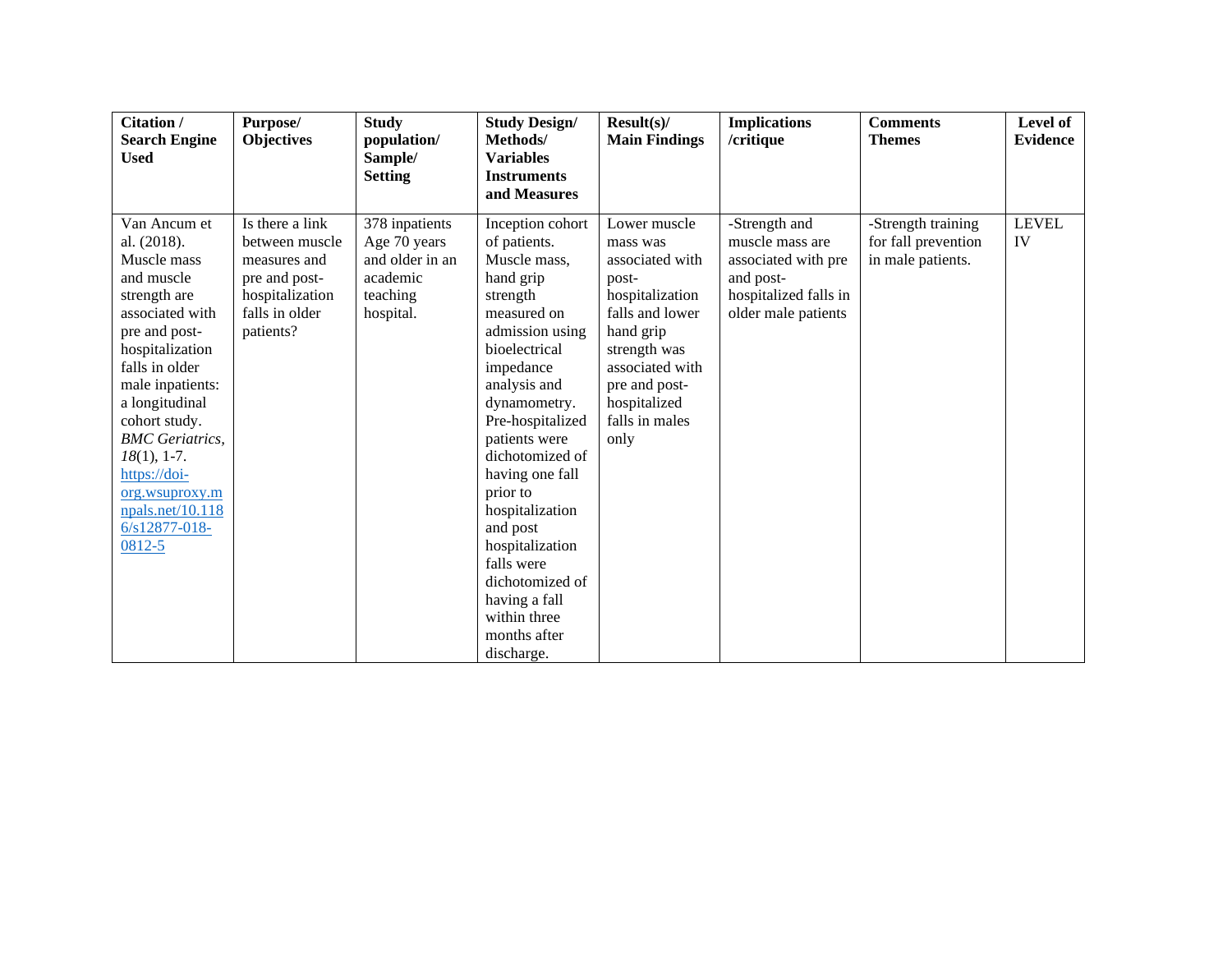| Citation /<br><b>Search Engine</b>                                                                                                                                                                                                                                                          | Purpose/<br><b>Objectives</b>                                                                                                                                                                 | <b>Study</b><br>population/                                             | <b>Study Design/</b><br>Methods/                                                                                                                                                                                                                                             | Result(s)<br><b>Main Findings</b>                                                                                                                                                                                           | <b>Implications</b><br>/critique                                                       | <b>Comments</b><br><b>Themes</b>                                                                                                                                                      | Level of<br><b>Evidence</b> |
|---------------------------------------------------------------------------------------------------------------------------------------------------------------------------------------------------------------------------------------------------------------------------------------------|-----------------------------------------------------------------------------------------------------------------------------------------------------------------------------------------------|-------------------------------------------------------------------------|------------------------------------------------------------------------------------------------------------------------------------------------------------------------------------------------------------------------------------------------------------------------------|-----------------------------------------------------------------------------------------------------------------------------------------------------------------------------------------------------------------------------|----------------------------------------------------------------------------------------|---------------------------------------------------------------------------------------------------------------------------------------------------------------------------------------|-----------------------------|
| Used                                                                                                                                                                                                                                                                                        |                                                                                                                                                                                               | Sample/<br><b>Setting</b>                                               | <b>Variables</b><br><b>Instruments</b><br>and Measures                                                                                                                                                                                                                       |                                                                                                                                                                                                                             |                                                                                        |                                                                                                                                                                                       |                             |
| Webster et al.<br>(2019)30<br>occupational<br>therapists<br>delivering<br>patient and<br>caregiver home<br>safety education<br>in a<br>rehabilitation<br>setting, Age and<br>Ageing, 48(3)<br>31-316<br>https://doi-<br>org.wsuproxy.m<br>npals.net/10.109<br>$3/a$ geing/afz $102$ .<br>04 | Is there greater<br>benefit from<br>caregiver<br>inclusion in<br>education on fall<br>prevention and<br>home<br>environment<br>modifications to<br>facilitate a safe<br>home at<br>discharge. | 160 bed<br>rehabilitation<br>hospital<br>385 attendees in<br>21 groups. | Mixed-method<br>design.<br>Quantitative<br>data gathered<br>using a 10-point<br>Likert scale on<br>perceived<br>knowledge<br>about fall risk<br>factors.<br>modifiable<br>environmental<br>factors.<br>managing falls,<br>access to<br>support/info to<br>reduce fall risks. | Increase in<br>knowledge was<br>30% in all four<br>areas (risk)<br>factors.<br>modifiable<br>environment,<br>management of<br>falls,<br>accessibility to<br>information)<br>and overall<br>increase of 32%<br>in knowledge. | Include caregivers<br>in education on fall<br>prevention and<br>home<br>modifications. | -OT power point on<br>adaptive equipment.<br>-Engagement with<br>patients<br>-handouts on home<br>safety assessment<br>tools for home<br>modification for<br>patients/care<br>givers. | <b>LEVEL</b><br>VI          |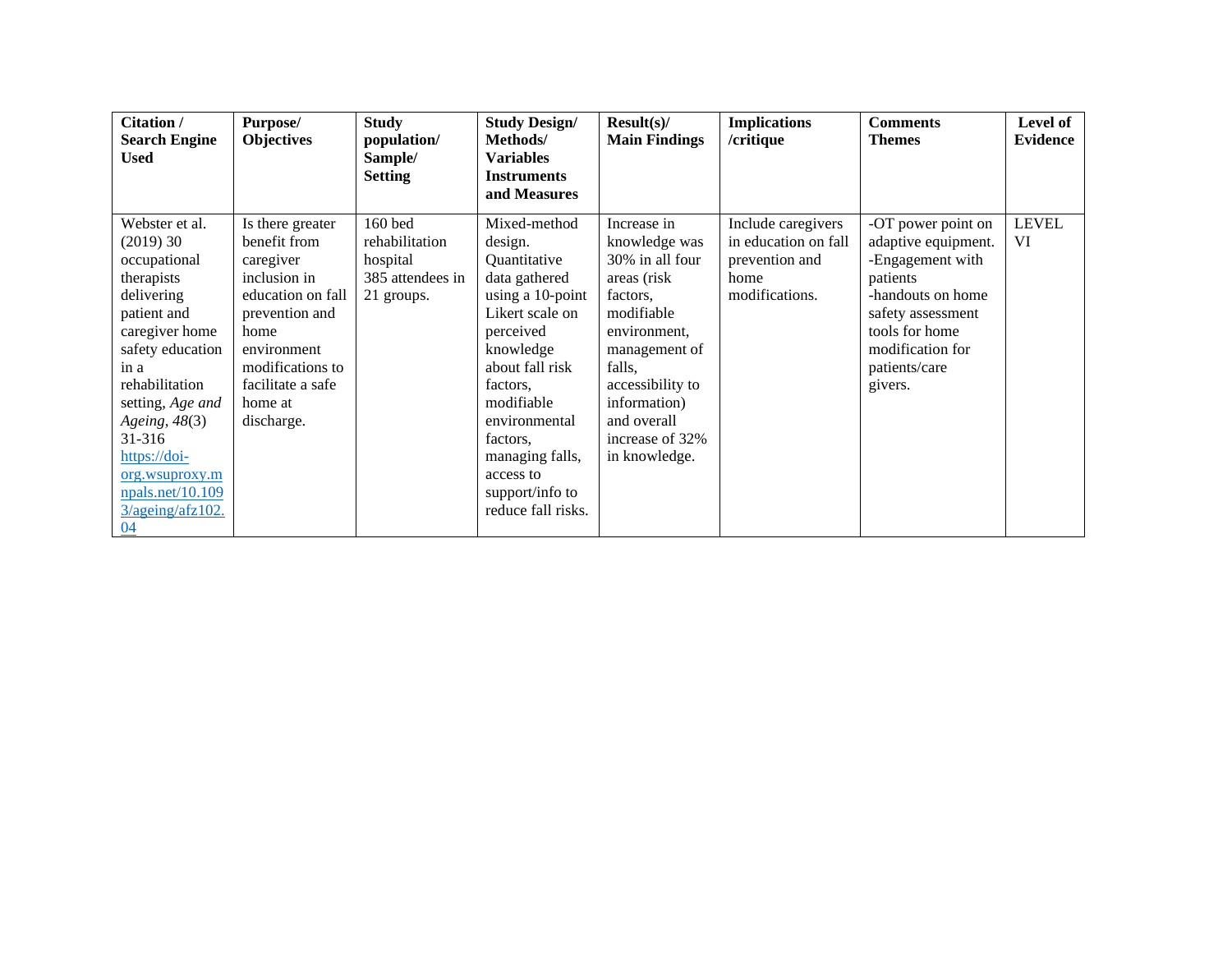## APPENDIX B

Table 1

*Data Abstraction Table*

| Date of       |                                                                                                                                                        | <b>Database/Source</b>                       | # of Hits      |                 |                |  |  |
|---------------|--------------------------------------------------------------------------------------------------------------------------------------------------------|----------------------------------------------|----------------|-----------------|----------------|--|--|
| <b>Search</b> | <b>Keyword Used</b>                                                                                                                                    | <b>Used</b>                                  | <b>Listed</b>  | <b>Reviewed</b> | <b>Used</b>    |  |  |
| 12/17/2019    | discharge education on fall prevention OR fall risk                                                                                                    | Google Scholar                               | 17,400         | 43              |                |  |  |
| 12/17/2019    | High fall risk, discharge education or discharge<br>instructions or discharge teaching, and adults, or adult,<br>or elderly                            | PubMed.gov                                   | 18             | 16              | 4              |  |  |
| 12/17/2019    | High fall risk, discharge education or discharge<br>instructions or discharge teaching, and adults, or adult,<br>or elderly                            | Ovid                                         | $\overline{2}$ | $\overline{2}$  | $\Omega$       |  |  |
| 12/17/2019    | High fall risk or high fall risk patients, discharge<br>education or discharge instructions or discharge<br>teaching, and adults, or adult, or elderly | <b>CINAHL</b><br>Complete                    | 17             | 12              | 5              |  |  |
| 12/17/2019    | High fall risk, discharge education or discharge<br>instructions or discharge teaching, and adults, or adult,<br>or elderly                            | Cochrane Library                             | 17             | 6               | $\overline{2}$ |  |  |
| 12/27/2019    | High fall risk, discharge education or discharge<br>instructions or discharge teaching, and adults, or adult,<br>or elderly                            | ProQuest<br>Dissertations &<br><b>Theses</b> | 66             | 12              | $\overline{2}$ |  |  |